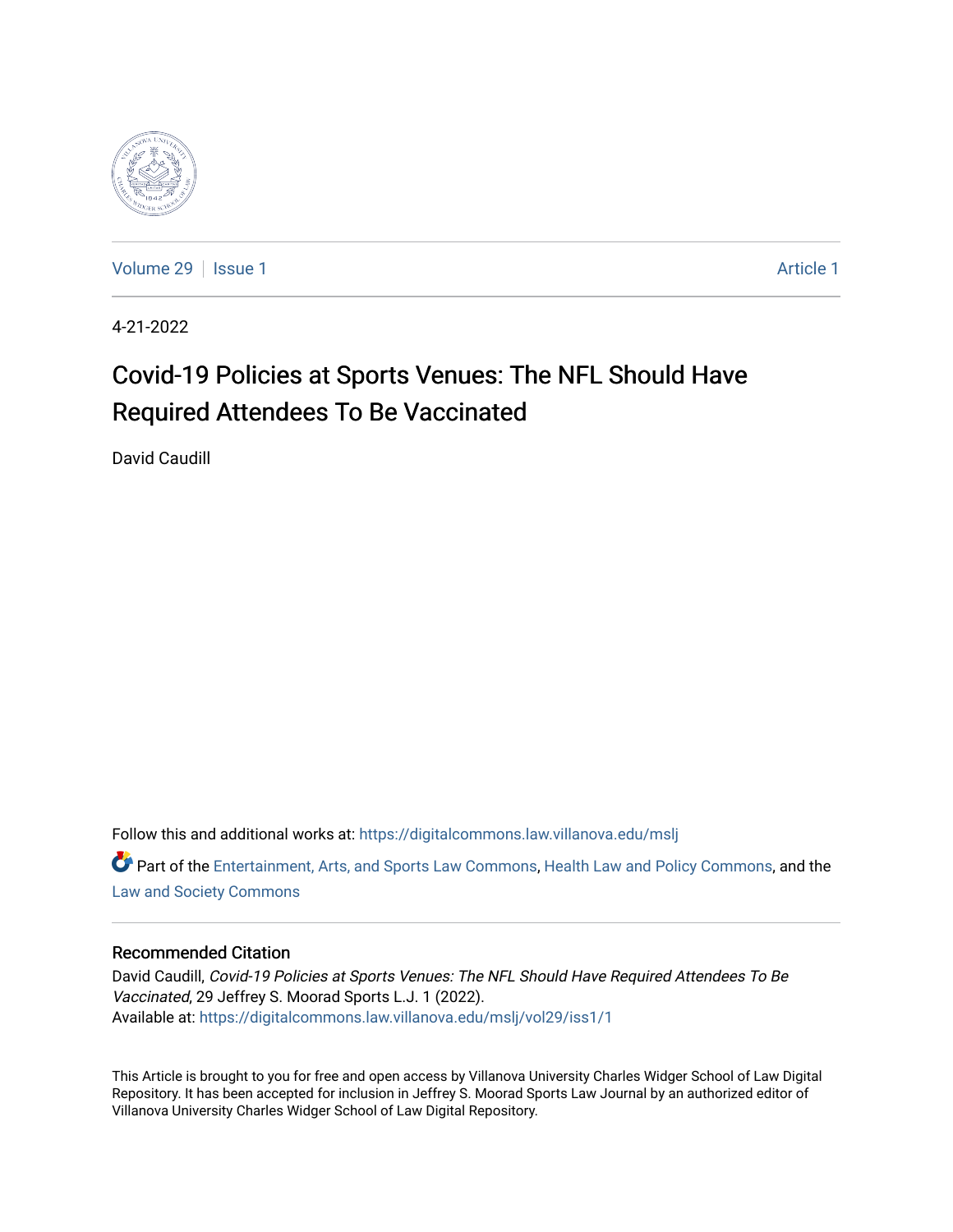## JEFFREY S. MOORAD SPORTS LAW JOURNAL

**VOLUME XXIX 2022 ISSUE 1**

### Article

#### COVID-19 POLICIES AT SPORTS VENUES: THE NFL SHOULD HAVE REQUIRED ATTENDEES TO BE VACCINATED

DAVID S. CAUDILL\*

*We live in a divided culture, and one aspect of that division is reflected in the debate over Covid-19 vaccinations—should citizens be free to refuse vaccinations when (i) consensus science indicates their efficacy in prevention of Covid infection, and (ii) vaccinations arguably are the keys to ending the pandemic and to economic recovery? With respect to travel, admission to large entertainment venues, or, my own focus, attendance at sports events, the question becomes whether those who voluntarily refuse vaccinations should be allowed to participate. The purpose of this essay is to argue that the NFL should have required vaccinations of all attendees of the 2021 season football games, even if it meant moving games away from those states that prohibit vaccine mandates (which prohibitions may not, however, survive legal challenges). To explain the NFL's reluctance, I locate my argument in the context of the current cultural divide in the U.S., and especially the phenomenon of vaccine hesitancy. Faced with these, the NFL chose the easier route—ignoring the culture wars, persistent vaccine hesitancy, and public health.*

*For some, my argument is common-sensical and uncontroversial, while others see a host of problems if the NFL would have adopted such a policy state laws forbidding vaccination mandates, enforcement problems, how to handle exemptions, expensive protocols and logistics, and angering the fan base. In the course of this essay, I confront those and other objections, and defend my argument on the basis of public health concerns. I also highlight the numerous governmental and private employers, as well as many sports teams and arenas, that adopted vaccine mandates during the fall football season, showing that any NFL worries over enforcement and exemptions*

<sup>\*</sup> J.D., Ph.D., Professor and Arthur M. Goldberg Family Chair in Law, Villanova University Charles Widger School of Law. The author is grateful for the research assistance of Emily Rollo and Klara D. Bieniasz, both Villanova Law J.D. candidates in the class of 2023.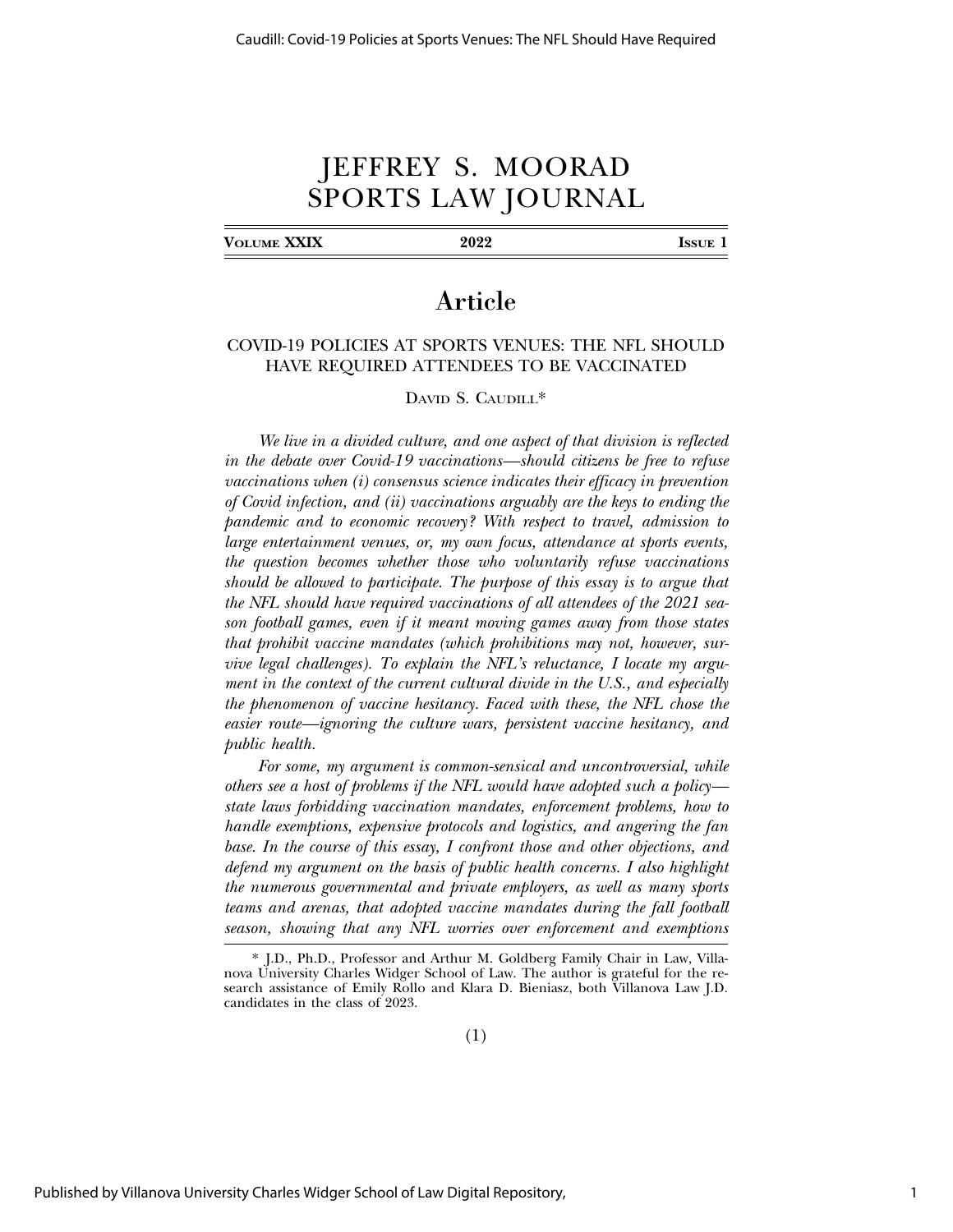*would have been shared with others—solutions would have also been shared. Moreover, any expense that the NFL would have had to bear is not unlike the numerous losses experienced throughout the pandemic by the major professional leagues, college sports, and even the 2021 Olympics organizers.*

#### I. INTRODUCTION

In the spring of 2021, in the midst of the Covid-19 pandemic, the NFL seemingly considered requiring fans to have Covid-19 vaccinations at football stadiums for the fall  $2021$  season,<sup>1</sup> a move that might have seemed uncontroversial. But that depends on which world you live in. As we all know, the U.S. population now inhabits several different realities. We are divided politically *and* divided with respect to our trust in consensus science, both of which are reflected in our feelings about Covid precautions at stadium sports events.

Perhaps facing perceived pressure from vaccine hesitant fans, and even the vaccinated fans who support the freedom of anyone to refuse to be vaccinated, the NFL decided that the League would allow the unvaccinated to attend games—notably, however, the Seattle, Las Vegas, New Orleans, and Buffalo teams did end up requiring a Covid-19 vaccination or a negative Covid-19 test to attend a game.2 The NFL announced some guidelines but they are weak and hard-to-enforce, like the "Fan Health Promise" (those who

*See* Alek Arend*, NFL Was Asked If Fans Will Be Required To Be Vaccinated*, SPUN (Apr. 8, 2021), https://www.msn.com/en-us/sports/nfl/nfl-was-asked-if-fans-will-be-required-to-be-vaccinated/ar-BB1frKgz [https://perma.cc/8J3F-SKC6] (showing uncertainty regarding vaccine mandate or lack there-of). In mid-May, the "NFL declined to say whether it would require proof of vaccination for fans to gain entry into stadiums but admitted it is still developing its stadium protocols." *See* Athletic Staff, *NFL to Loosen COVID-19 Restrictions For Fully Vaccinated Fans in 2021 Season*, ATHLETIC (May 17, 2021), https://theathletic.com/news/nfl-to-loosen-covid-19-restrictions-for-fully-vaccinated-fans-in-2021-season/FoSeAWRXDiZG [https:// perma.cc/KZH3-EPYG] (stating changes in NFL game attendance policy).

2. *See* Khristopher J. Brooks, *These NFL Teams Are Requiring Fans To Get Vaccinated Before Entering Their Stadiums*, CBS NEWS: MONEYWATCH, (Sept. 16, 2021), https://www.cbsnews.com/news/nfl-stadiums-vaccine-mandate-fans-bills-seahawks-

<sup>1.</sup> *See* Evan MacDonald, *Should Vaccinations Be Required For Fans Attending The NFL Draft Experience At FirstEnergy Stadium?,* CLEVELAND.COM (Mar. 23, 2021), https://www.msn.com/en-us/sports/nfl/should-vaccinations-be-required -for-fansattending-the-nfl-draft-experience-at-firstenergy-stadium/ar-BB1eT85F [https:// perma.cc/9M8V-7RVF] (weighing logistical challenges of vaccinating patrons against likelihood of a super spreader event if attendees are masked and capacity is limited). As to the regular NFL season,

Dr. Allen Sills, the NFL's Chief Medical Officer, said [in April 2021] it's "too early" to speculate as to whether the NFL will require fans attending games to be vaccinated (or show proof of a negative test). The NFL probably won't make a decision on this until later this summer.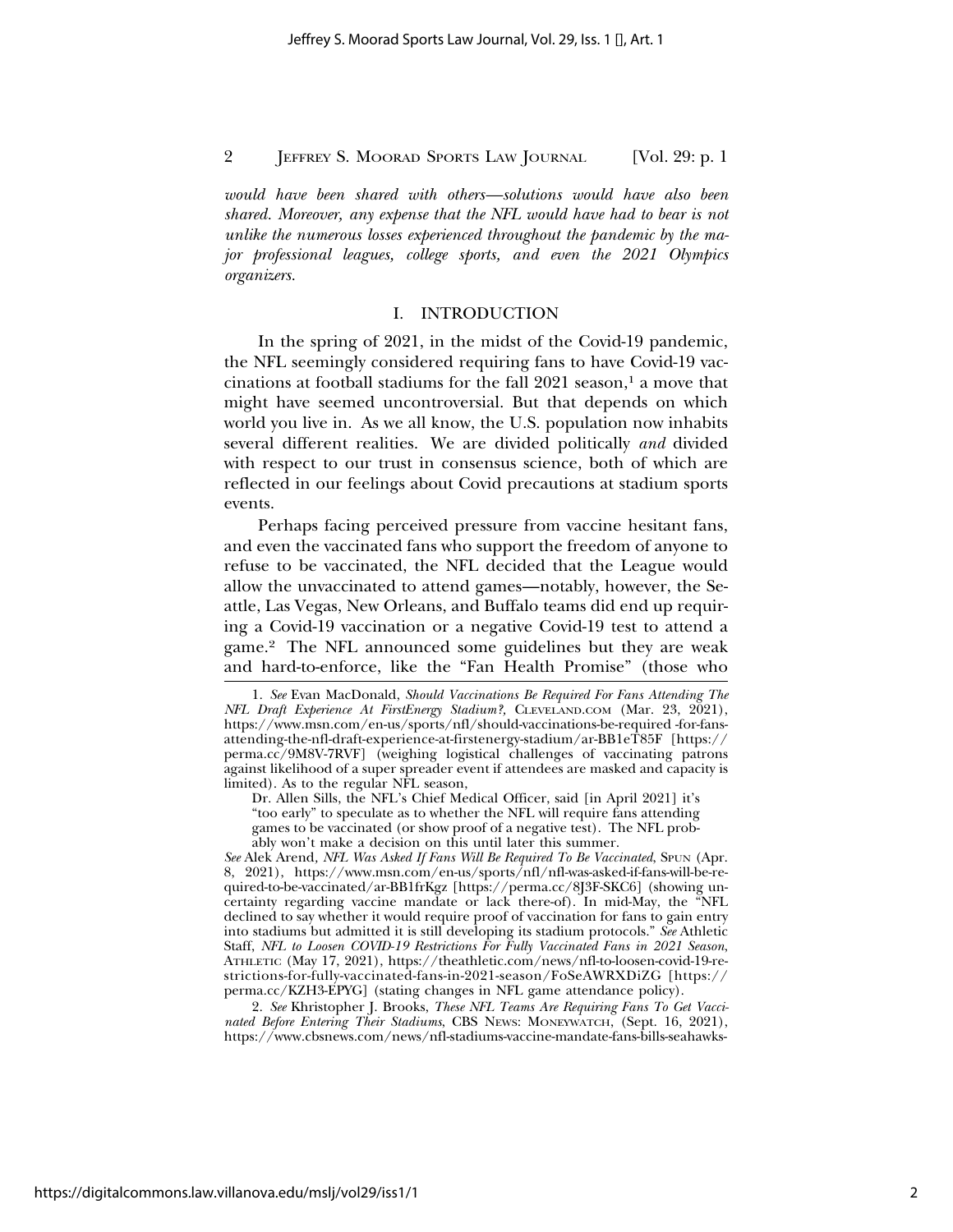have tested positive, who were exposed to someone who tested positive, or who have symptoms "promise" to stay away).3 Yet by mid-September, health experts were warning that "football stadiums could create ripe conditions for COVID-19 to spread among unvaccinated fans."4

Major League Baseball teams, on the other hand, were much more careful in the spring of 2021—for example, the Seattle Mariners were quite strict:

The ballpark is now able to sell more than 26,000 tickets to fans who are fully vaccinated against coronavirus with no social distancing or masks in the stands. Other tickets were sold in socially distanced pods of one to six people. Those who want to get in without a face covering must show proof of their vaccinations and get a handstamp before the security check. People who are unvaccinated have to wear masks and are required to wear a mask at all times unless actively eating or drinking.5

The Mets had a similar approach,<sup>6</sup> and while the Giants initially required fans "to show proof of vaccination or a negative test," by September there were no vaccination requirements at Oracle Park.7 By contrast, although the NBA did not mandate vaccinations for fans, by September the Golden State Warriors, Brooklyn Nets and Toronto Raptors decided to "require vaccinations for fans wanting to view home games," and the TD Garden, the home of the Celtics

4. *See* "Virus Notebook" Associated Press, BOS. SUNDAY GLOBE (Sept. 12, 2021), at A2 ("At any sort of large event like at a football stadium, without question there will be many infected people there.").

5. *See* Franque Thompson, *Seattle Mariners' New COVID-19 Guidance Allows Nearly 31,000 Fans Inside T-Mobile Park*, Q13 FOX (June 14, 2021), https:// www.q13fox.com/news/seattle-mariners-new-covid-19-guidance-allows-nearly-31000-fans-inside-t-mobile-park [https://perma.cc/JU5G-MD49] (identifying strict policies enacted at the beginning of the MLB Season).

6. *See* "FAQs—Fully Vaccinated Fan Sections," METS.COM https:// www.mlb.com/mets/tickets/specials/vaccinated-sections/faqs [https://perma.cc/ KC23-2QCX] (detailing Mets' Covid policies).

7. *See* Marc Norton, *Why No COVID Vaccine Requirements For S.F. Giants Fans?*, PEOPLE's WORLD (Sept. 20, 2021), https://www.peoplesworld.org/article/why-nocovid-vaccine-requirements-for-s-f-giants-fans/ [https://perma.cc/6ELU-DYC3] (reporting updated policies no longer require vaccination or negative tests).

saints-raiders/ [https://perma.cc/9M4M-4DEN] (highlighting franchises' varying vaccination requirements across the NFL).

<sup>3.</sup> *See* NFL SUPPLEMENTAL AND CLUB TICKET TERMS AND CONDITIONS, https:// www.nfl.com/legal/clubs-game-ticket-policy [https://perma.cc/QKH9-U7L2] (outlining how policy requirements rely on the honesty of fans and no requirements for testing or vaccination).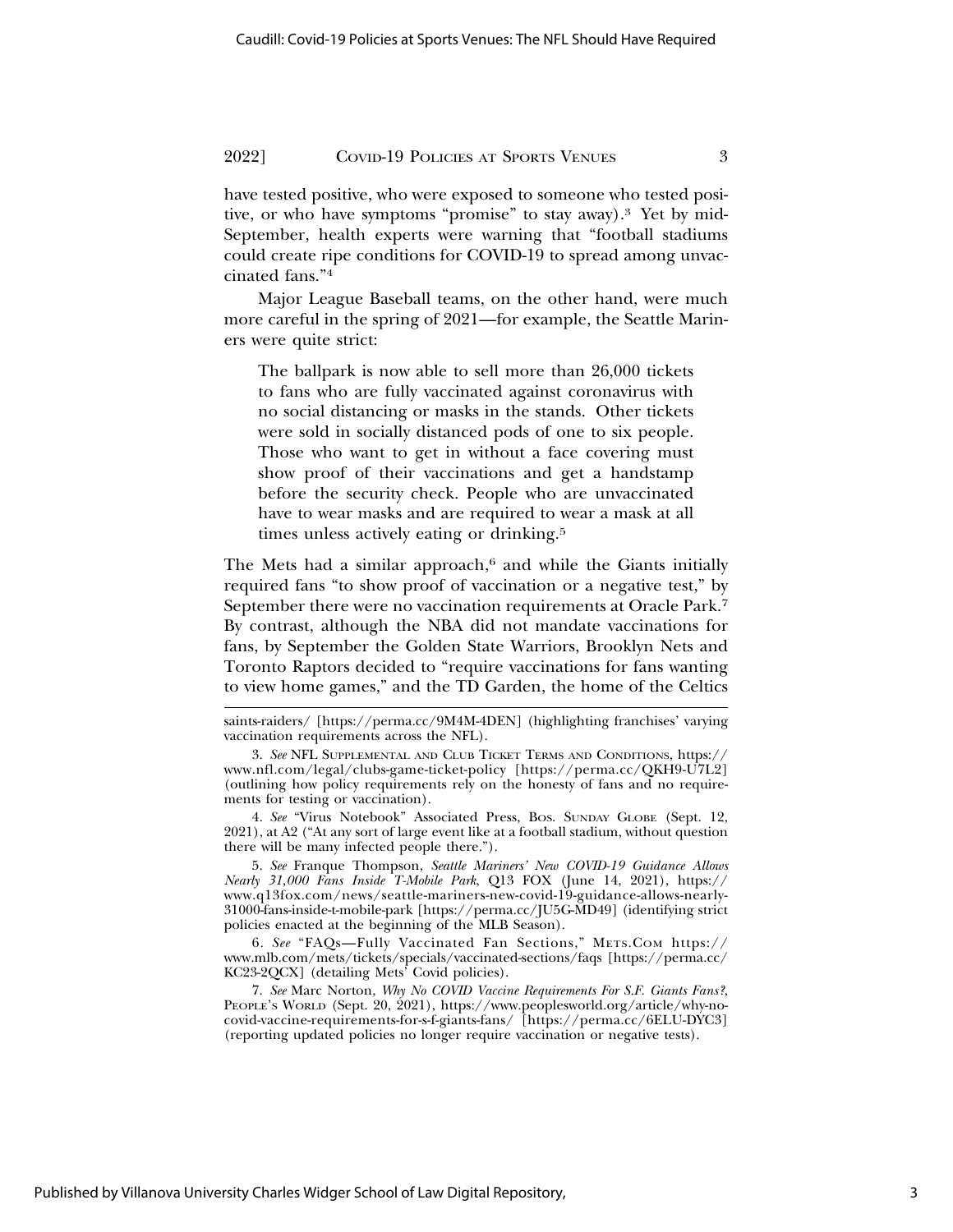and the Bruins, followed suit for that arena's events, including NBA and NHL games.<sup>8</sup>

As to the NFL, Erie County (New York) officials, for example, were initially cautious and decided that only vaccinated fans would be allowed at Buffalo Bills games; but "the decision didn't last long"— within a week it was announced "that the County is 'rescinding the vaccination requirement to attend Bills games and stadium events.'"9 While the reversal was explained by the County in terms of fewer new Covid cases, "low hospitalization, and good vaccination rates," David Hookstead at the *Daily Caller* praised the decision on other grounds, namely freedom to "live life," the practicalities of enforcement, and "common sense":

This is 100% the correct decision. You simply can't ban unvaccinated individuals from living life. It's not right and it's not going to be tolerated. Access to the vaccine is plentiful, [but] we shouldn't just ban unvaccinated people from sporting events. How is that even going to be enforced? Are people who take tickets going to be required to check vaccination cards? Yeah, I'm sure that'd go over really well. Let's just use some common sense to get through life.  $\ldots$ <sup>10</sup>

The problem, of course, is that with respect to Covid-19 vaccinations, there is no "common sense." The leading sports law casebook describes sports, somewhat optimistically, as "a unifying mechanism that provides a sense of community among increasingly sizeable and diverse constituents."11 Twenty-five years ago, Professor Rodney Smith agreed:

<sup>8.</sup> *See* Michael Silverman, *TD Garden To Require COVID-19 Vaccination Or Negative Test To Attend Bruins and Celtics Games, Concerts, BOS. GLOBE (Sept. 23, 2021),* https://www.msn.com/en-us/news/us/td-garden-to-require-covid-19-vaccinationor-negative-test-to-attend-bruins-and-celtics-games-concerts/ar-

AAOIsl8?ocid=uxbndlbing [https://perma.cc/PUR9-Y6JD] (noting in order to attend Bruins or Celtics game, concert, or any other event at arena, fans 12 and older must show proof of vaccination or one of two types of negative COVID-19 test results).

<sup>9.</sup> David Hookstead, *Decision To Allow Only Vaccinated Fans At Buffalo Bills Games Reversed*, DAILY CALLER (June 21, 2021), https://dailycaller.com/2021/06/ 21/buffalo-bills-unvaccinated-fans-games-attendance [https://perma.cc/HZ67- 9M5M] (quoting Erie County executive Mark Poloncarz).

<sup>10.</sup> *See id*. (agreeing with Erie County executive Mark Poloncarz's tweet even though Hookstead is himself vaccinated).

<sup>11.</sup> *See* Matthew J. Mitten et al., SPORTS LAW AND REGULATION: CASES, MATERI-ALS, AND PROBLEMS 9 (5th ed. 2020) (finding athletic competition to be a unifying force across socio-economic differences).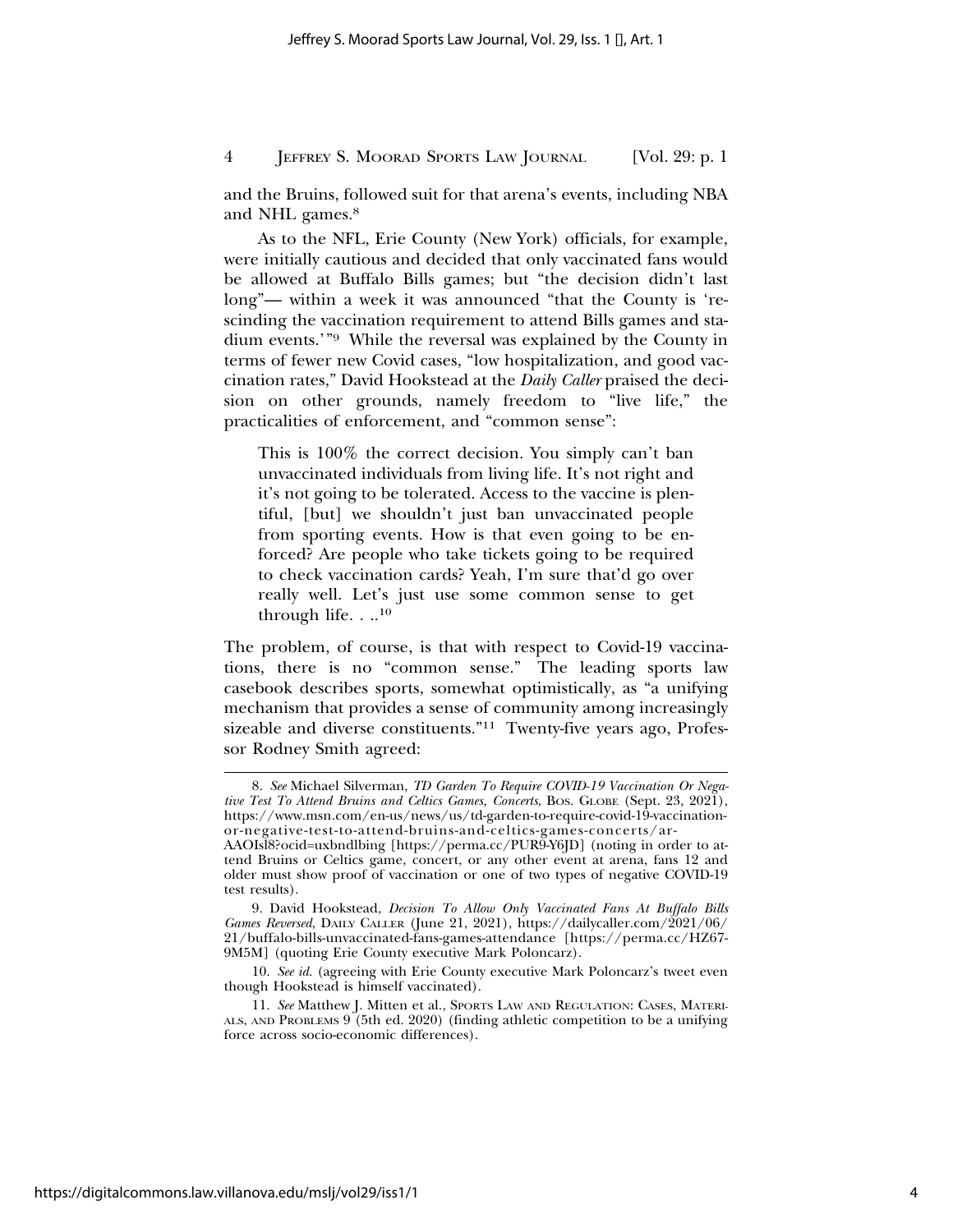In our diverse culture, characterized by a wide variety of ethnic, religious, socio-economic and other groups, there may well be no other force quite like sport, in terms of bringing people of diverse backgrounds together in pursuit of a common purpose. People from all walks of life are able to sense some unity of purpose as they gather to participate in or watch competitive athletics. With growing divisiveness on the basis of ethnic, religious and cultural differences, the capacity of sport to unify may be of increasing significance. . ..12

Even in 2021, with respect to the Covid pandemic, there was optimism about sports as

a vehicle for well-being, tolerance and a means of raising awareness and lessening the cultural divide. The return of sports and even the re-opening of sports facilities could significantly improve the mental health of sports fans and athletes who find themselves at risk of mental health decline due to isolation.13

Sporting events, in this view, "are powerful tools for social integration and inclusion, whilst having the power to unite people in challenging times [and] to strengthen social cohesion."14 Finally, sports journalist Jason Whitlock of Blaze Media also recently acknowledged that "many people have long-recognized the power of sports to unite otherwise disparate people. . .."<sup>15</sup>

<sup>12.</sup> *See* Rodney K. Smith, *When Ignorance Is Not Bliss: In Search of Racial and Gender Equity in Intercollegiate Athletics*, 61 MO L. REV. 329, 341 (1996) (highlighting sports' importance as one of the last great unifying forces).

<sup>13.</sup> *See* Hesham Zafar and Ahmed Medien, *How the Power of Sport Can Bring Us Together and Drive Social Justice*, WORLD ECONOMIC FORUM (June 21, 2021), https:// www.weforum.org/agenda/2021/01/uniting-the-world-through-sport-what-can-welearn-from-sport-in-enabling-social-cohesion/ [https://perma.cc/JA5S-SUBZ] ("Liverpool FC's Mo Saleh . . . has enabled cultural acceptance of Islam amongst British fans, [showing that] athletes can promote diversity and tolerance [and help] to build understanding towards communities that face cultural marginalization.").

<sup>14.</sup> *See id.* (quoting Cameron Mitchell, Chief Executive Officer at Majid Al Futtaim Leisure, Entertainment & Cinemas, who sees sports as a tool of social change)

<sup>15.</sup> *See* Video of Whitlock by PragerU, *Sports Can Bring Us Together. So Get The Politics Out*, DAILY WIRE, posted June 21, 2021, available at https:// www.dailywire.com/news/watch-sports-can-bring-us-together-so-get-the-politics-out [https://perma.cc/AB67-UQBF] (quoting Whitlock's take).

The best example of this, says Whitlock, was when the mixed-race South African rugby team won the 1995 World Cup, only a year after the formal end to apartheid in South Africa. Sports has also been a unifying force in the United States, such as when Jesse Owens, a black [O]lympic sprinter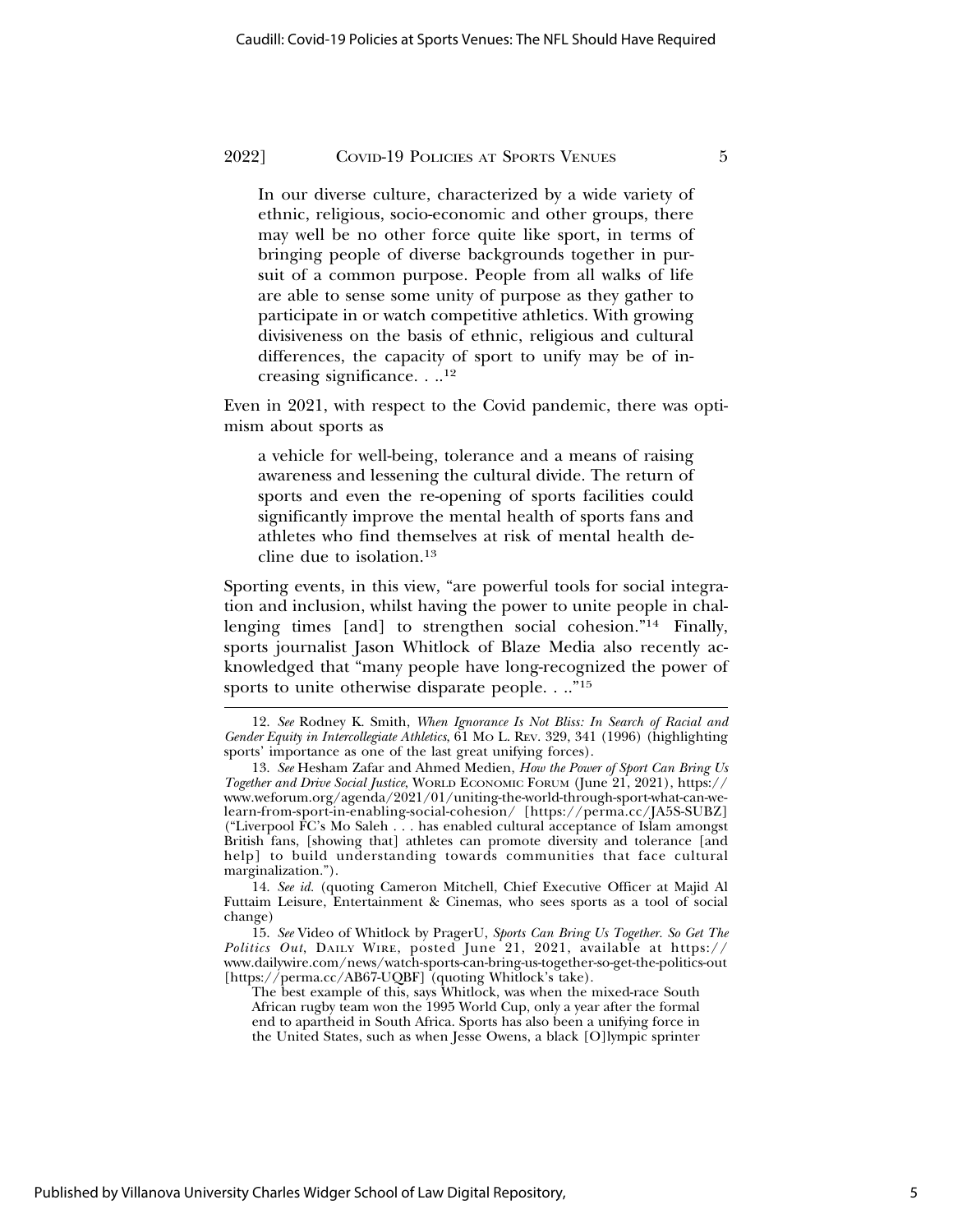But, Whitlock cautions that, just because sports have been unifying in the past, doesn't mean they will stay so. He cites the decision of former San Francisco 49ers player Colin Kaepernick to take a knee during the national anthem. "We all know what happened next.  $\ldots$  [J] ust as sports has the power to unite, we have discovered it also has equal power to divide."16

We now have *another* example of how sports can divide us—there is tension between those who do not want the Covid-19 vaccination, and those who are vaccinated and concerned that the vaccine-hesitant are prolonging the pandemic and endangering lives. That tension is exemplified by Buffalo Bills wide receiver Cole Beasley's statement that he would refuse the vaccination if the NFL required it, and even retire if necessary.17 His critics, on the other hand, find it astounding that he is willing to "increase his risk of catching the deadly disease" while claiming a "right to spread it to his teammates and others."18

and long-jumper, won four gold medals at the 1936 Olympics in Nazi Germany. Only two years later, another black American, Joe Louis, scored a first-round knockout against Max Schmeling, a German heavyweight boxer.

16. *See id*. ("Players across the NFL followed Kaepernick's lead, kneeling, locking arms, and even raising fists during the national anthem. Then athletes from other sports joined in. . ..").

17. *See* Nick Wojton, *Bills' Cole Beasley Does Not Regret COVID Vaccine Comments*, BILLS WIRE (June 23, 2021), https://www.msn.com/en-us/sports/nfl/bills-colebeasley-does-not-regret-covid-vaccine-comments/ar-AALmdmQ?ocid=uxbndlbing [https://perma.cc/W7YD-D45E] (detailing initial press conference where Beasley staunchly opposed Covid vaccination).

18. *See* Ron Borges, *Cole Beasley Provides Scientific Proof There Is No Vaccine for Being Stupid . . . Honest to God,* NEWSBREAK (June 24, 2021), https:// www.newsbreak.com/news/2290488344383/cole-beasley-provides-scientific-proofthere-is-no-vaccine-for-being-stupid-honest-to-god. [https://perma.cc/5CR9- QEU6] ("It is no surprise there are 'anti-vaxers' in the NFL, as there are in all walks of life."). On July 22, 2021, the NFL announced a new policy to punish teams experiencing a covid outbreak. *See id.* (describing new policy). This policy said,

if a game cannot be rescheduled during 18-week schedule due to COVID-19 outbreak among unvaccinated players, team with outbreak will forfeit and be credited with loss). . . . In addition, players on both teams will not be paid for the lost contest, and the team responsible for the cancelled game due to unvaccinated players will cover financial losses and be subject to potential discipline from the Commissioner's office.

*Id. See* Becky Sullivan, *The NFL Warns Teams Will Forfeit Games And Players Won't Be Paid In COVID Outbreaks,* NPR (July 22, 2021), https://www.npr.org/2021/07/22/ 1019461203/nfl-penalties-teams-outbreaks-unvaccinated-players-covid-forfeitgames [https://perma.cc/XQ9F-34NA] (acknowledging procedures NFL has put in place). *See also* Kevin Patra, *NFL Informs Clubs That COVID-19 Outbreaks Among Unvaccinated Players Could Lead to Forfeited Games,* AROUND THE NFL, NFL (July 22, 2021), https://www.nfl.com/news/nfl-covid-19-outbreaks-unvaccinated-players-for-

*Id.*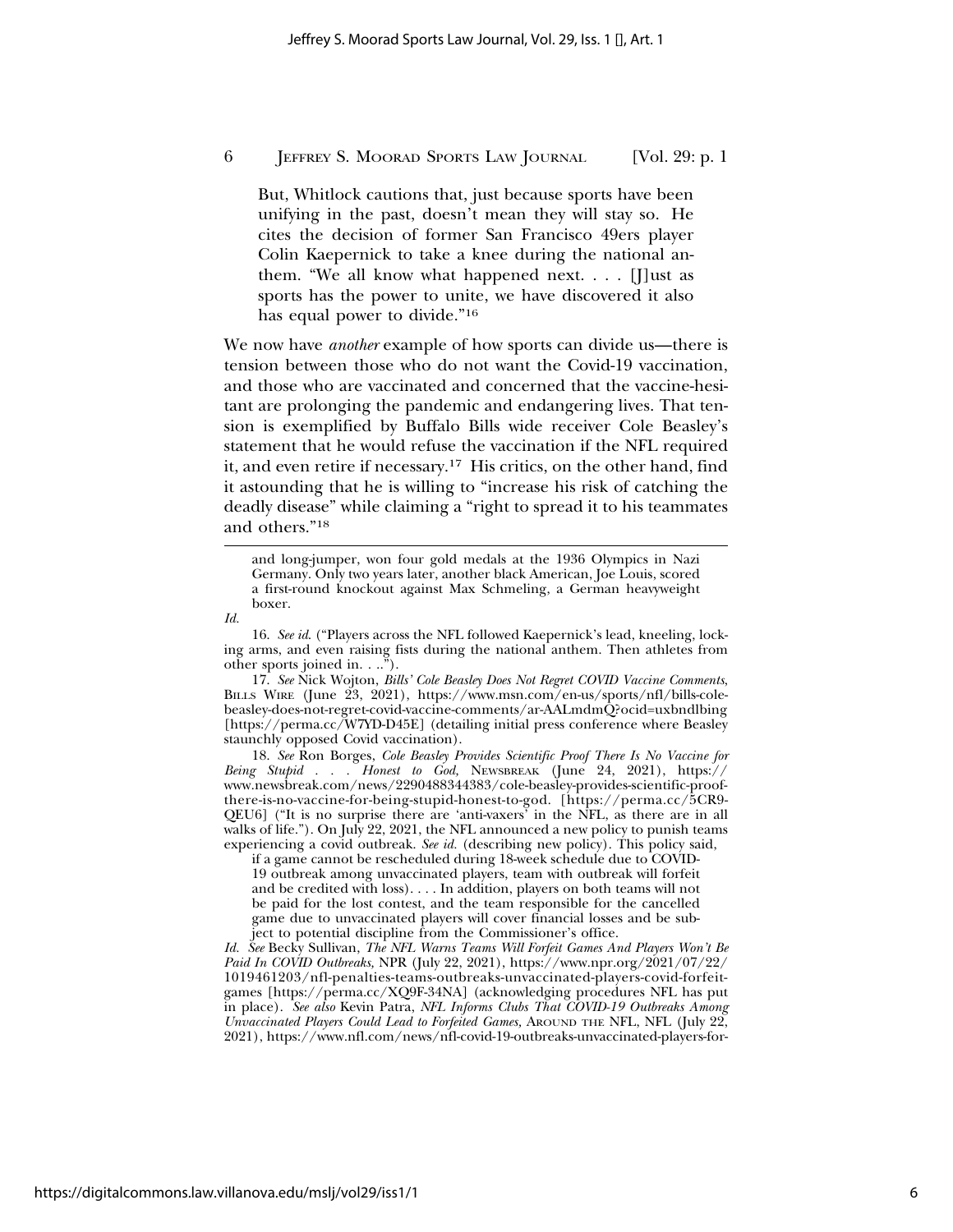The purpose of this essay is to reflect upon the effects of the Covid-19 pandemic during the fall 2021 NFL season, and to argue that the NFL should have required, of anyone entering an NFL stadium, evidence of a Covid-19 vaccination. I begin Section II with the cultural divisions in our country, to provide a context for my criticism of the NFL; I concede that "following science" is not an unambiguous concept, and that in the culture wars, people see even scientific data differently.19 In Section III I survey the reasons for vaccine hesitancy to clarify what the NFL was facing just before the 2021 fall season, as it is likely that many fans were not vaccinated; I highlight the likelihood that a vaccine mandate could have encouraged vaccinations and helped to end the pandemic.20 Section IV addresses briefly the fall 2021 NFL attendance policy<sup>21</sup>, and in Section V I justify my criticism of that policy on the basis of public health, even while I acknowledge the problems with, and barriers to, my argument—including state laws prohibiting vaccine mandates, enforcement problems, and the prospect of claims for medical or religious exemptions from any vaccine mandate.22 I believe that the NFL should have either played all games in stadiums located in states allowing vaccine mandates or—although the law is unstable in this area—challenged the relevant state prohibitions against vaccine mandates.23 In any event, a vaccine mandate would have been expensive, with logistical complications, but I conclude in section VI that when the NFL faced a policy choice, it chose the wrong side in the culture wars, unwittingly supporting science skepticism while lacking the courage to sacrifice profits to ensure fan health.

- 20. See *infra* notes 52-74 and accompanying text.
- 21. *See infra* notes 75-83 and accompanying text.
- 22. See *infra* notes 84-141 and accompanying text.

feit-cancelled-game?campaign=twitter\_atn [https://perma.cc/22ZF-AN49] (discussing full text of new policy, delivered to clubs as a 10-page memo).

<sup>19.</sup> See *infra* notes 31-51 and accompanying text.

<sup>23.</sup> For an in-depth analysis of the Norwegian Cruise Lines' successful challenge of the Florida mandate see *infra* notes 93-97 and accompanying text. Some state governors have prohibited vaccine mandates, and even if those prohibitions were overturned as beyond a governor's authority, the state legislature could pass similar laws regulating business within the state. *See* Kathryn Watson, *Can Businesses Require Proof of Vaccination? Experts Say Yes*, CBS NEWS (Apr. 13, 2021), https:// www.cbsnews.com/news/can-businesses-require-vaccination-proof-experts-say-yes/ [https://perma.cc/C9Y2-FP7W] (quoting Walter Olson, senior fellow at the Cato Institute's Robert A. Levy Center for Constitutional Studies) (stating governors will have difficult time restricting "private companies that receive no government funding from requiring proof of vaccination to enter").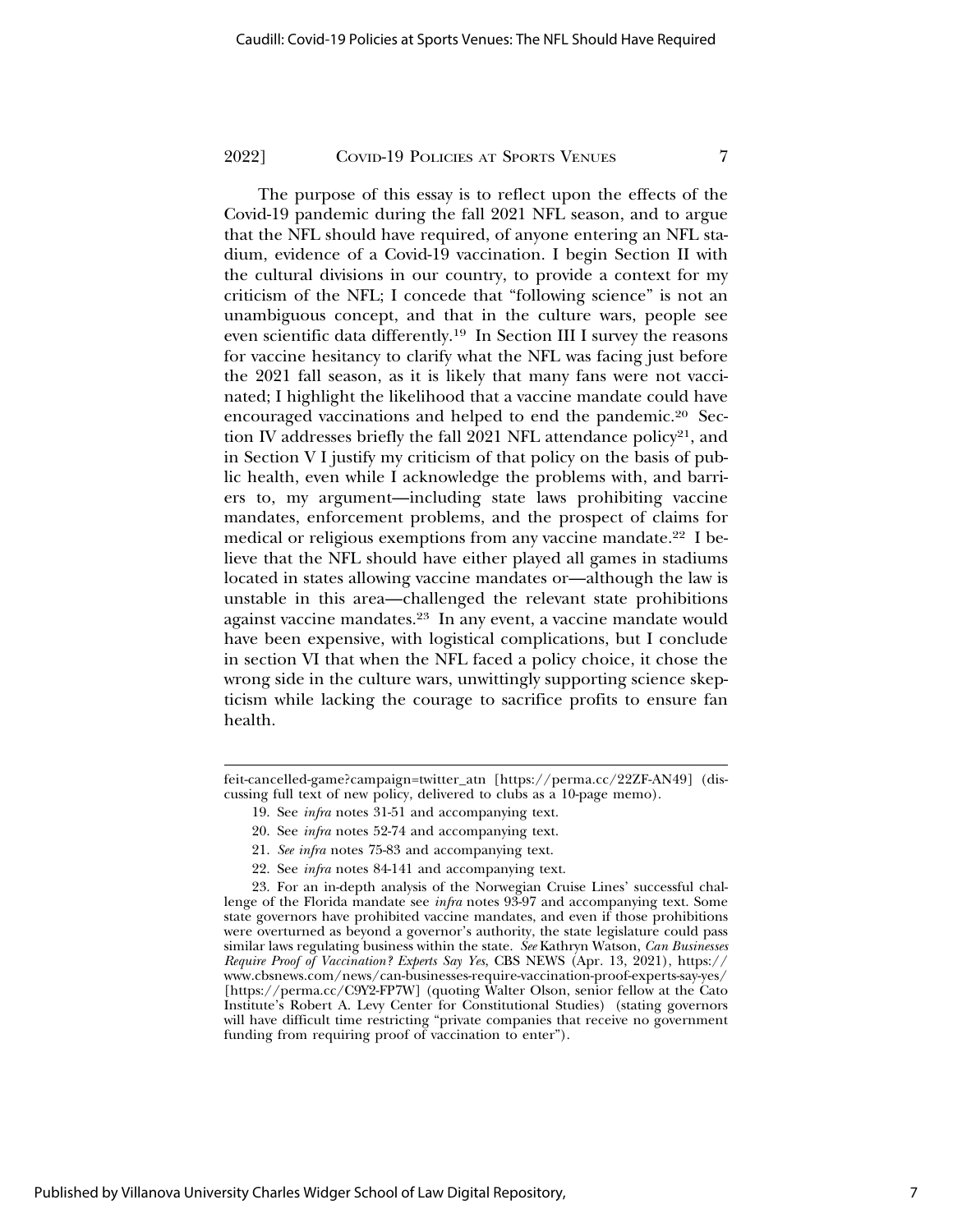#### II. WE LIVE IN TWO DIFFERENT WORLDS

*[W]hether or not a statement is believed depends far less on its veracity than on the conditions of its "construction"—that is, who is making it, to whom it's being addressed and from which institutions it emerges and is made visible.*<sup>24</sup>

*"But I just want to tell my side of the story."*

*"There are not sides of a story," Marco says. "There are just different stories. People will either believe yours or the other one. Usually the other one."*<sup>25</sup>

The controversy over vaccine mandates has everything to do with the current cultural divide in the U.S., and especially one aspect of that divide—the crisis of expertise.26 We often hear questions nowadays from colleagues, friends and family, whether in discussions of climate change,<sup>27</sup> the Covid pandemic, or the safety of vaccines:28 "How can those people ignore the obvious facts? How can they be so lost in their bubble? Who are their so-called ex-

26. *See* Gil Eyal, THE CRISIS OF EXPERTISE, (Polity Press, 2019) (popularizing term "crisis of expertise").

27. *See* John Cook, *Countering Climate Science Denial and Communicating Scientific Consensus*, *Climate Science*, OXFORD RES. ENCYCLOPEDIA (Oct. 26, 2016), https:// oxfordre.com/climatescience/view/10.1093/acrefore/9780190228620.001.0001/ acrefore-9780190228620-e-314 [https://perma.cc/ZV8Z-H4HD] (noting scientific consensus on human-caused global warming). *See also* Frank Luntz, *The Environment: A Cleaner, Safer, Healthier America*, LUNTZ RES. CO. (2002) (stating market research shows that many voters "believe that there is no consensus about global warming in the scientific community").

28. *See* Adam Hadhazy, *Anti-Vaccination Groups Dealt Blow as Lancet Study is Retracted*, POPULAR MECHANICS (Feb. 5, 2010), https://www.popularmechanics.com/ science/health/a5008/4344963/ [https://perma.cc/M9Z4-UTBX] (finding claims of vaccines causing autism were legitimized by a 1998 study by Dr. Andrew Wakefield in *The Lancet* medical journal, but that article was retracted on Feb. 2, 2010, due to accusations of unethical and irresponsible research). Recently, there are concerns, likely unjustified, about the dangers of covid vaccines. *See* Kelly Mc-Laughlin & Yelena Dzhanova, *Experts Warn Anti-Vaxxer Concerns About a COVID-19 Vaccine Could Slow the End of the Pandemic*, BUS. INSIDER (Dec. 3. 2020), https:// www.msn.com/en-us/health/medical/experts-warn-anti-vaxxer-concerns-about-acovid-19-vaccine-could-slow-the-end-of-the-pandemic/ar-BB1bB8RH [https:// perma.cc/F7TX-VY6G] (illustrating effects of negative media around Covid-19 Vaccine).

<sup>24.</sup> *See* Ava Kofman, *Bruno Latour, The Post-Truth Philosopher, Mounts a Defense of Science*, N.Y. TIMES (Oct. 25, 2018), https://www.nytimes.com/2018/10/25/magazine/bruno-latour-post-truth-philosopher-science.html [https://perma.cc/K3WZ-DKP5] (quoting Bruno Latour's take on how to formulate and disseminate information).

<sup>25.</sup> *See* Sam Lipsyte, *My Apology*, NEW YORKER (June 28, 2021), https:// www.newyorker.com/magazine/2021/07/05/my-apology [https://perma.cc/ VE3B-2JVF] (discussing author's fictional narrative that focuses on differing points of view).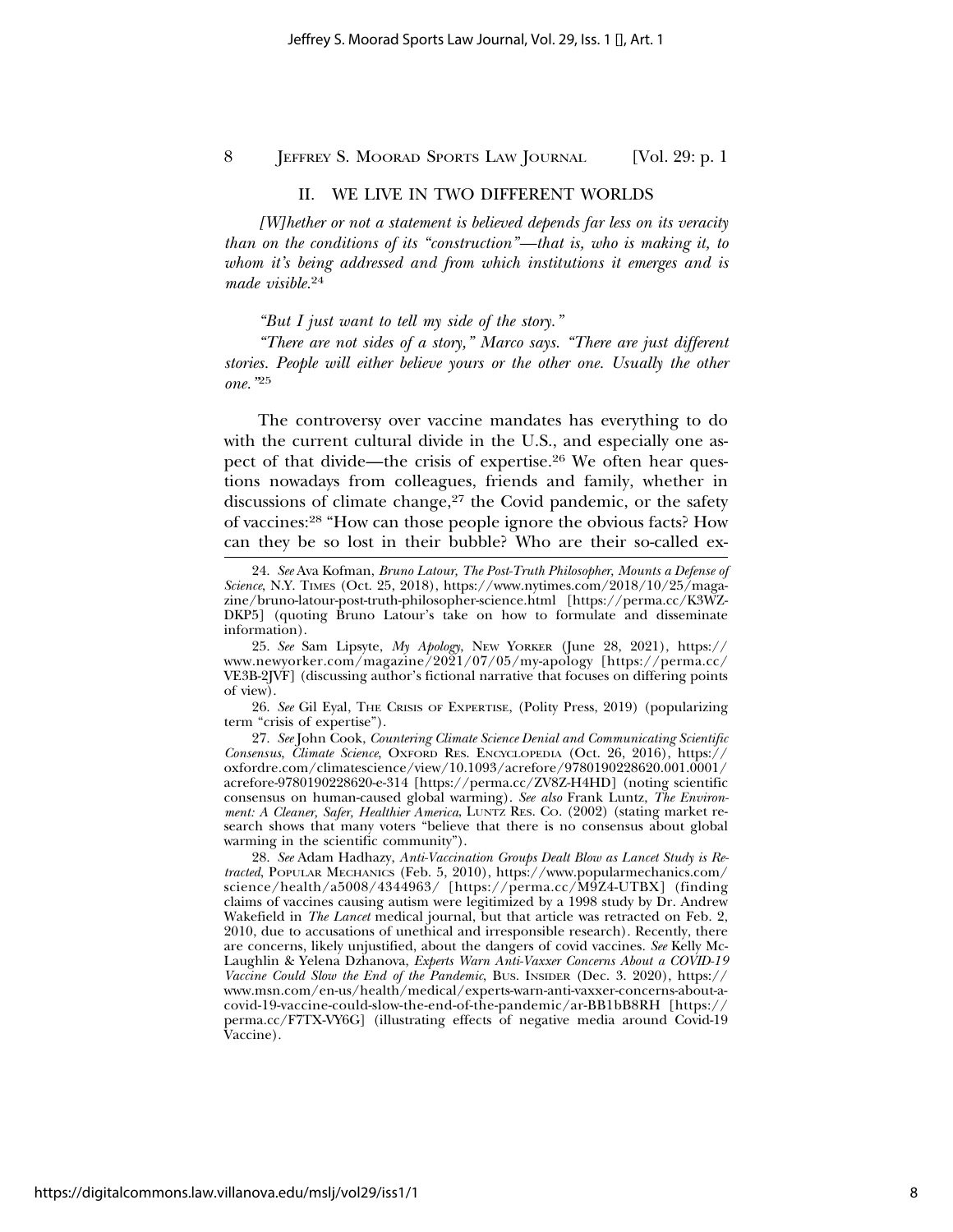perts?" And of course, I do not mean to imply that it is only one "side" is asking those questions. Both sides in the "culture wars" view the other as living inside a bubble or an echo chamber.29 Fox News and CNN are "said [to] report as if from alternate universes."30 These divisions have legal and policy consequences, as we have seen in the suggestion that the Trump administration reflected an anti-scientific bias in appointments to head science-related government agencies as well as in its response to the Covid pandemic.31 While scholars agree that 21st-century technological growth and the digital age has exacerbated the "tribal" divisions in the U.S. and internationally,<sup>32</sup> the phenomenon of citizens living in "two different worlds," in "alternative realities," is hardly new.

About thirty years ago, Michiel Schwarz and Michael Thompson, focusing on risk assessment in policy contexts, highlighted the role of cultural cognition in ongoing clashes of contradictory certainties and plural rationalities.<sup>33</sup> For example, the contradictory

*Id.* at 13 (describing ramifications of filter bubble). Moreover, when a filter bubble occupant does confront an opposing perspective, logical arguments may not sound compelling due to identity politics. *See* Marcus Gilroy-Ware, THE TRUTH ABOUT FAKE NEWS, (Repeater Books, 2020) at 19 ("[P]olitics is not just about making the most logical argument. It also needs to be appealing to the imagination and identity of the people it concerns, and is often a case of trying to convince people "who we are" in terms of shared identity and values.").

30. *See* Reed Richardson, *Dueling Chyrons: CNN, Fox News Report From Alternate Universes During Trump's Bizarre Coronavirus Briefing,* MEDIAITE (Apr. 13, 2020), https://www.mediaite.com/news/dueling-chyrons-cnn-fox-news-report-from-alternate-universes-during-trumps-bizarre-coronavirus-briefing/ [https://perma.cc/ 6KRZ-V77G] (citing differences in coverage and viewpoint).

31. *See* Shi-Ling Hsu, *Anti-Science Politics*, 75 U. MIAMI L. REV. 405 (2021) (referencing Trump administration expanded depth and breadth of attacks on science by displaying outward animosity towards scientific processes).

32. *See* GILROY-WARE, *supra* note 29, at 5 ("[T]echnology platforms [enable] misinformation and disinformation. . .."). *See also* Hsu, *supra* note 31, at 456 ("Social media certainly feeds oxygen to crackpot science. . .").

33. *See* Michiel Schwarz & Michael Thompson, DIVIDED WE STAND: REDEFIN-ING POLITICS, TECHNOLOGY AND SOCIAL CHANGE (Univ. of Penn. Press, 1990) at 33 ("If different actors, in the same debate, cognize differently (that is, if they see things differently and know things differently), then they will inevitably be operating with different definitions of what is there. The debate, therefore, will entail

<sup>29.</sup> *See* Eli Pariser, THE FILTER BUBBLE: HOW THE NEW PERSONALIZED WEB IS CHANGING WHAT WE READ AND HOW WE THINK*,* (Penguin Books, 2011) (arguing term "filter bubble"—a state of intellectual isolation brought on by website algorithms that filter out disagreeable information—is an advance over the term "echo chamber.").

In the filter bubble, there's less room for the chance encounters that bring insight and learning. . . . By definition, a world constructed from the familiar is a world in which there's nothing to learn. If personalization [via filters] is too acute, it could prevent us from coming into contact with the . . . preconception-shattering experiences and ideas that change how we think about the world and ourselves.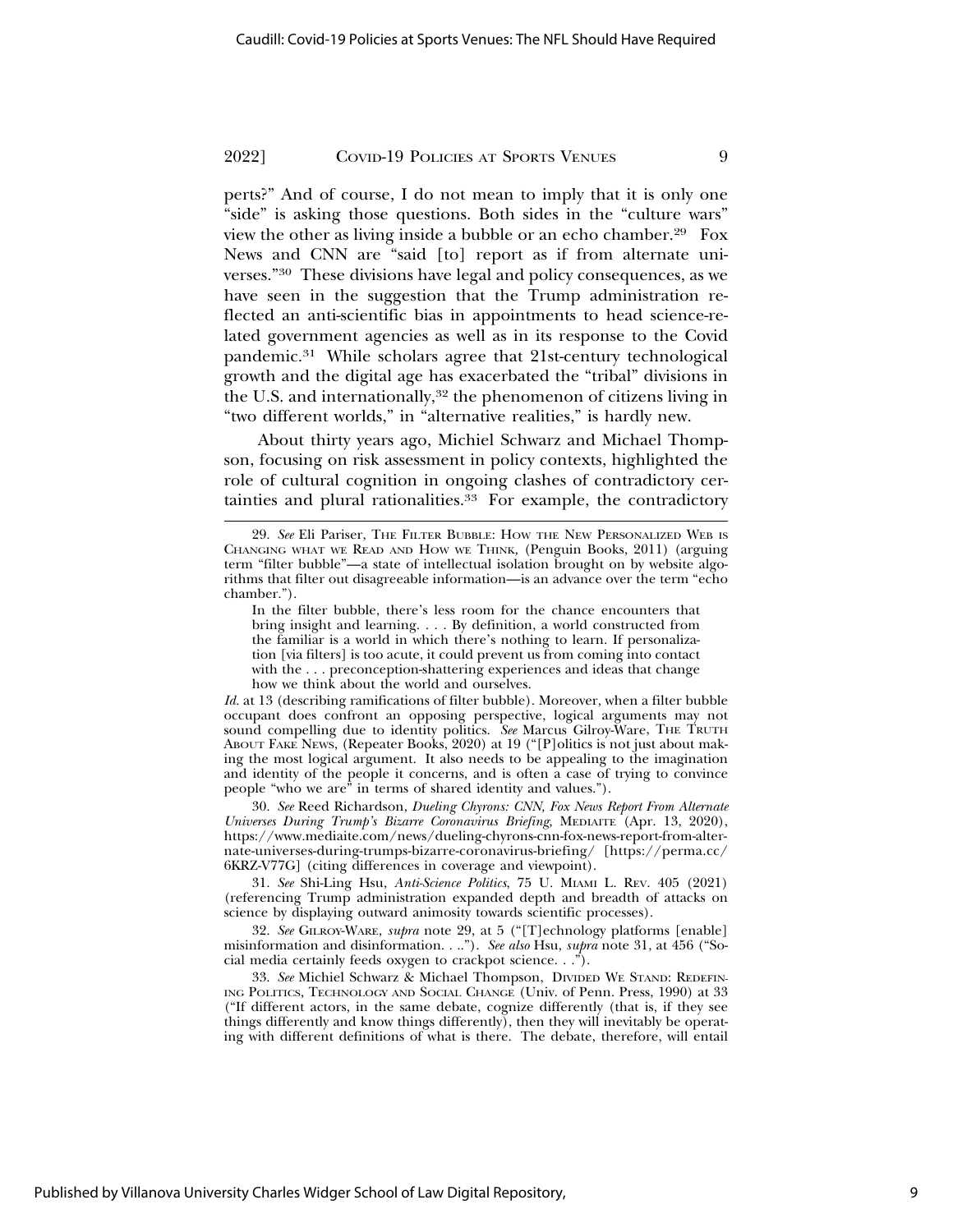*certainties* between the producer of a genetically-modified (GM) food product (that the product is safe) and an anti-GM activist (that the product is unsafe) might be explained by reference to differing perceptions of nature as, respectively, robust and vulnerable. For Schwarz and Thompson, these contradictory views of nature "lie beyond the reach of both orthodox scientific method and the conventional notion of 'decision making under uncertainty.'"34 "Another way of putting it is that each actor is perfectly rational, given his or her convictions as to how the world is. . . . The situation is one of plural rationality . . . ."35 In a similar 2008 study of cultural cognition in the debate over the risks of synthetic *biology*, 36 politically conservative and religious opposition to such "Frankenstein" science was associated with an individualistic and hierarchical (i.e., restricting choices) cultural worldview, whereas those with a communitarian and egalitarian worldview were less sensitive to the risks.37 The

34. *See id.* at 4 (referencing grey areas in decision making as result of personal perception).

35. *See id*. at 6 (challenging view that science, "for all its admitted uncertainties, is factual" and not driven by values). Schwarz and Thompson concluded:

Anthropologists and sociologists of knowledge have shown us that what are considered facts depends ultimately on an accepted framework of social (and therefore evaluative) premises. Even scientific knowledge, whilst not perhaps wholly fluid, is certainly plastic in the sense that it is socially negotiated (science being a social activity) and molded by values of various kinds.

*See id*. at 18-19 (arguing environmental "impact assessments, far from reflecting conflicting evaluations of the facts, involve rival interpretive frames in which facts and values are all bound up together").

36. *See generally* David S. Caudill, *Synthetic Science: A Response to Rabinow*, 21 L. & LITERATURE 431 (2009). ("Some critics consider idea of creating artificial organisms in the laboratory to be a frightening example of scientific hubris, evocative of Faust or Dr. Frankenstein."). In less literary terms, synthetic biology provokes "fears about scientists 'playing god' and raises deeper philosophical and religious concerns about the nature of life itself and the process of creation." See *id.* (stating fears raised about synthetic biology).

37. *See* Gregory Mandel et al., *The Cultural Cognition of Synthetic Biology Risks: A Preliminary Analysis,* CULTURAL COGNITION PROJECT AT YALE L. SCH. (Sept. 5, 2008), http://ssrn.com/abstract=1264804 [https://perma.cc/55U4-RQBC] (confirming link between cultural values and disputes over environmental risks, and demonstrating curious reversal of expectations—those who are not sensitive to risks of synthetic biology because they admire secular science are suddenly sensitive to risks of global warming and nuclear power, because they are willing to challenge authority).

In general, individuals who hold relatively egalitarian values tend to be more risk sensitive and those who hold relatively hierarchical values more risk skeptical concerning technological and environmental risks . . . . [R]ecognition of global warming and nuclear power risks, for example, tends to be associated with challenges to authority, [which] repels persons who are culturally hierarchical, politically conservative, and relig-

the clash of differently drawn boundaries and the contention of incompatible rules of closure.").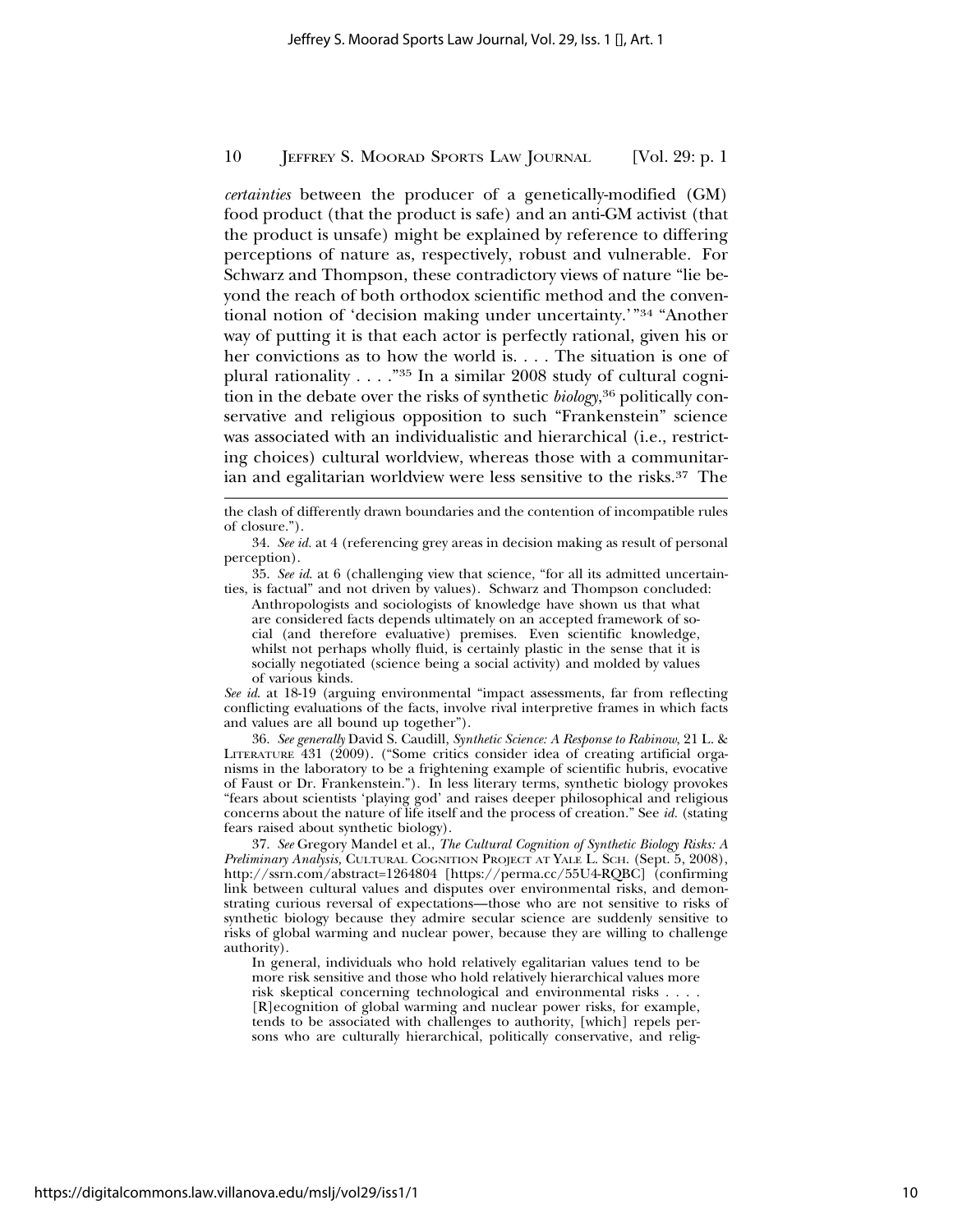relevance of these analytical frameworks nowadays is that while much has changed, we should not be provincial and assume that our seemingly striking, contemporary cultural divisions over scientific and political matters are new.

The NFL therefore faced a complex culture as it responded to the Covid-19 pandemic and began to set League policy for its games. There were not a set of facts that were obvious to everyone to guide the NFL's decision regarding attendance requirements. Instead, there was a dilemma—a choice between appeasing those who oppose vaccine mandates or appeasing those who focus on public health (to be fair, those opposed to vaccines also likely do so out of concern for their health). Neither "side" could convince the other to change, and the NFL was not capable of establishing a policy that all fans will support.

In the broader culture wars, there is a tendency to oversimplify—some critics often talk of those who live in an "alternate reality" as if the critics live in the "real" world. However, many of the differences between the two sides in the culture wars reflect different values and visions for the nation. As sociologist Nissim Mizrachi explained, with respect to the working-class voters in Israel who supported Netanyahu:

The problem [is not that they were] confused about what was best for them. They weren't suffering from . . . "false consciousness". . . . [They] were consciously spurning liberalism for a reason: what they see as the endgame of the liberal worldview is not a world they wish to inhabit.38

One need only think of the abortion rights controversy, immigration policies, or the supposed attacks by the left on religious freedom or gun rights, to recognize that the divisions in the culture wars are not simply about misinformation from unreliable internet sources—they are about values, identities, and foundational commitments to a way of life. And those on the right do not have a

ious; recognition of synthetic biology risks, in contrast, coheres with resentment of a form of cultural secularism, symbolized by science, that is . . . subversive of traditional forms of authority.

*Id.*

<sup>38.</sup> *See* David M. Halbfinger, *Explaining Right-Wing Politics in America, Via the Middle East*, N.Y. TIMES (Dec. 19, 2020), at A16 (stating both working-class Mizrahi voters and the Trump voters "see themselves as their countries' most patriotic citizens and demonize the left and its allies in the news media, academia and other liberal redoubts as traitorous enemies. Both . . . feel disdained by those elites, who dismiss their views as racist, ignorant or unwittingly self-defeating"). *See also id*. (representing the views of Nissan Mizrachi).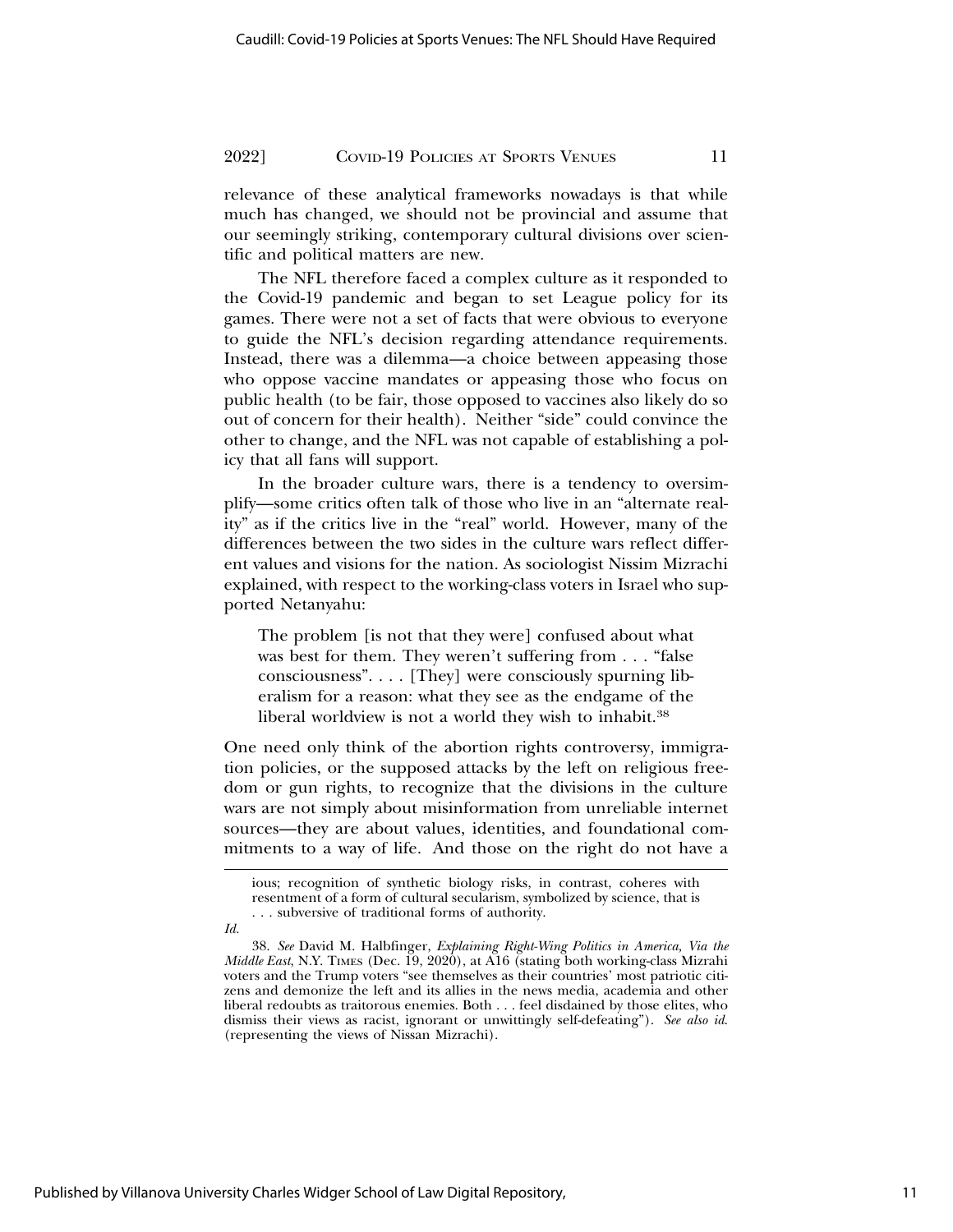monopoly on foundational commitments—both left and right have a moralized anchor "around which to understand the world."39

The delusional claim not to have any ideology. . .is almost always a camouflage. Just as in the joke about one fish saying to the other "what's water?". . . the claim not to have any conscious ideological positions at all signifies at best that the person making such a claim has simply absorbed the dominant ideology.40

One can certainly argue that there is no moral equivalency between the opposing ideologies in the culture wars, and that the views of one side will lead to superior outcomes in terms of fairer opportunities for success, racial and gender equality, public health, and helping those in need. But the notion that any group occupies a neutral center in politics is a myth. Likewise, with respect to scientific facts in the crisis of expertise, some humility is also warranted. The "Because Science" and "Trust the Science" t-shirts, worn by those on the left who see the culture wars as a struggle between those with apolitical scientific facts against anti-science ideologues, are also oversimplifications. Even with something as clear as the much-needed coronavirus vaccine, there are

all kinds of extra-scientific variables: moral assumptions about what kind of vaccine testing we should pursue (one reason we didn't get the "challenge trials" that might have delivered a vaccine much earlier); legal assumptions about who should be allowed to experiment with unproven treatments; political assumptions about how much bureaucratic hoop-jumping it takes to persuade Americans that a vaccine is safe.<sup>41</sup>

It is never as simple as just "following the science." If one assumes science is always right, that position is easily discredited by highlighting the publication by *The Scientist* of the "top retractions of 2020."42

<sup>39.</sup> *See* Gilroy-Ware, *supra* note 29, at 63 (noting contrasting world views in abortion rights debate).

<sup>40.</sup> *See id*. at 209 (discussing the implications of adhering to the dominant ideology).

<sup>41.</sup> *See* Ross Douthat, *When You Can't Just Trust the Science*, N.Y. TIMES (Dec. 20, 2020), at SR 9 (listing variables and obstacles which have stalled vaccine roll out).

<sup>42.</sup> *See* Retraction Watch Team, *The Top Retractions of 2020: The Retraction* Watch Team Takes a Look at the Most Important Publishing Mistakes This Year, SCIENTIST (Dec. 15, 2020), https://www.the-scientist.com/news-opinion/the-top-retractionsof-2020-68284 [https://perma.cc/J62J-NV8D] (referencing research article claim-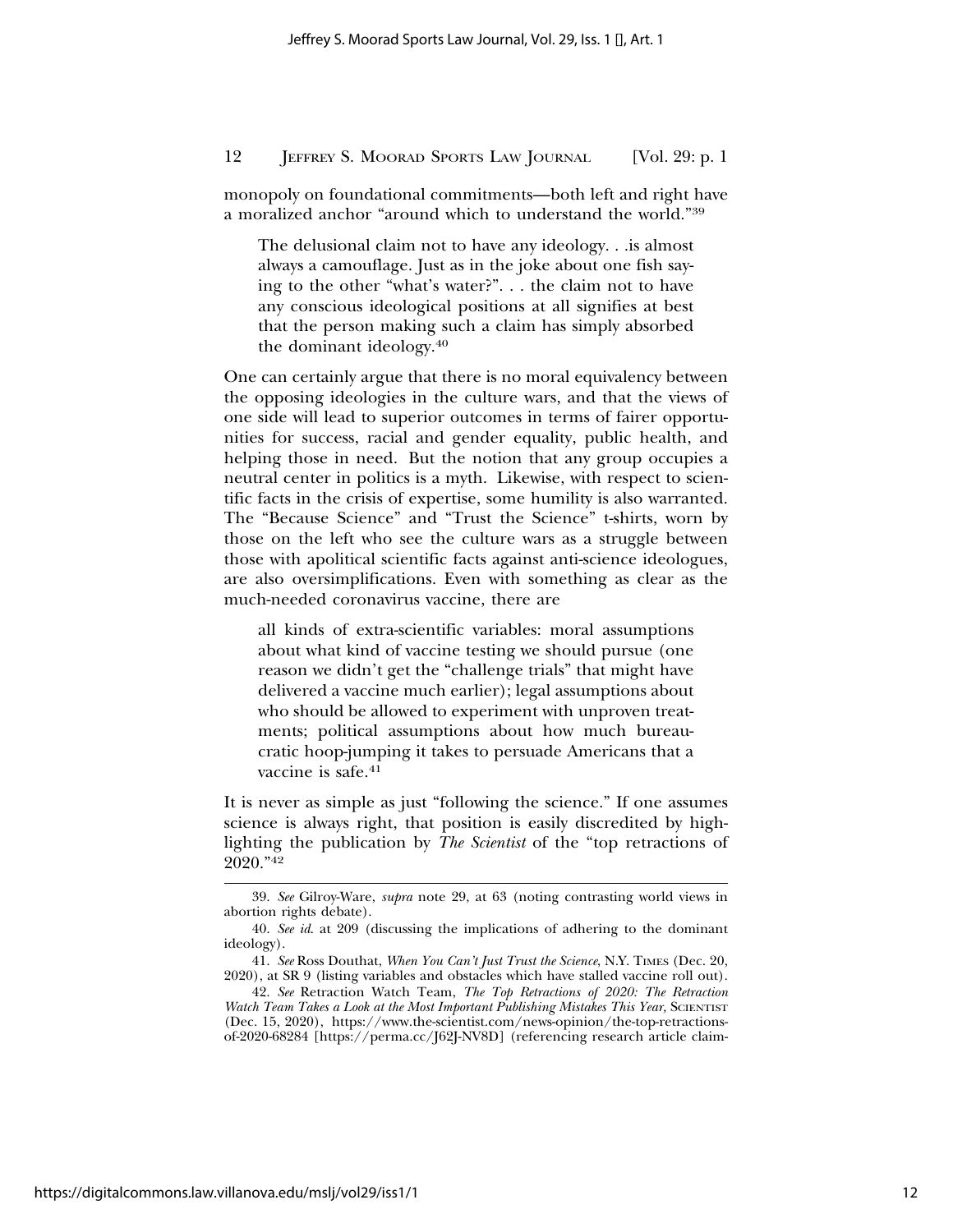The cliche is that people should "follow the science" and do whatever "science says." But the truth is that science says many things at once. Science says that the coronavirus can last one month on surfaces; it also says it's vanishingly rare to get the coronavirus from surfaces. Bad studies, good studies, and mediocre studies are all part of the cacophonous hydra of "science" that is constantly "saying" stuff.43

When a decision about whether to require vaccinations to attend a professional football game needed to be made, and the science was not absolutely clear, a risk analysis needed to be made. With no NFL vaccination mandate, there was arguably a greater risk of Covid-19 infections—the scientific consensus is that vaccine mandates work.44 While one can easily sympathize with the NFL's dilemma—this has been a difficult year for all business enterprises the NFL should have chosen public safety over popularity.

#### III. VACCINATION HESITANCY AS A CULTURAL PHENOMENON

[W]e can break people down. . .into three groups—vaccine enthusiasts (those who are already vaccinated or definitely plan to get vaccinated), vaccine hesitant (unsure but persuadable), and anti-vaxxers. . .. The vaccine hesitant group is further broken down into three subgroups: the watchful (those who are waiting to see how everything goes), the cost-anxious (those with resource barriers like time or money to vaccination), and the system distrusters

ing virus was transmitted through surface contact); *See* Shane Riddell et al., *The Effect of Temperature on Persistence of SARS-CoV-2 on Common Surfaces*, 17 No. 145 VI-ROLOGY J.  $1(2020)$  (finding it to be "a greatest-hits compilation of research errors."); *See* Derek Thompson, *Hygiene Theater Is Still a Huge Waste of Time*, ATLANTIC (Feb. 8, 2021), https://www.theatlantic.com/ideas/archive/2021/02/hygiene-theater-still-waste/617939/?campaign\_id=9&emc=edit\_nn\_20210211&instance\_ id=27043&nl=the-morning&regi\_id=100596401&segment\_id=51522&te= 1&user\_id=4f435818fe714149705b758320ac43f9 [https://perma.cc/35ZX-6D6Z] (stating grimy surfaces are not problem; cleaning subways and buses every night is a waste of money).

<sup>43.</sup> *See* Thompson, *supra* note 42 (highlighting imperfect art of science and how initial facts are held onto even when disproven).

<sup>44.</sup> *See* David Leonhardt & Ian Prasad Philbrick, *Over the Noise, One Fact Rings True: Vaccine Mandates Have Saved Lives*, N.Y. TIMES (July 24, 2021), at A13 (statement of Dr. Céline Gounder) ("The takeaway message remains, if you're vaccinated, you are protected. . . . You are not going to end up with severe disease, hospitalization, or death. . . .Companies. . . .that decide to enact vaccine mandates will almost certainly save American lives by doing so.").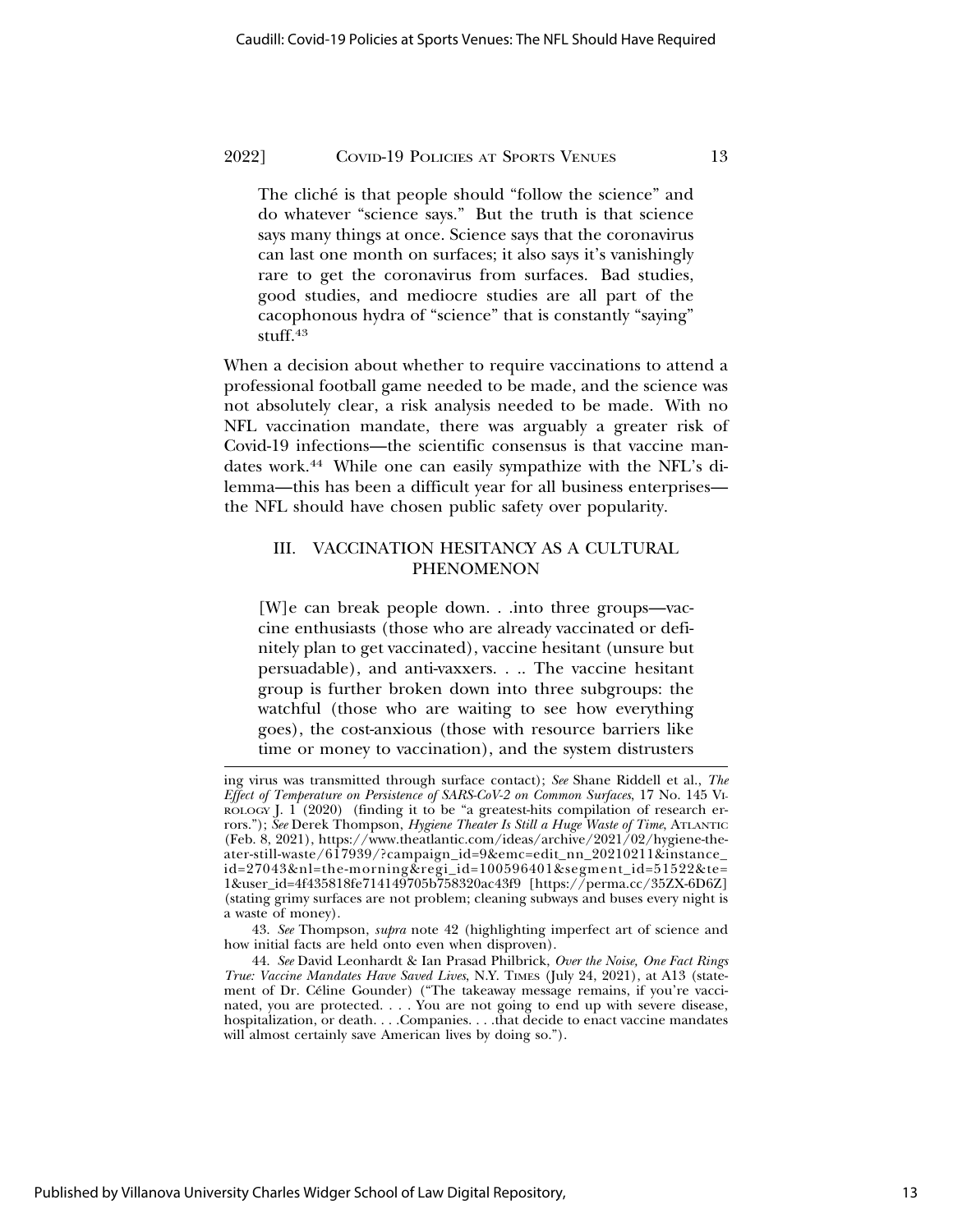(those distrustful of the medical establishment, but not necessarily anti-vaccine).45

With whom are the sports leagues dealing when confronted with fans who are for some reason not vaccinated? It turns out that the reasons that one may be vaccine hesitant are bafflingly varied and complex; even summaries like the one in the foregoing epigram (3 subgroups) inevitably oversimplify the situation. For example, one study, using a psycho-behavioral segmentation approach, divided the hesitant portion of the US population into four groups: the watchful, the cost-anxious, the system-distrusters, and the Covid skeptics.46 While such schemes are helpful, they raise questions as to *why* the watchful are waiting, and which systems are not trusted or merit skepticism.

In response to a *New York Times* column arguing that lack of trust in the "system," and not "vaccine hesitancy," explains low vaccination rates,47 the response of many readers was impatient:

"THIS IS INSANE. Just require it. Enough."

"It's time to. . .[require]vaccines to go back to school, to work, to enter stores, to travel. I don't care about your 'beliefs'; this is a public health crisis, and the willfully unvaccinated are a menace to others. . .."

Shixin (Cindy) Shen & Vinita Dubey, *Addressing vaccine hesitancy: Clinical guidance for primary care physicians working with parents*,  $65(3)$  CAN. FAM. PHYSICIAN. 175–181 (2019), https://www.ncbi.nlm.nih.gov/pmc/articles/PMC6515949/ (explaining what factors may contribute to people's decision making on whether to get vaccine).

46. *See* Sema Sgaier, *Meet the Four Kinds of People Holding Us Back From Full Vaccination*, N.Y. TIMES (May 18, 2021), https://www.nytimes.com/interactive/ 2021/05/18/opinion/covid-19-vaccine-hesitancy.html [https://perma.cc/JRU9- A8V6] (categorizing four groups of vaccine averse individuals).

47. *See* Gina Bellafante, *Free Doughnuts Aren't Going to Boost Vaccination Rates*, N.Y. TIMES (July 9, 2021), https://www.nytimes.com/2021/07/09/nyregion/freedoughnuts-arent-going-to-boost-vaccination-rates.html [https://perma.cc/HXX2- T2V2] (noting citizens are skeptical because they think government will use vaccine programs to track people).

<sup>45.</sup> *See* Steven Novella, *The Causes of Vaccine Hesitancy: The Vaccine Hesitant Are Now the Front Lines of the Battle to Contain COVID*, EVIDENCE-BASED MED. (May 19, 2021), https://sciencebasedmedicine.org/the-causes-of-vaccine-hesitancy/ [https://perma.cc/3G25-D6KT] (discussing various views on Covid vaccination).

Decision making around vaccination entails complex mix of cultural, psychosocial, spiritual, political, and cognitive factors. Reasons for vaccine hesitancy fit into 3 categories: lack of confidence (in effectiveness, safety, the system, or policy makers), complacency (perceived low risk of acquiring [vaccine-preventable diseases]), and lack of convenience (in the availability, accessibility, and appeal of immunization services, including time, place, language, and cultural contexts).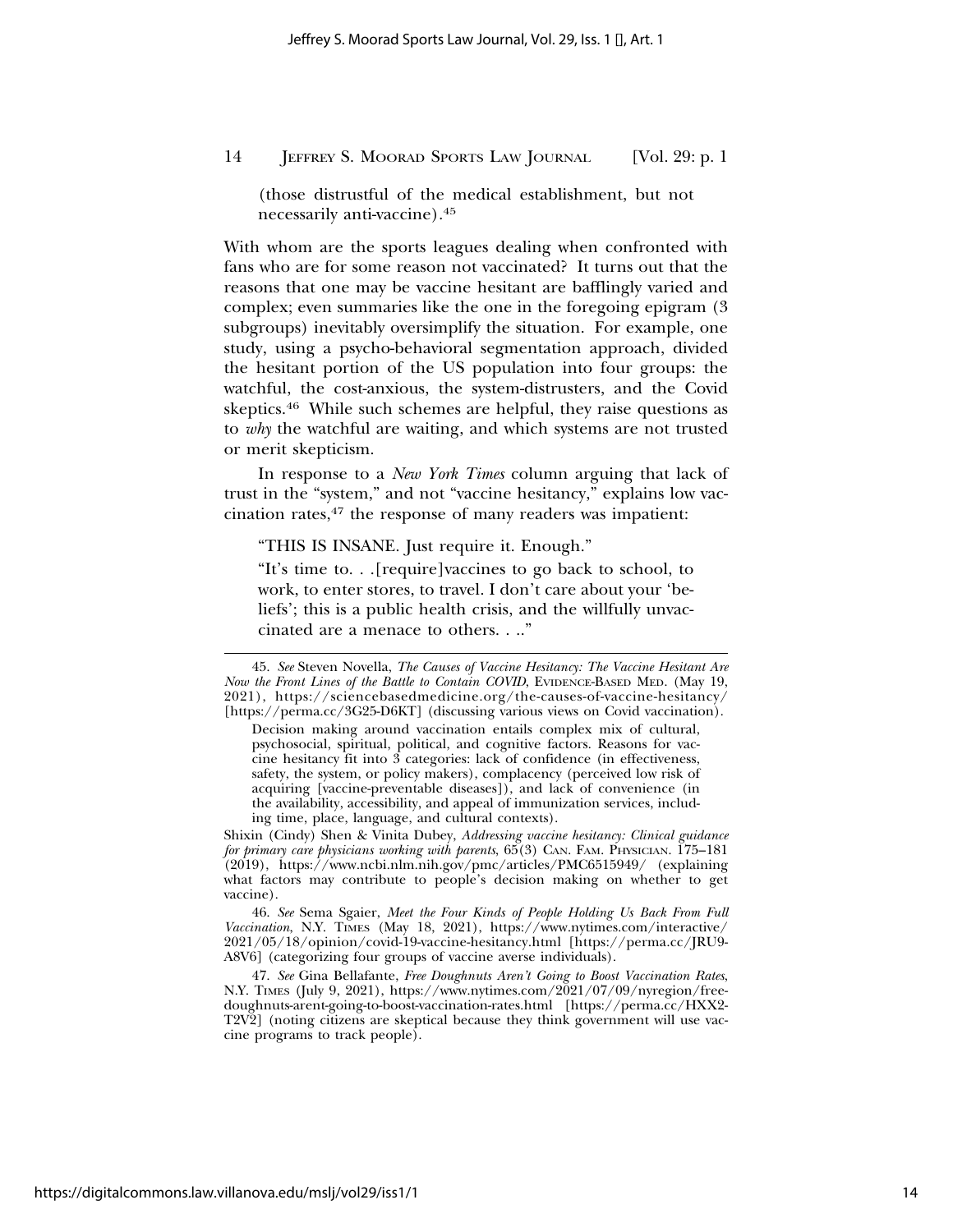"I would love to have a government-issued vaccine passport. . .that would get me onto Covid-19-vaccinated-only flights, movie theatres and concert venues. . .."48

The idea of vaccine passports, which makes sense to so many concerned citizens, is problematic in several respects. The authors of a March 2021 paper from the University of Oxford's Centre on Migration, Policy and Society argued that

vaccination passports will not become the main tool in the fight with the COVID-19 crisis and are unlikely to play a positive role in the mitigation of its impact. There is no clear and straightforward connection to safety and security, while their rapid introduction might have similar consequences to opening Pandora's box of discrimination and stigmatization.49

Other substantial barriers to vaccination passports become apparent, including (i) ethical and social concerns, such as the fact that a passport requirement to participate in common activities represents a proxy of a (frequently unpopular) government *obligation* to get vaccinated, and (ii) legal concerns related to privacy and data protection given the likely "electronic or digital element" in any vaccination passport program.50 Even if we reject the idea of vaccination

49. *See* Oskar Josef Gstrein et al., *A Terrible Great Idea?COVID-19 'Vaccination Passports' in the Spotlight*, Working Paper No. 153 (Mar. 2021), CENTRE ON MIGRA-TION, POL'Y & SOC'Y UNIV. OF OXFORD, at 2, https://www.compas.ox.ac.uk/wp-content/uploads/WP-2021-153-Gstrein-Kochenov-Zwitter-A-Terrible-Great-Idea-Vaccination-Passports.pdf [https://perma.cc/Y2F9-8NDD] (identifying drawbacks and advantages of vaccine passports).

50. *See id*. at 17-19 ("Current developments in public administration suggest that many solutions [to the pandemic] will have at least some sort of electronic or

<sup>48.</sup> *See Reader Comments*, N.Y TIMES (July 18, 2021) at MB 3; *See also Letters to the Editor: 'I've had enough': Readers Are Furious at Vaccine Refusers*, LOS ANGELES TIMES (July 21, 2021), https://www.msn.com/en-us/news/us/letters-to-the-editor-ivehad-enough-readers-are-furious-at-vaccine-refusers/ar-AAMoqNx?li=bbnb7Kz [https://perma.cc/L6NS-VLPT] (statement of Mitchell Zimmerman) ("Enough is enough. Tolerance for those who insist on defying reality must end.").

<sup>&</sup>quot;I think there's some real anger brewing out there among vaccinated folks that's not getting much attention," David Nir, the political director of *Daily Kos*, wrote. My [*N.Y. Times*] colleague Roni Caryn Rabin reported, "Many inoculated Americans are losing patience with vaccine holdouts." Kay Ivey, Alabama's Republican governor, was harsher: "Time to start blaming the unvaccinated."

*See* David Leonhardt, *Mandate Momentum: Vaccine Mandates are on the Rise, and they Will Probably Have a Bigger Effect than Mask Mandates*, N.Y TIMES (July 29, 2021), https://www.nytimes.com/2021/07/29/briefing/mask-mandatescoronavirus.html [https://perma.cc/4QJK-3X4E] (noting vaccine's increased efficacy over masks in ending pandemic; however, this is weighed against people pushing back against emergency use authorized vaccine).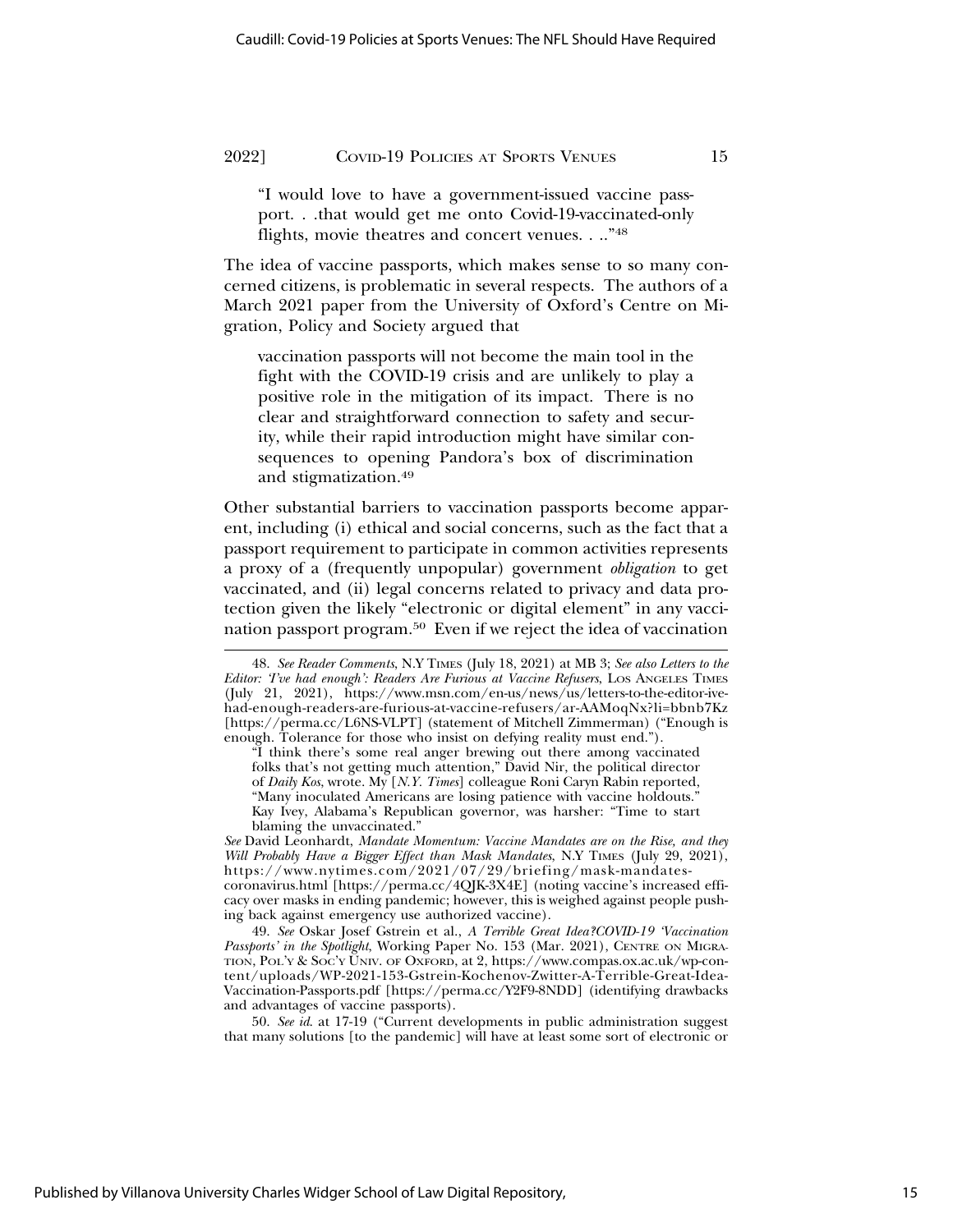passports, and decide to require vaccination cards, that option unfortunately introduces the genuine possibility of fraud on the part of the unvaccinated—a "focus group of vaccine-hesitant Trump voters" led by Republican pollster Frank Luntz

revealed that [m]ost participants said they would want a fake vaccination card that would allow them to claim they had received shots, after Luntz granted them anonymity to speak honestly. "One-thousand percent," one woman said. "If I have a fake vaccine card, I can go anywhere," added a man. . ..<sup>51</sup>

Such responses should raise concerns about sports stadiums, but as more and more businesses require proof of vaccination, the NFL would not be alone if it had chosen to confront and strategically find a solution to the problem of fraud.

Setting aside another challenge, the problem of vaccine access,52 there is also high vaccine hesitancy among young Americans;53 their hesitancy perhaps feels justifiable due to fears of myocarditis and pericarditis, the cases of which "have been most common in male adolescents and young adults."54 This raises another question about whether it is appropriate to label as "hesi-

52. *See* Lauren Dubois *Why Vaccine Hesitancy Is Still An Issue In COVID-19 Fight*, INT'L BUS. TIMES (July 3, 2021), https://www.ibtimes.com/why-vaccine-hesitancystill-issue-covid-19-fight-3242584 [https://perma.cc/V6W2-4A43] (statement of Dr. Lisa Cooper) (discussing low vaccination rates in black communities "may be due in part, to vaccine hesitancy, but they may also be due to inequities in vaccine access. . . . Many African Americans in the South live in rural areas with limited access to health care facilities. . . . Furthermore, many people may have other stressors related to housing, food, or job insecurity, which may be preventing them from getting vaccinated.").

53. *See* Emily Anthes, *Younger Adults are Less Likely to Get Vaccinated Than Their Elders, New C.D.C. Studies Say*, N.Y. TIMES (June 21, 2021), https:// www.nytimes.com/2021/06/21/health/vaccination-young-adults.html [https:// perma.cc/TPN6-D4TM] (detailing factors which drive older adults to get vaccinated at much higher rate than young adults).

54. *See* Claire McCarthy, *New Information for Parents on Myocarditis and COVID-19 Vaccines,* HARV. HEALTH BLOG (July 1, 2021), https://www.health.harvard.edu/ blog/new-information-for-parents-on-myocarditis-and-covid-19-vaccines-202107012523 [https://perma.cc/ECP5-QV8B] (noting risks of serious side effects are statistically unlikely but not unheard of).

digital element. However, [given] historic lessons from the adoption of data retention systems, this is worrying since digital solutions have a tendency towards 'mission creep' as time evolves and despite the original justification for their existence disappearing.").

<sup>51.</sup> *See* Dan Diamond, *"I'm Still a Zero": Vaccine-Resistant Republicans Warn That Their Skepticism is Worsening*, WASH. POST (Apr. 20, 2021), https:// www.washingtonpost.com/health/2021/04/20/vaccine-hesitant-republicans/ [https://perma.cc/LF7V-FDK4] (illustrating concerns about possible fake vaccine card usage).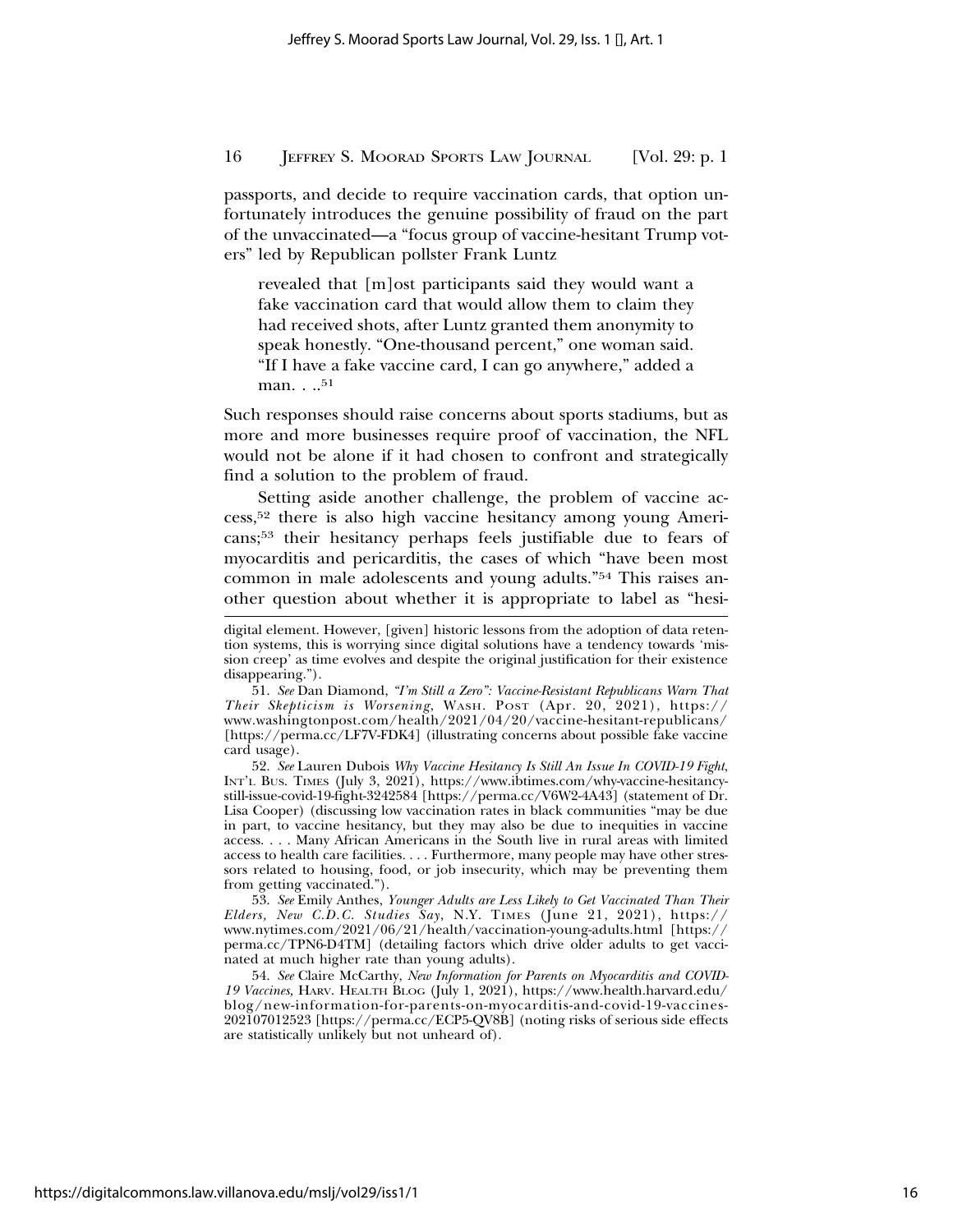tancy" a reasonable decision based on, for example, a concern that someone with small children and no child care, or with an economically essential job, might get sick from the vaccine—this is perhaps better labeled as "vaccine impeded."55 One survey found that almost "half of vaccine-hesitant respondents said their reasons included fear of side effects," although "lack of trust in the vaccine or in the government" was also given as a reason.<sup>56</sup> A Kaiser Family Foundation poll found that even among those who were influenced by pro-vaccine messages, the issue of mistrust of science arose:

For many people who got vaccinated, messages from politicians, national experts and the mass media were persuasive. But many other Americans—especially those without a college degree—don't trust mainstream institutions.57

Then there are the "vaccine indifferent" (not even focused enough on Covid-19 to be "hesitant") and the "vaccine ambivalent" (who see the risks of the disease and the vaccine as equivalent).58 Complicating the issue of whether hesitance is justified, the Johnson & Johnson vaccine raised concerns after "reports of rare but serious blood clots in at least six women."59 Other concerns include whether vaccine production was rushed, perhaps for political reasons (i.e., before the 2020 presidential election), and whether test-

57. *See* David Leonhardt, *Vaccine Persuasion: Many Vaccine Skeptics Have Changed Their Minds*, N.Y TIMES (July 7, 2021), https://www.nytimes.com/2021/07/19/ briefing/vaccine-skepticism-vaccination-drive.html [https://perma.cc/Y2TG-8S92] (noting vaccine hesitancy related to educational level and government distrust).

58. *See* Sobo et al., *supra* note 55 (finding individuals are not hesitant but rather feel Covid is not a large threat).

59. *See* Paola Rosa-Aquino, *What We Know About the Johnson & Johnson Pause* and Vaccine Hesitancy, INTELLIGENCER (Apr. 15, 2021), https://nymag.com/intelligencer/2021/04/what-we-know-about-the-j-and-j-pause-and-vaccine-hesitancy.html [https://perma.cc/5RZS-KU6L] (documenting Johnson & Johnson's 10-day pause after six recipients experienced blood clots as a side effect).

Published by Villanova University Charles Widger School of Law Digital Repository,

<sup>55.</sup> *See* Elisa J. Sobo et al., *Stop Saying Black People Are "Vaccine Hesitant." Reasons For Not Getting Vaccinated Are Much Deeper*, NEWSONE (July 10, 2021), https://newsone.com/4172879/disproving-black-vaccine-hesitancy/ [https://perma.cc/ WL8U-V78N] (citing social factors and limited access to vaccines as large contributors to low vaccination rates).

<sup>56.</sup> *See* Nick Trombola, *Pitt and CMU Researchers Find COVID-19 Vaccine Hesitancy Trends Based On Occupation*, PITTSBURGH POST-GAZETTE (May 3, 2021), https:/ /www.postgazette.com/news/health/2021/05/03/Pitt-researchers-vaccine-hesitancy-trends-occupations-industries-health-vaccination-covid-19/stories/ 202105030109. [https://perma.cc/NDV8-59DX] (discussing risk of side effects playing a role in people's decision making to receive vaccine). As to fear of side effects, we often hear experts say the risk of side effects is very low, but "laypeople also tend to understand risk from an ego-centered perspective, as the probability of harm to themselves and their loved ones, rather than distributed over a population, where they themselves can be risks to others." *See* Eyal, *supra* note 26 at 72.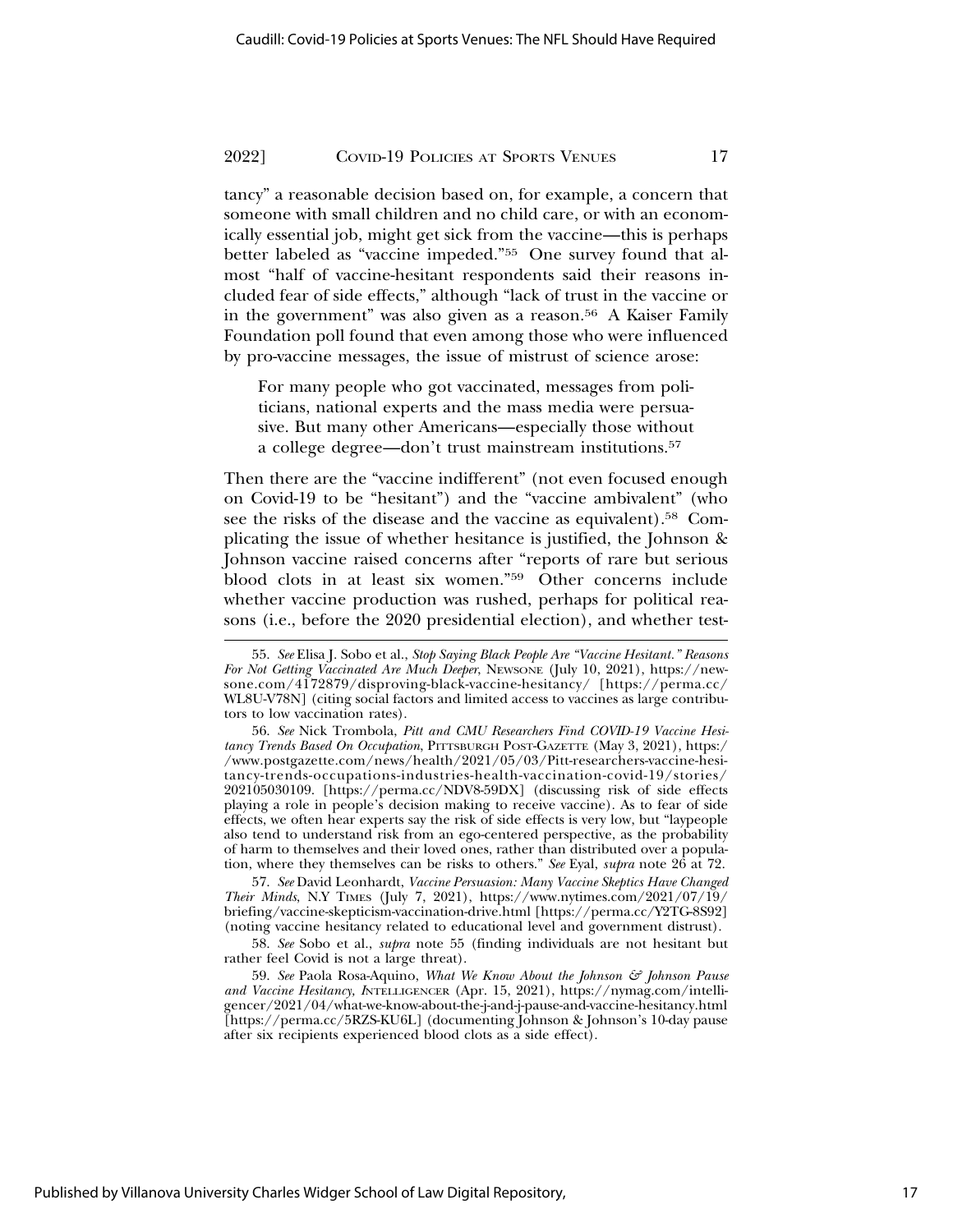ing was adequate (e.g., why only an emergency FDA approval?).<sup>60</sup> Finally, psychological reasons for vaccine hesitance have also been offered; for example, in the U.K. and Ireland:

Vaccine hesitance/resistance has. . .been associated with conspiratorial, religious, and paranoid beliefs, while mistrust of authoritative members of society, such as government officials, scientists, and health care professionals, has been linked to negative attitudes towards vaccinations, as has endorsement of authoritarian political views, societal disaffection, and intolerance of migrants.<sup>61</sup>

With the onset of the Delta variant of Covid-19 in mid-2021, a large number of those who would probably or definitely not get vaccinated believed that "U.S. officials are exaggerating the risk of the delta variant—and 79% think they have little or no risk of getting sick from the coronavirus."<sup>62</sup> Perception of (low) risk alongside political affiliation (i.e., distrust of the Biden administration messag-

<sup>60.</sup> *See* Alberto Coustasse et al., *COVID-19 and Vaccine Hesitancy*, 44 J. OF AMBU-LATORY CARE MGMT. 71-75 (Jan. 2021), https://journals.lww.com/ambulatorycare management/Fulltext/2021/01000/COVID\_19\_and\_Vaccine\_Hesitancy\_\_ A\_Challenge\_the.10.aspx?context=latestArticles&casa\_token=LWQHEi0oJv AAAAAA:UGhvkFUshxA-xePvbXOm3pVctYGuyTcrmqWaBdaOAFFYKFCX l06Ga51aZfwbdIuyIpQmoAT2W39ofO7I7HS-wv0. [https://perma.cc/Y6HE-8PAP] (discussing other concerns contributing to vaccine hesitancy); *See also* Maggie Fox, *Operation Warp Speed is Fueling Vaccine Fears, Two Top Experts Worry*, CNN Health (June 5, 2020) https://www.cnn.com/2020/06/05/health/warp-speedcoronavirus-vaccine-worries/index.html [https://perma.cc/P2H7-59HL] ("Operation Warp Speed' vaccine program, with its emphasis on quick production and testing of experimental coronavirus vaccines, is fueling fears already stirred up by vaccine skeptics. . ."). There are additional concerns of fraud and bias, due to conflicts of interest, in the regulatory process. *See* Eugene McCarthy, *The Regulatory Production of Vaccine Hesitance*, 86 BROOK. L. REV. 81, 84 and 96 (2021), https:// brooklynworks.brooklaw.edu/blr/vol86/iss1/3 [https://perma.cc/M832-KLNV] ("Despite extensive FDA safety protocols, vaccine critics perceive regulatory loopholes and occasional financial conflicts of interest as cause for concern in the vaccine approval process. In particular, critics express concerns over industrysponsored clinical trials, post-market vaccine safety analysis, and the revolving door between the FDA, CDC, and the pharmaceutical industry.").

<sup>61.</sup> *See* Jamie Murphy et al., *Psychological Characteristics Associated With COVID-19 Vaccine Hesitancy and Resistance in Ireland and the United Kingdom,* 12 NATURE COMM. 29 (Jan. 4, 2021), https://www.ncbi.nlm.nih.gov/pmc/articles/ PMC7782692/ [https://perma.cc/UEK2-GELA] (listing socioeconomic, personal and cultural reasons for vaccine refusal).

<sup>62.</sup> *See* Gary Langer, *Vaccine-Hesitant Americans Reject Delta Variant Risk, Posing Questions For Pandemic Recovery: POLL*, ABC NEWS (July 4, 2021), https:// abcnews.go.com/Politics/vaccine-hesitant-americans-reject-delta-variant-risk-posing/story?id=78609691 [https://perma.cc/Z9PA-QQ3H] ("Several groups are especially likely to say it's being exaggerated, including Republicans (57%), conservatives  $(55\%)$ , evangelical white Protestants  $(49\%)$  and rural residents  $(47\%)$ .").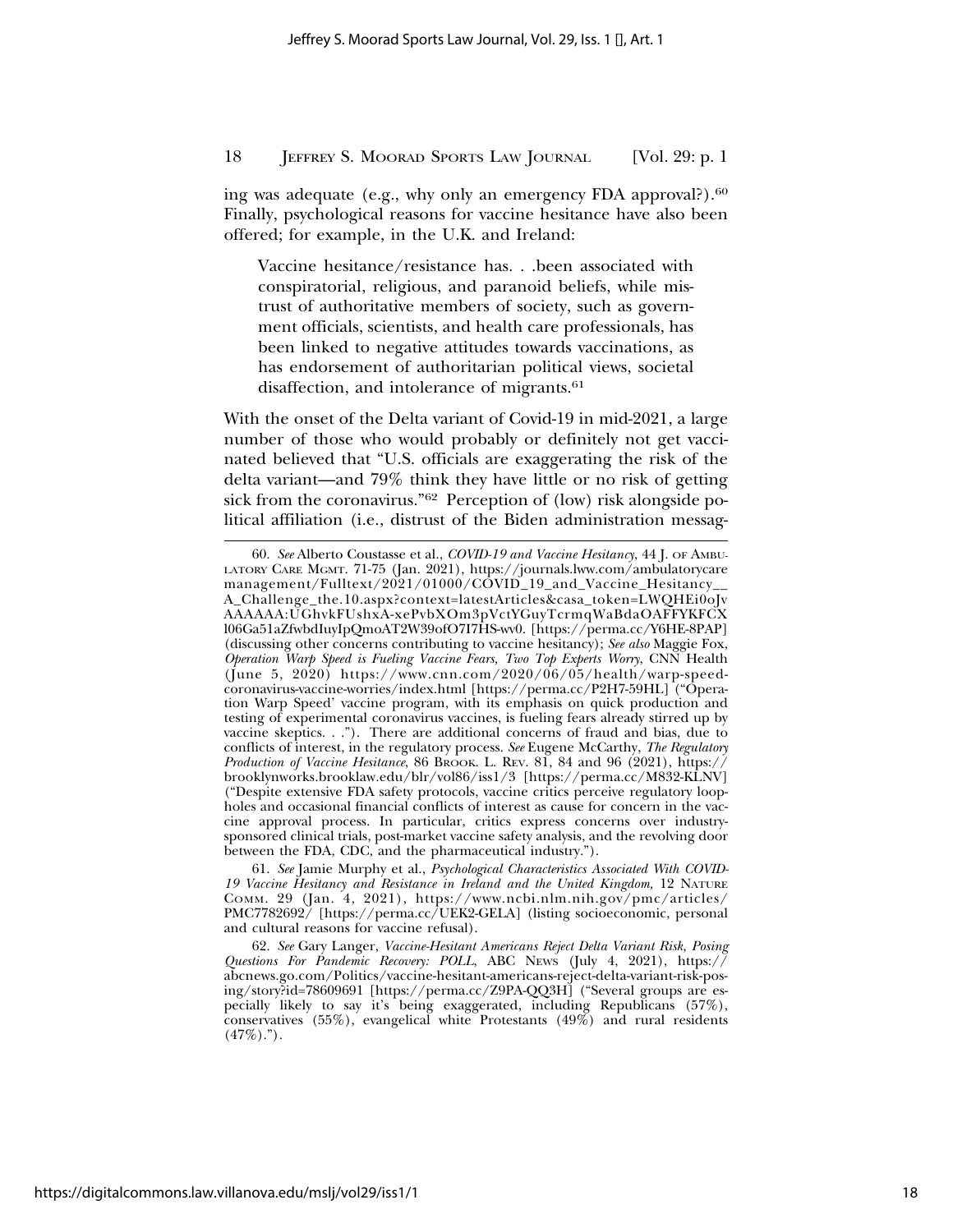ing) remain strong predictors of vaccine hesitancy.63 All of those reasons together represent the complex social and political situation facing professional sports leagues and team owners as they tried in 2021 to devise policies to deal with the Covid-19 pandemic.

However, and most importantly for this essay, it seems that vaccination requirements, when they interfere with travel or social plans, can (unsurprisingly) influence the decision to get vaccinated. A Kaiser Family Foundation poll of American adults who had (in an earlier poll) decided to not get vaccinated, or to wait and see, found that about a fourth of them had changed their minds, not only because (i) they've seen millions safely vaccinated, or (ii) heard pro-vaccine messages from doctors or family members, but because (iii) they learned "that not being vaccinated will prevent people from doing some things":

There is now a roiling debate over vaccine mandates, with some hospitals, colleges, cruise-ship companies and others implementing them—and some state legislators trying to ban mandates. The Kaiser poll suggests that these [mandates] can influence a meaningful number of skeptics to get shots, sometimes just for logistical reasons.64

This presented an opportunity for the NFL to contribute, with a vaccine mandate, to the defeat of the pandemic. The flip side of that opportunity is that by foregoing a vaccine mandate, the NFL unwittingly encouraged the social practices of fans who reject available vaccinations. A parallel situation persists in the controversy over masks, insofar as repeal of mask mandates relieved the "social and even legal pressure for [the unvaccinated] to mask up while engaging in [public] activities."65 The unvaccinated, "in everyday

<sup>63.</sup> *See* Jagdish Khubchandani et al., *COVID-19 Vaccination Hesitancy in the United States: A Rapid National Assessment*, 46 J. CMTY. HEALTH 270–77 (2021), https://link.springer.com/article/10.1007/s10900-020-00958-x [https:// perma.cc/D2JJ-CWZ7] ("These findings can be explained by the current polarized sociopolitical climate and individual COVID-19 risk perceptions across the US. COVID-19 has been highly politicized in the US.").

<sup>64.</sup> *See* David Leonhardt, *supra* note 57 (identifying vaccine hesitant individuals who have gotten jab to make life easier and enjoy amenities they would otherwise would not be able to use due to vaccine status).

<sup>65.</sup> *See* Aaron Blake, *How Many Unvaccinated People Will Stop Wearing Masks Now?*, WASH. POST (May 14, 2021), https://www.msn.com/en-us/news/politics/ how-many-unvaccinated-people-will-stop-wearing-masks-now/ar-BB1gJs1w [https:/ /perma.cc/RRH5-MG2Q] ("An *Axios/Ipsos* poll. . . .showed that a previous (and more limited) relaxing of the CDC masking guidance led to a significant increase in unvaccinated people taking off their masks. While on April 19, 23 percent of unvaccinated people said they either "never" or only 'occasionally' wore a mask, the number rose to 34 percent by May 3.").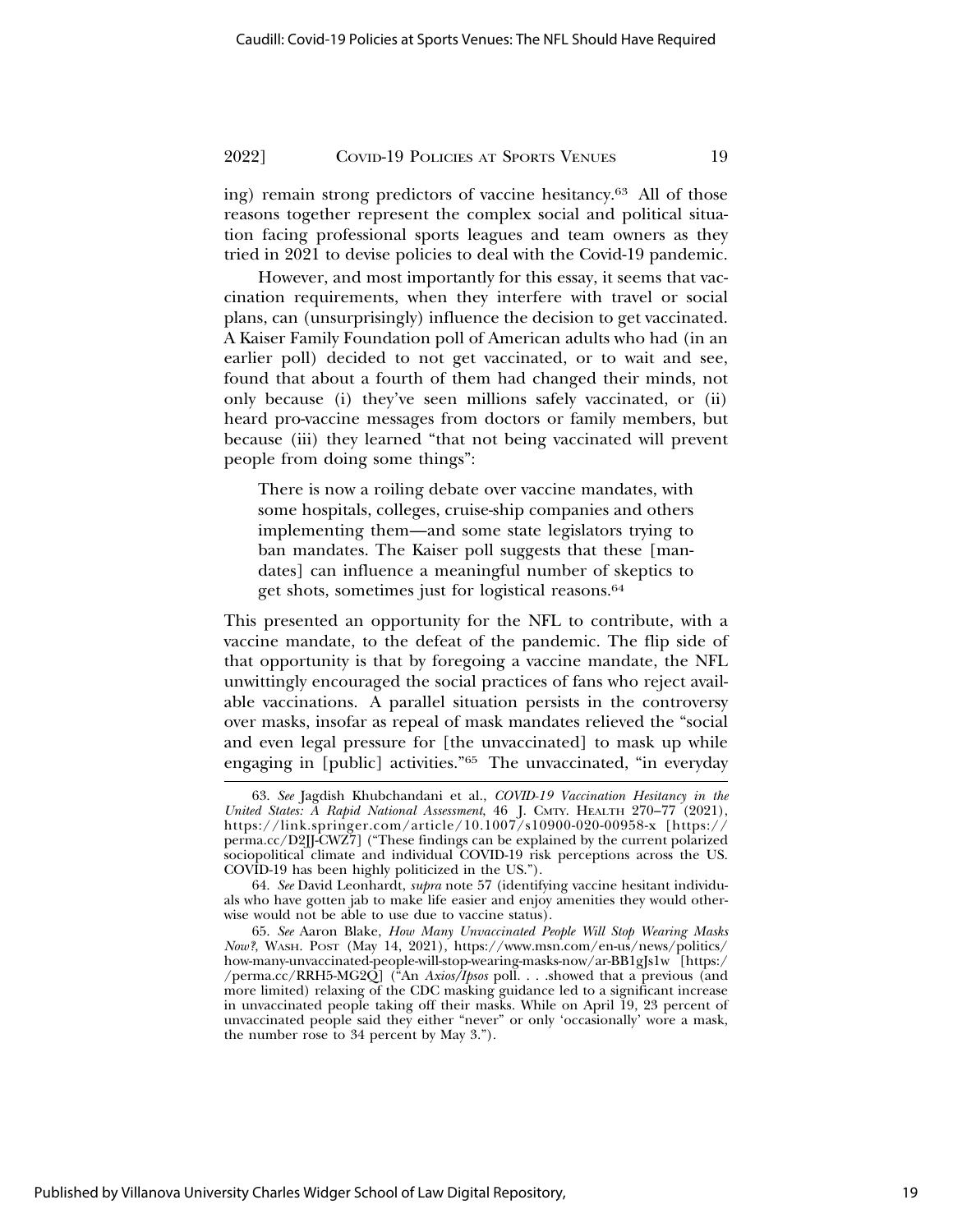public interactions," can simply take off their masks—they will blend in with the vaccinated and "won't really even have to" lie "about their status."66 Likewise, unvaccinated fans who attended most NFL games were not identifiable to those sitting, standing, or eating and drinking near them.

#### IV. WHAT NFL DECIDED TO DO

*The weaknesses in the legal arguments against vaccine mandates have "been around for a long time now," [University of Michigan law professor Nicholas] Bagley said.*<sup>67</sup>

On May 25, 2021, the NFL informed its clubs (i) that teams could allow fans at summer training camps (a change from 2020), "subject to state and local guidelines," and (ii) that thirty of the thirty-two stadiums had received approval from local governments to open the stadiums at full capacity.68 Peter O'Reilly, the NFL's executive vice president of club business and league events, added that the league "will not overlay a fan vaccination policy on top of any state and local regulation that might exist."69 As early as March 2021, "NFL commissioner Roger Goodell expect[ed] all stadiums to have full capacity this upcoming season," and by July 2021, it was implied that there would be no vaccine requirements for attendance at NFL games.70 Some teams also made it clear that vaccina-

68. *See* Kevin Seifert, *NFL Says Fans Can Attend Training Camps This Season, 30 Teams Given OK to Have Full Stadium Capacity*, ESPN (May 25, 2021), https:// www.espn.com/nfl/story/\_/id/31510724/nfl-says-fans-attend-training-camps-season-30-teams-given-ok-full-stadium-capacity [https://perma.cc/U3YE-J74V] (identifying relaxed precautions this season for attendance).

69. *See id*. (quoting Peter O'Reilly's statement that the NFL will rely on the states vaccination policies to determine entry criteria).

<sup>66.</sup> *See id.* ("An *Economist/YouGov* poll released last week showed that 63 percent of Americans who said they didn't plan to get vaccinated said they felt at least 'somewhat' safe socializing indoors with other unvaccinated people without a mask. . . .[This] suggests nearly two-thirds of those who won't get vaccinated are rather prepared to venture out into society and interact with other people who might or might not be vaccinated.").

<sup>67.</sup> *See* Evan Perez & Tierney Sneed, *Federal Law Doesn't Prohibit Covid-19 Vaccine Requirements, Justice Department* Says, CNN (July 26, 2021), https:// www.cnn.com/2021/07/26/politics/doj-covid-19-vaccine-requirements-olc-opinion/index.html [https://perma.cc/B8J5-WYM8] (quoting Law Professor Michael Badgley) (discussing skepticism of Justice Department's legal arguments).

<sup>70.</sup> *See* Nate Hanson, *No, NFL Teams Aren't Currently Requiring Fans To Be Vaccinated Against COVID-19 To Attend Games,* ABC 10 (July 20, 2021), https:// www.abc10.com/article/news/verify/sports-verify/nfl-fans-vaccine-2021-season/ 536-6fc6eccd-4e0d-4361-909e-bfb2c0f5b9f1 [https://perma.cc/2MN2-E2ZA] (reporting that some states vaccines will be required, but that is not a requirement imposed by NFL).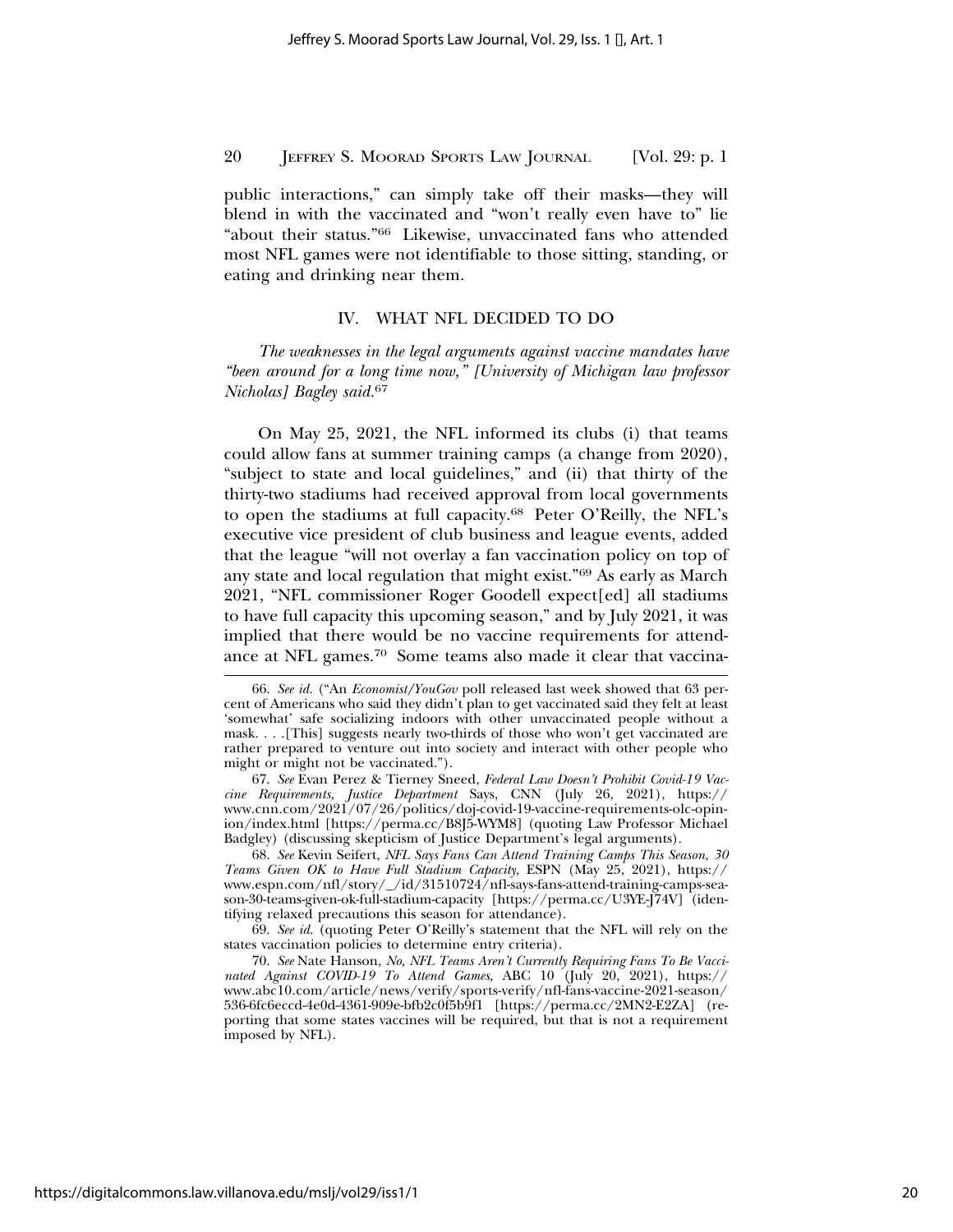tions would not be required, including the New Orleans Saints,71 the Carolina Panthers,<sup>72</sup> and the New York Giants.<sup>73</sup>

The league was willing to endure expensive schedule changes by the new policy concerning outbreaks caused by unvaccinated players—games would be forfeited, "and the team responsible for the cancelled game due to unvaccinated players would cover financial losses."74 Significantly, the city of Tokyo was also willing to give up civic and economic "glory and riches" when it decided to "put the [2020 Summer Olympics] Games inside an anti-coronavirus bubble."75 In light of those sacrifices, a vaccination mandate would not have been overly burdensome, especially given the high stakes for public health and the possibility that state prohibitions on vaccine mandates would not endure legal challenges.

#### V. WHAT THE NFL SHOULD HAVE DONE

[T]he liberty secured by the Constitution of the United States to every person within its jurisdiction does not import an absolute right in each person to be, at all times and in all circumstances, wholly freed from restraint. There are manifold restraints to which every person is necessarily subject for the common good. On any other basis, organized society could not exist with safety to its members.76

<sup>71.</sup> *See* John Hendrix, *Saints: "No Intention" of Requiring COVID Vaccination to Attend Games*, FANNATION (May 15, 2021), https://www.si.com/nfl/saints/news/ saints-no-intention-requiring-covid-vaccination-attend-games [https://perma.cc/ AF8A-WYNJ] (noting vaccinations were initially not required for entrance).

<sup>72.</sup> *See* Hank Lee, *Panthers To Have 100% Fan Capacity At Home Games in 2021*, WCNC CHARLOTTE, (May 24, 2021), https://www.wcnc.com/article/sports/nfl/ panthers/carolina-panthers-bank-of-america-stadium-fan-capacity-2021-season/ 275-e3fc8dbf-f7f1-443b-93ec-6a45d0793f93 [https://perma.cc/K7P3-95F2] (reporting stadium open at full capacity and will not require proof of vaccination).

<sup>73.</sup> *See* Ryan Honey, *MetLife Stadium to Open at Full Capacity for 2021 NFL Season, No Masks or Vaccination Proof Required,* ESNY (June 17, 2021), https:// elitesportsny.com/2021/06/17/metlife-stadium-open-full-capacity-2021-nfl-seasonno-masks-or-vaccination-proof-required/ [https://perma.cc/2YXZ-Q9DT] (reporting Giants and Jets are following lead of other NFL teams by not requiring vaccinations).

<sup>74.</sup> *See* Sullivan, *supra* note 18 (discussing full text of new policy and game forfeiture to penalize less vaccinated teams).

<sup>75.</sup> *See* Ben Dooley et al., *Tokyo Had Expected to Reap Civic and Economic Gold: It* Has Lost Out on Both, N.Y TIMES (Aug. 7, 2021), at B1 (detailing effects of holding games under Covid precautions, especially its effect on tourism and monetary gain).

<sup>76.</sup> *See* Jacobson v. Mass., 197 U.S. 11, 26 (1905) (holding Henning was not permitted to refuse smallpox vaccine).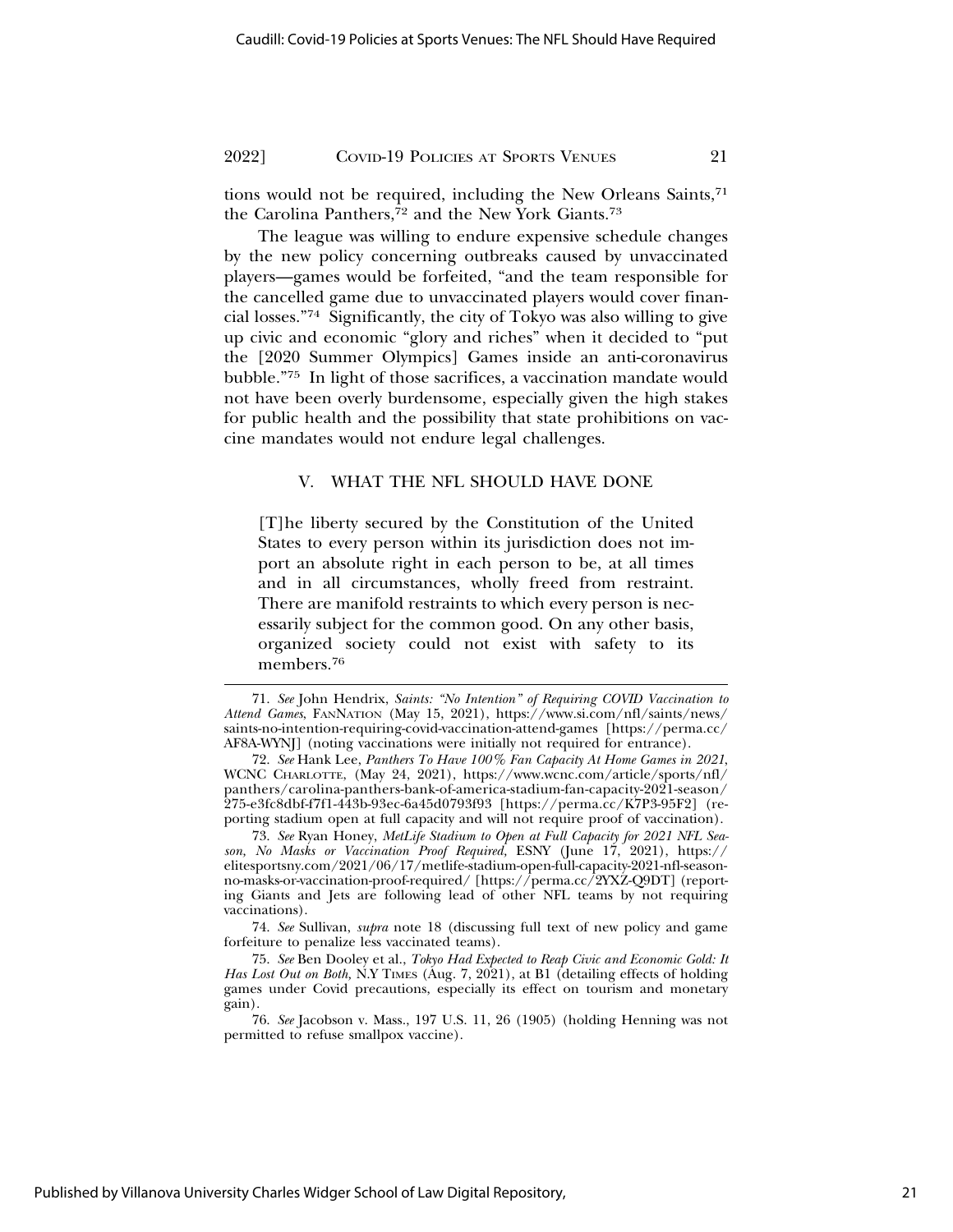*"No government should order the general public to take a vaccine except in cases of the most extreme health danger. The matter is different for private employers, who should be able to set their own workplace rules. . . . It's an odd libertarian streak that dislikes government orders to individuals but then says private employers shouldn't be free to choose."*<sup>77</sup>

In 1905, the U.S. Supreme Court in *Jacobson v. Commonwealth of Massachusetts*78 heard a challenge to a law requiring all Massachusetts citizens to get a smallpox vaccine. The court rejected that challenge—the commonwealth's police power allows reasonable health regulations.<sup>79</sup> One can object that this opinion reflected and should be limited to the extreme terror of the smallpox epidemic, but the holding was followed in a 1922 case involving a San Antonio city ordinance requiring vaccinations to attend school.80 One could also argue that *Jacobson* was overruled or abrogated in *Roman Catholic Diocese of Brooklyn v. Cuomo*, 81 where the Court enjoined capacity restrictions on religious institutions (liquor and hardware stores were treated better), but "*Cuomo* and *Jacobson* involved entirely different modes of analysis, entirely different rights, and entirely different kinds of restriction."82 A greater challenge, however, is Professor Scott Burris' concern about the "viability" of *Jacobson* now that recent "courts have unveiled a new view based less on the social contract than on a strong form of libertarianism."83

80. *See* Zucht v. King, 260 U.S. 174, 176-177 (1922) (finding compulsory vaccination is within the states' police powers)

81. *See* 141 S. Ct. 63, 67 (2020) (applying strict scrutiny because law targeted religion, violating First Amendment; the limitations were not narrowly tailored to control the spread of Covid-19).

82. *See* Klaassen v. Trustees of Ind. Univ., Opinion and Order, Cause No. 1:21-  $CV-238$  DRL at 43 (U.S. Dist. Ct., N. D. Ind.) (July 18, 2021) (finding against eight students challenging Indiana University's vaccine mandate, contending *Cuomo* overruled *Jacobson*).

83. *See* Scott Burris, *Individual Liberty, Public Health, and the Battle for the Nation's Soul*, REG. REV. (June 7, 2021), https://www.theregreview.org/2021/06/07/ burris-individual-liberty-public-health-battle-for-nations-soul/ [https://perma.cc/ KTS3-454B] (discussing *Wisconsin Legislature v. Palm*, which overturned Wisconsin's COVID-19 emergency measures; and *County of Butler v. Wolf*, which overturned Pennsylvania governor's pandemic restrictions).

<sup>77.</sup> *See* David Leonhardt, *Mandate Momentum: Vaccine Mandates are on the Rise and They Will Probably have a Bigger Effect than Mask Mandates*, N.Y. TIMES (July 29, 2021), https://www.nytimes.com/2021/07/29/briefing/mask-mandatescoronavirus.html [https://perma.cc/3AX6-8KRU] (quoting the Wall Street Journal Editorial Board) ("To Mandate or Not to Mandate Vaccines: The FDA should move faster on final approval to reassure the public.").

<sup>78. 197</sup> U.S. 11 (1905).

<sup>79.</sup> *See id.* at 25 (finding police power "must be held to embrace, at least, such reasonable regulations established directly by legislative enactment as will protect the public health and public safety").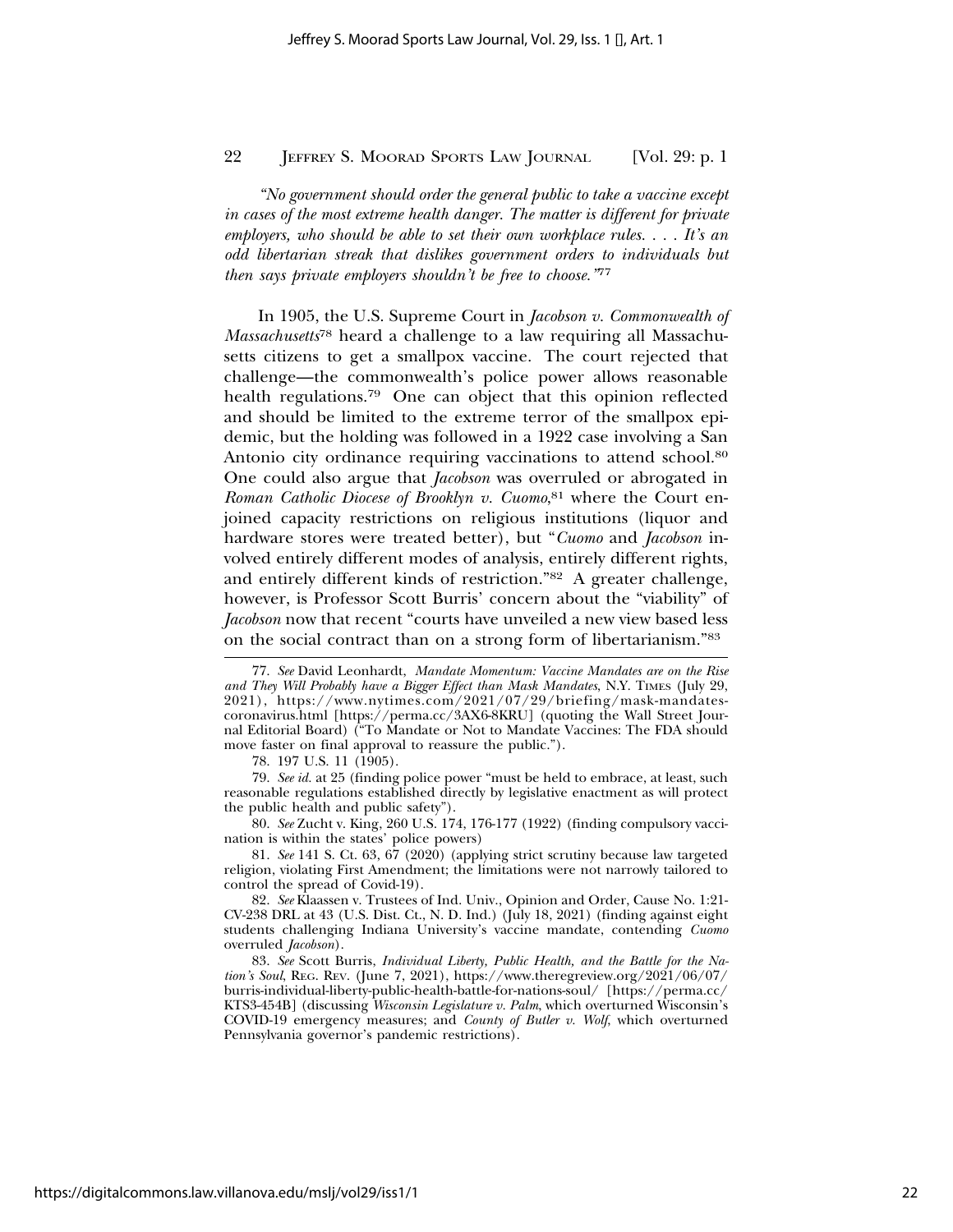However, the 7th Circuit, in August 2021, relied on *Jacobson* in *Klaassen v. Trustees of Indiana University*, in a short opinion denying a motion to enjoin that university's Covid-19 vaccine mandate, pending appeal of a District Court's denial of a request for a preliminary injunction.84 Eight students sued Indiana University, contending (i) that the vaccine mandate violated the Due Process Clause of the 14th Amendment, (ii) that the rational-basis standard used in *Jacobson* did not protect their interests, and (iii) that courts should be less "deferential to the decisions of public bodies" than *Jacobson*. 85 Judge Easterbrook, writing for the 7th Circuit panel, noted that (i) "a court of appeals must apply the law established by the Supreme Court,"86 and, in any event, (ii) conditions of enrollment,87 as well as vaccine requirements, are common in higher education—the university offered exemptions for medical and religious reasons (masks required, but not vaccination), and students "who do not want to be vaccinated may go elsewhere."<sup>88</sup> That appellate decision was appealed, and the U.S. Supreme Court denied the plaintiffs' application for injunctive relief.89

The much-longer District Court opinion in *Klaassen* represents a comprehensive guide to the constitutional dimensions of the students' challenge to the vaccine mandate, the best arguments for and against the mandate, and its justification on the basis of public health.90 The significance of *Klaassen* for this essay is that Indiana is not a state that prohibits vaccine mandates—there are now good reasons to suspect that most legal challenges to my proposed NFL vaccine mandate for fans would not have been successful. In any

<sup>84.</sup> *See* Klaassen v. Trustees of Indiana University, Case No. 21-2326 (U.S. Ct. App., 7th Cir.) (Aug. 2, 2021) (allowing Indiana University's vaccine mandate to continue).

<sup>85.</sup> *See id.* at 1-2 (stating student's arguments against mandate).

<sup>86.</sup> *See id.* at 2. (referencing Supreme Court's binding ruling on appeals court).

<sup>87.</sup> *See id.* at 3 ("[A] state university may demand that students read things they prefer not to read and write things they prefer not to write").

<sup>88.</sup> *See id.* at 2-3 (differentiating *Jacobson*, where *Jacobson* "lacked exceptions for adults," here "Indiana does not require that every adult member of the public to be vaccinated").

<sup>89.</sup> *See* Amy Howe, *Barrett Leaves Indiana University's Vaccine Mandate in Place,* SCOTUSBLOG (Aug. 12, 2021), https://www.scotusblog.com/2021/08/barrettleaves-indiana-universitys-vaccine-mandate-in-place/ [https://perma.cc/Q9RJ-697E] ("[T]he students' request [was denied] without comment, without seeking a response from the state, and without referring the request to the full court for a vote—suggesting that she and the other justices did not regard it as a particularly close.").

<sup>90.</sup> *See* Klaassen v. Trustees of Ind. Univ., Opinion and Order, Cause No. 1:21- CV-238 DRL (U.S. Dist. Ct., N. D. Ind.) (July 18, 2021) (highlighting district court opinion provided more elaborate reasoning than Circuit Court opinion)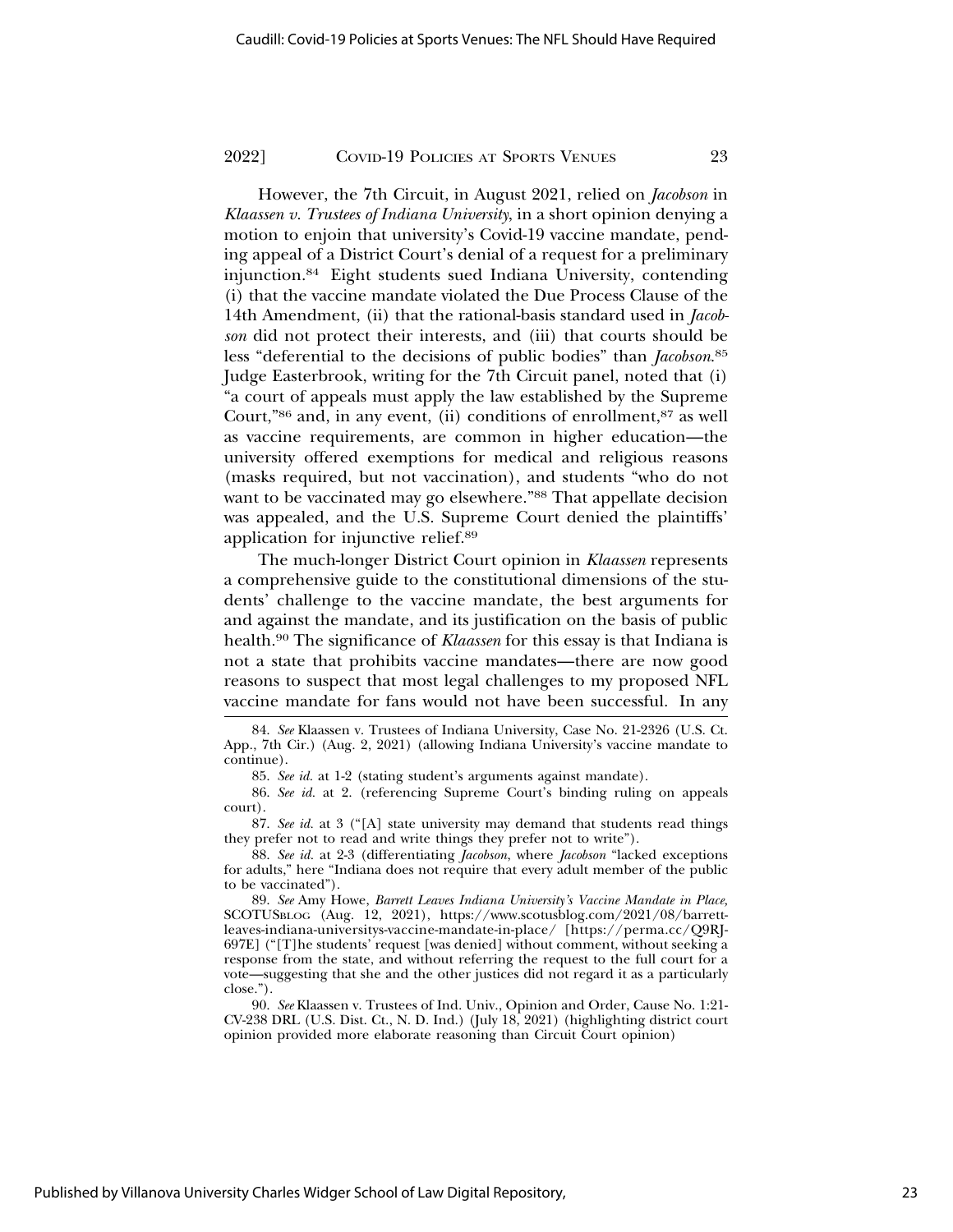state where vaccine mandates are allowed, the NFL could almost certainly institute a vaccine mandate for fans attending games.<sup>91</sup> The Department of Justice recently confirmed that vaccine mandates issued by public agencies *and private businesses* are not prohibited on the basis that the vaccines are subject to an emergency use authorization.92 And so far,

opponents of vaccine mandates haven't had much luck in court when challenging the requirements. In June [2021], a federal judge sided with a Houston hospital when employees sued to block its Covid-19 vaccine requirement.93

Employees, of course, have more rights than patrons of businesses—the league and team employees in the NFL have such rights, but the limitations on employers (and accommodations that may be required) with respect to vaccine mandates in the workplace are irrelevant to my proposal for stadium attendees.94 Like-

92. *See* Memorandum Opinion for the Deputy Counsel to the President, *Whether Section 564 of the Food, Drug, and Cosmetic Act Prohibits Entities from Requiring the Use of a Vaccine Subject to an Emergency Use Authorization* (July 6, 2021), http:// cdn.cnn.com/cnn/2021/images/07/26/dojvax.pdf [https://perma.cc/EZ8Z-KSGU] (concluding section 564 of the FDCA does not "prohibit public or private entities from imposing vaccination requirements, even when the only vaccines available are those authorized under Emergency Use Authorization").

93. *See* Perez & Sneed, *supra* note 67 (referring to lawsuit filed by some employees against Houston Methodist Hospital claiming that hospital's March 31 mandate required that they receive *experimental* vaccines); *See* Bridges et al. v Houston Methodist Hosp., Case 4:21-CV-01774 (U.S Dist. Ct., S. Dist. Texas) (June 12, 2021) (dismissing case in favor of hospital); *see also* Deanna Hackney & Holly Yan, *Judge Rules In Favor Of A Houston Hospital Requiring Employees To Be Vaccinated Against Covid-19*, CNN (June 13, 2021), https://www.cnn.com/2021/06/13/us/houstonmethodist-covid-vaccine-lawsuit/index.html [https://perma.cc/4TE6-STU3] (detailing court opinion dismissing appeal of vaccine mandate).

94. *See* Eric Morath & Sarah Chaney Cambon*, Employers Can Require Covid-19 Vaccine Under Federal Law, New Guidance States*, WALL STREET J. (May 28, 2021), https://www.wsj.com/articles/employers-can-require-covid-19-vaccine-under-federal-law-new-guidancestates-11622230319 [https://perma.cc/XGK9-TZHS] (discussing updated guidance by EEOC confirming that employers can require Covid-19 vaccinations, but also may be required to provide reasonable accommodations).

<sup>91.</sup> *See* Sasha Hupka, *No, It's Not Illegal for Businesses to Require Proof of Vaccination,* POLITIFACT, (May 26, 2021), https://www.politifact.com/factchecks/2021/ may/26/instagram-posts/no-it-not-illegal-businesses-require-proof-vaccina/ [https://perma.cc/D2LV-8Z9U] ("Legal experts say businesses are allowed to ask for proof of vaccination from customers. . . . Additionally, businesses can generally deny entry to unvaccinated customers, provided they offer reasonable accommodations for people who might be unable to receive a vaccine because of a disability, a medical condition or their religious beliefs. Experts say a reasonable accommodation does not necessarily mean the individual would be able to walk into the business or access their services in person."); *see also* Watson, *supra* note 23 ("'It is lawful and ethical for a business to require proof of vaccination as a condition of. . .getting service,' Georgetown Law professor and public health expert Lawrence Gostin told CBS News.").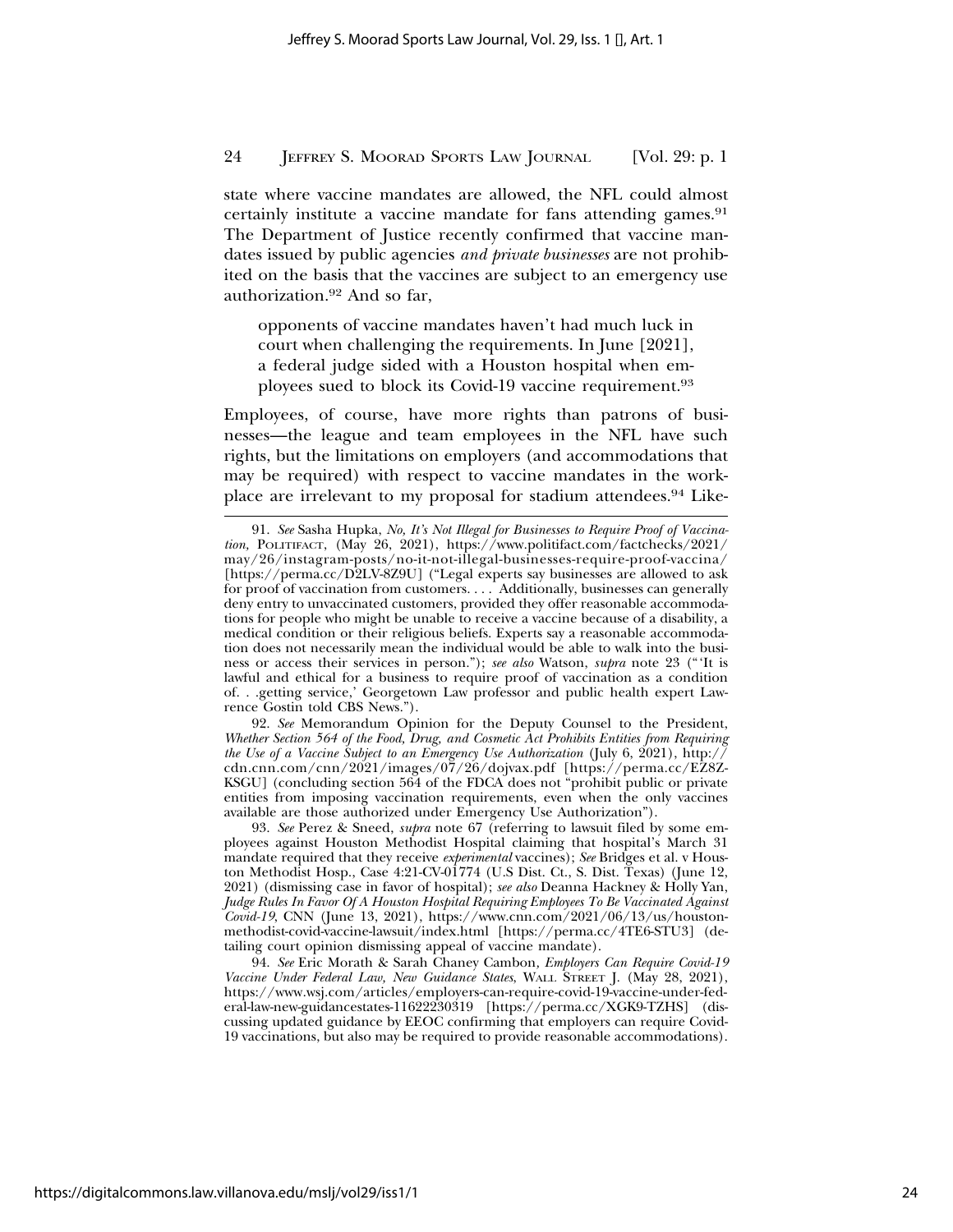wise, any rights under the Health Insurance Portability and Accountability Act (HIPAA), applicable to healthcare plans and providers, would not prevent a private business like the NFL "from asking for proof of vaccination status. . . . Federal law doesn't restrict private businesses from asking for proof of vaccination, although some states may pass their own laws on the issue."95 There are, however, some limits on businesses dealing with customers— "The Civil Rights Act applies to all entities and prohibits discrimination based on race, color, religion, sex and national origin," and the Americans with Disabilities Act might require accommodation of those who cannot be vaccinated (discussed below under *Medical Exemptions*).96 Otherwise, I agree with Dane S. Ciolino, a professor at Loyola University New Orleans College of Law, "that a property owner can decide which people they let in as long as they're not excluding them based on categories like race or religion. . . . 'Unvaccinated people are not a protected class,' Ciolino said."97 In my view, given the current cultural context, the NFL should have required vaccination of all fans who attended games. I recognize several arguments against that view, to which I respond below.

#### A. The Challengeable Hurdle: State Laws

The most compelling argument against a fall 2021 NFL vaccine mandate was that some states prohibited businesses from requiring vaccinations, thus making it impossible for teams in those states to enforce such a mandate. For example, on May 3, 2021, the Florida

There are circumstances however that require the employer to provide reasonable accommodations for employees who, because of a disability or a religious belief, aren't vaccinated. For example, the EEOC said as a reasonable accommodation, an unvaccinated employee entering workplace might wear a face mask, work at a social distance, or be given the opportunity to telework.

*See id.* (providing example of EEOC guidance).

<sup>95.</sup> *See* Brian Krans, *No, Businesses Aren't Violating Your Rights When They Ask If You're Vaccinated,* HEALTHLINE (June 9, 2021), https://www.healthline.com/healthnews/businesses-arent-violating-your-rights-when-they-ask-if-youre-vaccinated [https://perma.cc/5F29-4E6S] (quoting Joyce Smithey, founder and partner at employment and labor law firm Smithey Law Group). *See also* Watson, *supra* note 23 (quoting Walter Olson).

<sup>96.</sup> *See* Hupka, *supra* note 91 and accompanying text.

<sup>97.</sup> *See* Janet Nguyen, *Can Businesses Deny You Entry If You Don't Have A Vaccine Passport?*, MARKETPLACE (April 7, 2021), https://www.marketplace.org/2021/04/ 07/can-businesses-deny-you-entry-if-you-dont-have-a-vaccine-passport/ [https:// perma.cc/3MQV-SUHT] (quoting Robert I. Field, Public Health Professor at Drexel University) (stating "proof of vaccination would be indication that you're low risk to other customers or to employees of the business and it would be a reasonable step").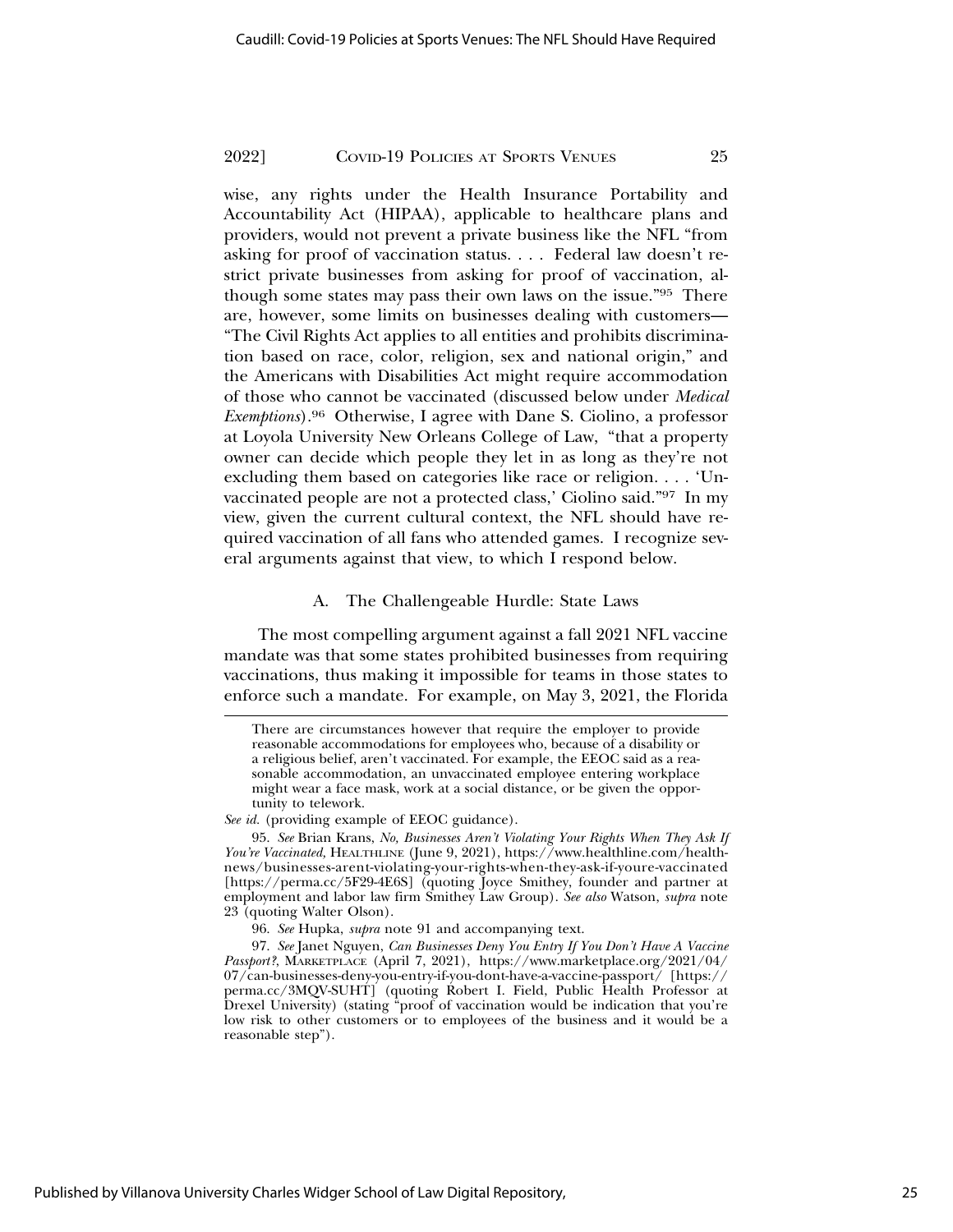governor signed into law Section 381.00316, Florida Statutes, which provides:

A business entity . . . operating in this state, may not require patrons or customers to provide any documentation certifying COVID-19 vaccination or post-infection recovery to gain access to, entry upon, or service from the business operations in this state. This subsection does not otherwise restrict businesses from instituting screening protocols consistent with authoritative or controlling government-issued guidance to protect public health.98

There are, however, states where NFL teams are located that allow a vaccination requirement, and in my view, games should have been moved to those states. On dates when an NFL stadium was not being used by the home team, that stadium could have been used by a team or teams from a state that does not allow businesses to require vaccination. Even if a stadium were needed for a home game, that stadium could be used on an alternative date. Ticket sales would of course have suffered, but the cost of a pandemic that continues due to vaccination hesitancy must be considered. More importantly, state prohibitions may not withstand court challenges.

On August 9, 2021, Norwegian Cruise Line's parent company, pursuing a policy of requiring passengers to be vaccinated on its three cruise lines, was granted a preliminary injunction against Florida's prohibition on vaccine mandates.99 U.S. District Judge Kathleen Williams, in a 59-page opinion, stated that the plaintiff company would likely succeed on the merits of its First Amendment and dormant Commerce Clause claims,100 having shown irrepara-

100. *See id*. at 55. As to the First Amendment claim, Judge Williams explained: The Statute prohibits businesses from requiring their patrons to present documentation certifying COVID-19 vaccination or post-infection recovery for access or services. Fla. Stat. § 381.00316(1). However, nothing in the Statute prohibits businesses from demanding documentation of a negative COVID-19 test or any other type of medical or informational documentation. In fact, business entities are expressly permitted to re-

<sup>98.</sup> *See* SB 2006 (2021 Florida Legislature), §18, available at https:// www.flsenate.gov/Session/Bill/2021/2006/BillText/er/HTML [https:// perma.cc/J9EY-XBUV]; *see also* Senate Bill 2006, FLORIDA SENATE, available at https://www.flsenate.gov/Session/Bill/2021/2006/?Tab=billHistory [https:// perma.cc/5U3V-V8SX] (quoting legislation which prohibits vaccine mandates in Florida).

<sup>99.</sup> *See* Norwegian Cruise Line Holdings, Ltd., et al. v Scott Rivkees, Case No. 21-22492-CIV-Williams (U.S. Dist. Ct., S.D. Fla.) (Aug. 8, 2012) (noting plaintiff is holding company of Norwegian Cruise Line, Regent Seven Seas Cruises and Oceania Cruises; the defendant Rivkees is Florida's Surgeon General, who leads the Florida Department of Health).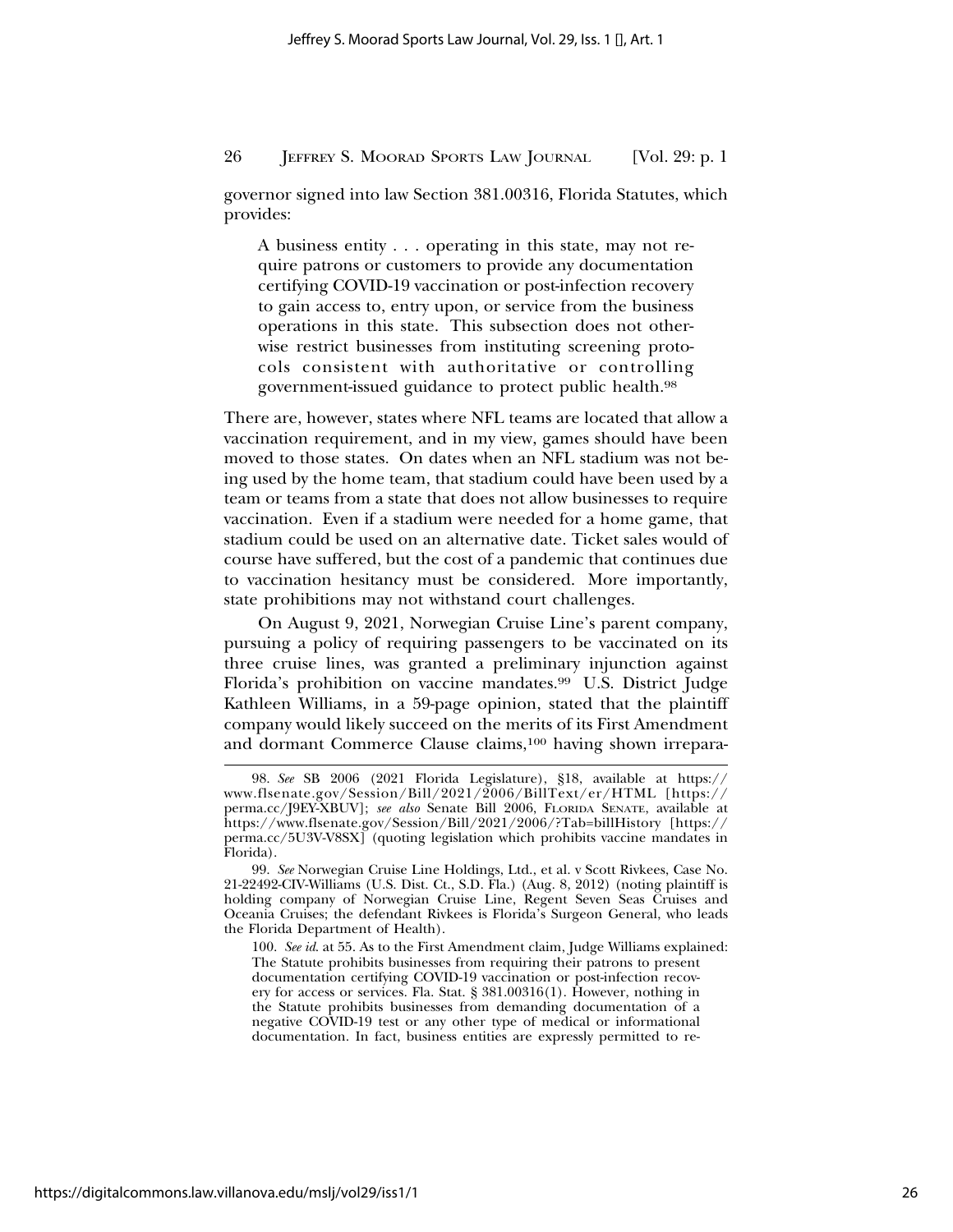ble injury absent a preliminary injunction (monetary losses as well as lost reputation, trust, and goodwill), and demonstrating that "the equities and public interest weigh in favor of an injunction."101

[While the plaintiff] has demonstrated that public health will be jeopardized if it is required to suspend its vaccination requirement, Defendant identifies no public benefit from the continued enforcement of the Statute against [the plaintiff]. For these reasons, the balance of equities and the public interest also weigh in favor of an injunction.102

Although the State of Florida promised to appeal this ruling,<sup>103</sup> the Norwegian Cruise Line victory raises the chances that the NFL may

dormant Commerce Clause not only limits the authority of states to enact laws that affirmatively discriminate against out-of-state actors, but it also limits the authority of states to enact laws that indirectly affect—that substantially burden—interstate commerce.

*Id.* at 39. Finally, the court noted that it

need not address the Preemption claim at this stage. Nevertheless, the Court notes that Plaintiffs have raised compelling arguments as to why the Statute is conflict preempted by the CDC's guidelines. *See Geier v. Am. Honda Motor Co.*, 529 U.S. 861 (2000). The Court will address these arguments at a later stage of the proceeding.

*Id.*

101. *See* Norwegian Cruise Line Holdings v. Rivkees, at 55-58 (citing merits of plaintiff's commerce clause claim).

102. *See id.* at 58-59 (holding injunction is proper due to lack of public benefit).

103. *See* Morgan Hines, *Judge Sides With Norwegian, Allows Cruise Lines To Ask For COVID-19 Vaccine Proof In Florida—For Now*, USA TODAY (Aug. 10, 2021), https:/ /www.usatoday.com/story/travel/cruises/2021/08/09/norwegian-cruise-floridacovid-vaccine-passport-ban-judge-rules/5535291001/ [https://perma.cc/46LV-879K] (noting judgement for Norwegian). It appears this will be appealed because

According to a statement from Gov. DeSantis' office, provided by press secretary Christina Pushaw, the state will appeal as they "disagree with the judge's legal reasoning. . ..A prohibition on vaccine passports does not even implicate, let alone violate, anyone's speech rights, and it furthers the substantial, local interest of preventing discrimination among customers based on private health information . . . ."

*Id.*

quire this type of documentation, including COVID-19 test results, other vaccine documentation, and other types of medical information. Under Section 381.00316, the only documentation businesses cannot demand is COVID-19 vaccine documentation. Accordingly, the statute is a contentbased restriction because it singles out documentation regarding a particular subject matter (certification of "COVID-19 vaccination or post-infection recovery") and subjects it to restrictions (businesses may not require them for entry or services) that do not apply to documents regarding other topics.

*Id.* at 17-18. As to the dormant Commerce Clause claim, the court confirmed that the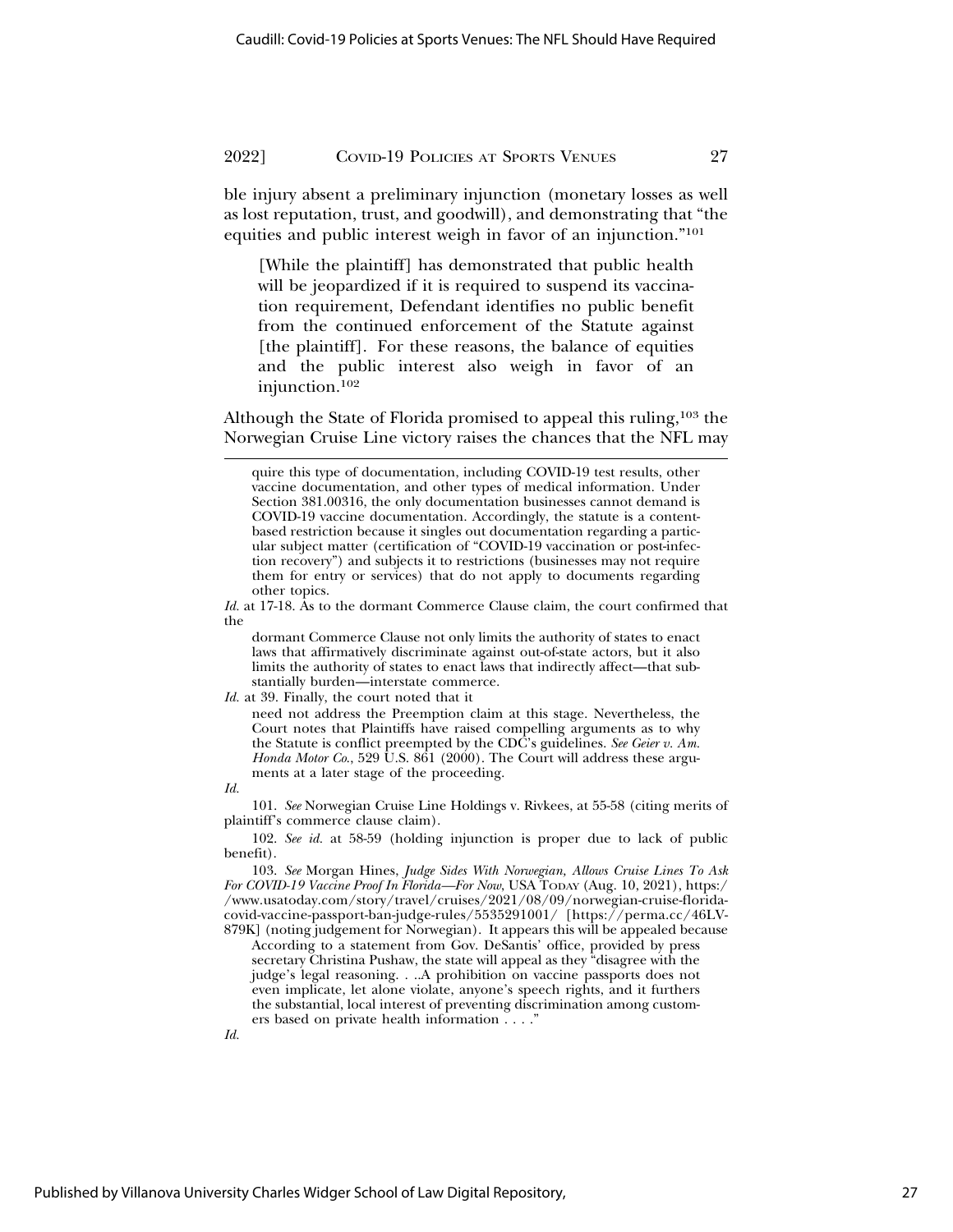*not* have been prevented from establishing a Covid-19 vaccination mandate in *every* state where NFL games are played.

#### B. Enforcement Problems

Indiana state law does not prohibit vaccine mandates, but as discussed above, eight students sued when Indiana University announced a coronavirus vaccine requirement. Relief was denied, Judge Leichty explained, because "the balance of harms and the public interest favor Indiana University and the determination that it has reasonably determined the best course of action for the health of its academic community this upcoming fall semester ...."<sup>104</sup> The president of neighboring Purdue University, however, said he would not institute a vaccine mandate, believing that it is up to each individual to decide whether to be vaccinated, and in any event, a mandate would be impractical and difficult to enforce.105

Enforcement problems include deciding what sort of documentation would be required—e.g., a CDC vaccine card indicating a Covid-19 shot or shots—and dealing with fake documentation by vaccine hesitant (or anti-vax) fans.106 Canadian border agents are aware that fake cards are available for purchase on-line and are being used to enter Canada, but are trained to discern authenticity of course, agents have at their disposal the threat of criminal law

106. *See* MacDonald, *supra* note 1 (discussing difficulties in screening for proof of vaccinations at NFL games).

<sup>104.</sup> *See* Klaassen v. Trustees of Ind. Univ., Opinion and Order, Cause No. 1:21-CV-238 DRL, (July 18, 2021) (U.S. Dist. Ct., N. D. Ind.) at 96 (requesting to enjoin the mandate pending appeal denied), *See* Klaassen v. Trustees of Indiana University, Case No. 21-2326, (Aug. 2, 2021) (U.S. Ct. App., 7th Cir.). *See generally* Nick Niedzwiadek, *Federal Judge Rejects Bid To Block Indiana University Vaccine Mandate*, POLITICO (July 19, 2021), https://www.politico.com/news/2021/07/19/indiana-university-vaccine-mandate-lawsuit-500117 [https://perma.cc/TC64-NEGJ] (stating judge rejected student's arguments that Indiana University could not require students and employees to be vaccinated).

<sup>105.</sup> *See* MSNBC, *Purdue University President Reacts To Judge's Ruling To Uphold Nearby Indiana University's Vaccine Mandate* (July 19, 2021), https://www.msn.com/ en-us/news/other/purdue-university-president-reacts-to-judges-ruling-to-upholdnearby-indiana-universitys-vaccine-mandate/vi-AAMjX4J [https://perma.cc/2GSL-TLHC] (describing Purdue University President defending his decision to not require students to be fully vaccinated against Covid-19). Arizona Governor Doug Ducey signed an order on June 15, 2021, mandating that universities cannot require Covid-19 vaccinations, and he also emphasized that despite his encouragement to get the vaccine, "it is a choice and we need to keep it that way." *See Arizona executive order bans universities from requiring students to receive COVID-19 vaccine*, ABC15 ARIZ. (June 15, 2021), https://www.abc15.com/news/state/gov-ducey-issues-order-for-college-students-to-not-be-mandated-to-take-covid-19-vaccine [https://perma.cc/JX5M-C7GE] (quoting Gov. Ducey).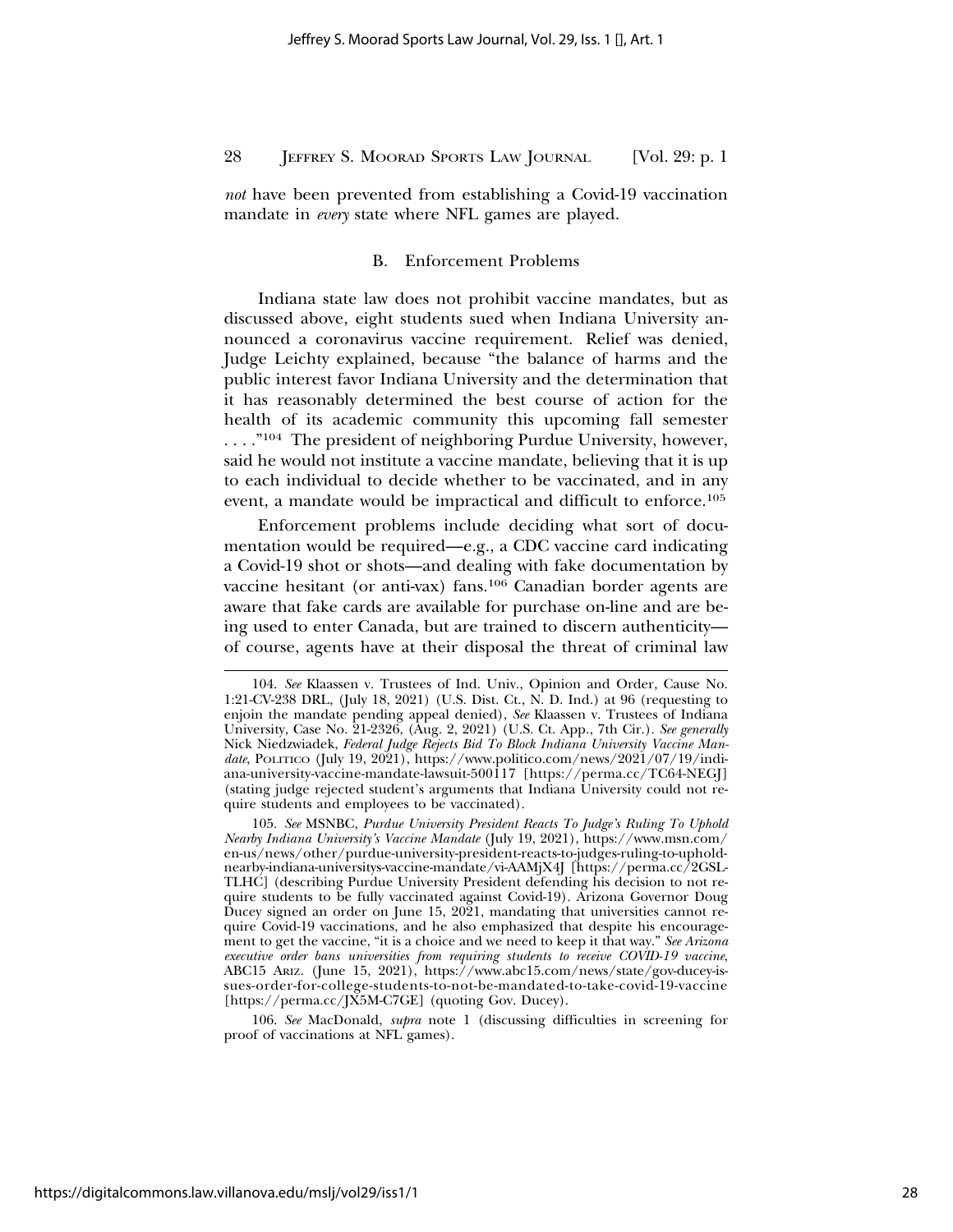sanctions for providing false information to enter Canada.107 The NFL would not have had that threat of prosecution, but ticket personnel could have been trained to identify the characteristics of fakes. Moreover, the likely honesty of most fans would not make game attendance as big a risk of a spreader event as simply allowing the unvaccinated to attend games.

There are middle positions, popular in many entertainment venues. In March 2021, the Miami Heat, for example, perhaps to incentivize vaccination, set aside two sections of its arena for the vaccinated, who could sit closer together—the unvaccinated were required to socially distance.108 Madison Square Garden in New York started, in the spring of 2021, requiring vaccination *or* a recent negative PCR or antigen test.109 One can easily see the compromise made and its attractiveness to those who are vaccine hesitant, but there is always a risk that the person with the negative test has been infected *after* the test. In addition,

[s]ophisticated, high-tech options are rolling out. The Commons Project, for example, has developed the CommonPass—an app that shows you were vaccinated or your negative test result. Some airlines have launched trials of the platform. New York state has debuted the Excelsior Pass, which provides the same information. "Think of it as a mobile airline boarding pass," the state's website said.110

As earlier mentioned, the idea of a vaccine passport raises ethical and legal concerns. While requiring some form of proof of a Covid-19 vaccination to enter a stadium does not seem problematic,111 the more fraud-proof the vaccine identification system (using digital or electronic elements) is, the more the need for privacy and data pro-

<sup>107.</sup> *See* Noor Ibrahim, *Are Fake Vaccine Cards Being Used To Enter Canada?,* GLOBAL NEWS (July 26, 2021), available at https://globalnews.ca/news/8054332/ fake-covid-vaccine-cards-enter-canada/. [https://perma.cc/48E2-8RSL] ("In the province of Manitoba, 'inoculated residents receive an immunization card with a scannable QR [Quick Response] code.'").

<sup>108.</sup> *See* Corky Siemaszko, *Miami Heat Redefines VIP in Covid Era: Vaccinated Important People*, NBC NEWS (March 25, 2021), https://www.nbcnews.com/news/ us-news/miami-heat-redefines-vip-covid-era-vaccinated-important-peoplen1262072. [https://perma.cc/YT9X-82QE] (allowing vaccinated patrons to follow less strict protocols).

<sup>109.</sup> *See* Nguyen, *supra* note at 97 ("New York's Madison Square Garden is requiring proof of either vaccination or a negative PCR or antigen test taken within a specific time frame.").

<sup>110.</sup> *See id.* (equating recommended vaccine passport to the wallet app in phones).

<sup>111.</sup> *See id.* (stating legal experts say businesses have the right to deny entrance to those who can't show proof).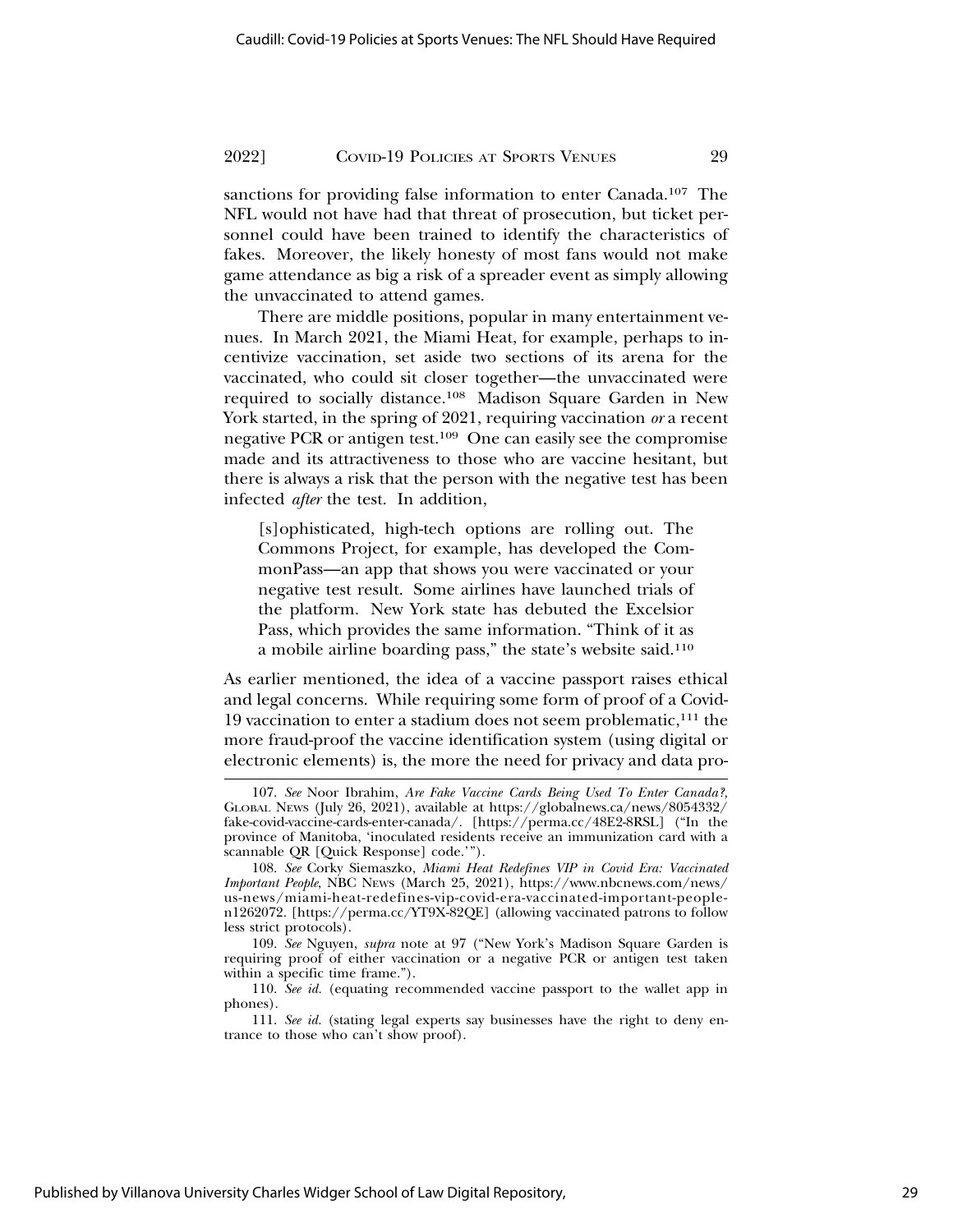tection, and the greater the risk for discrimination and stigmatization. Balancing these considerations favors the simpler solution of a CDC vaccination card.

#### C. Exemption Issues

#### *"I don't think going to a basketball game is a fundamental right."*<sup>112</sup>

The issue of exemptions from vaccine mandates is complex because this area of law is not only state-specific but unstable and evolving.113 There is a major question concerning whether a business like the NFL (unlike a public school<sup>114</sup> or an employer<sup>115</sup>) needs to provide for exemptions for customers, whether religious or medical, to a vaccine mandate.

#### 1. *Religious Exemptions*

Religious exemptions are an especially complex area of law on the one hand, no court should be in the business of deciding what a genuine religious objection looks like; $116$  on the other hand, the current U.S. Supreme Court seems especially interested in identifying and eliminating burdens on religious freedom.117 While forty-five states and the District of Columbia recognize religious exemptions from vaccination, a compelling argument can be made to

114. *See Religious & Medical Exemptions from COVID-19 Vaccine Mandate* (June 16, 2021), https://www.tc.columbia.edu/articles/2021/june/religious—medicalexemptions-from-covid-19-vaccine-mandate/ [https://perma.cc/WG56-N28V] (finding universities with Covid-19 vaccine mandates are typically allowing religious and medical exemptions).

115. *See generally* Poonam Lakhani, *The Covid-19 Vaccine is Here: What About Religious and Medical Exemptions in the Workplace?,* THE PRINZ L. FIRM (Dec. 18, 2020), https://www.prinz-lawfirm.com/our-blog/2020/december/the-covid-19 vaccine-is-here-a-look-at-religious/ [https://perma.cc/J32C-W6CV] (illuminating obligations of employers with respect to religious and medical exemptions).

116. *See* Fowler v. R.I., 345 U.S. 67, 70 (1953) ("[I]t is no business of courts to say that what is a religious practice or activity for one group is not religion under the protection of the First Amendment.").

117. *See* Fulton et al. v. Phila., 593 U.S. (2021) ("City's action, ending contract with Catholic Social Services over service to LGBT people, burdened that agency's religious liberty."). *See generally* Carrie Severino, *Opinion*: *No Doubt About It:: We Have A Pro-Religious Freedom Supreme Court*, WASH. EXAMINER (July 27, 2021), available at https://www.washingtonexaminer.com/opinion/op-eds/no-doubt-about-itwe-have-a-pro-religious-freedom-supreme-court [https://perma.cc/USB6-KEJA] (elaborating on possible future effects of *Fulton* decision).

<sup>112.</sup> *See id*. (quoting University of Washington law professor Patricia Kuszler).

<sup>113.</sup> *See* Jennifer Nessel, *Religious Vaccine Exemption Bills Spark Debate Across The United States*, PHARM. TIMES (Feb. 25, 2020), https://www.pharmacytimes.com/ view/religious-vaccine-exemption-bills-spark-debate-across-the-united-states [https://perma.cc/558L-THS8] (discussing legislative efforts in Illinois, New Jersey, and Connecticut to remove religious exemptions from vaccine mandates).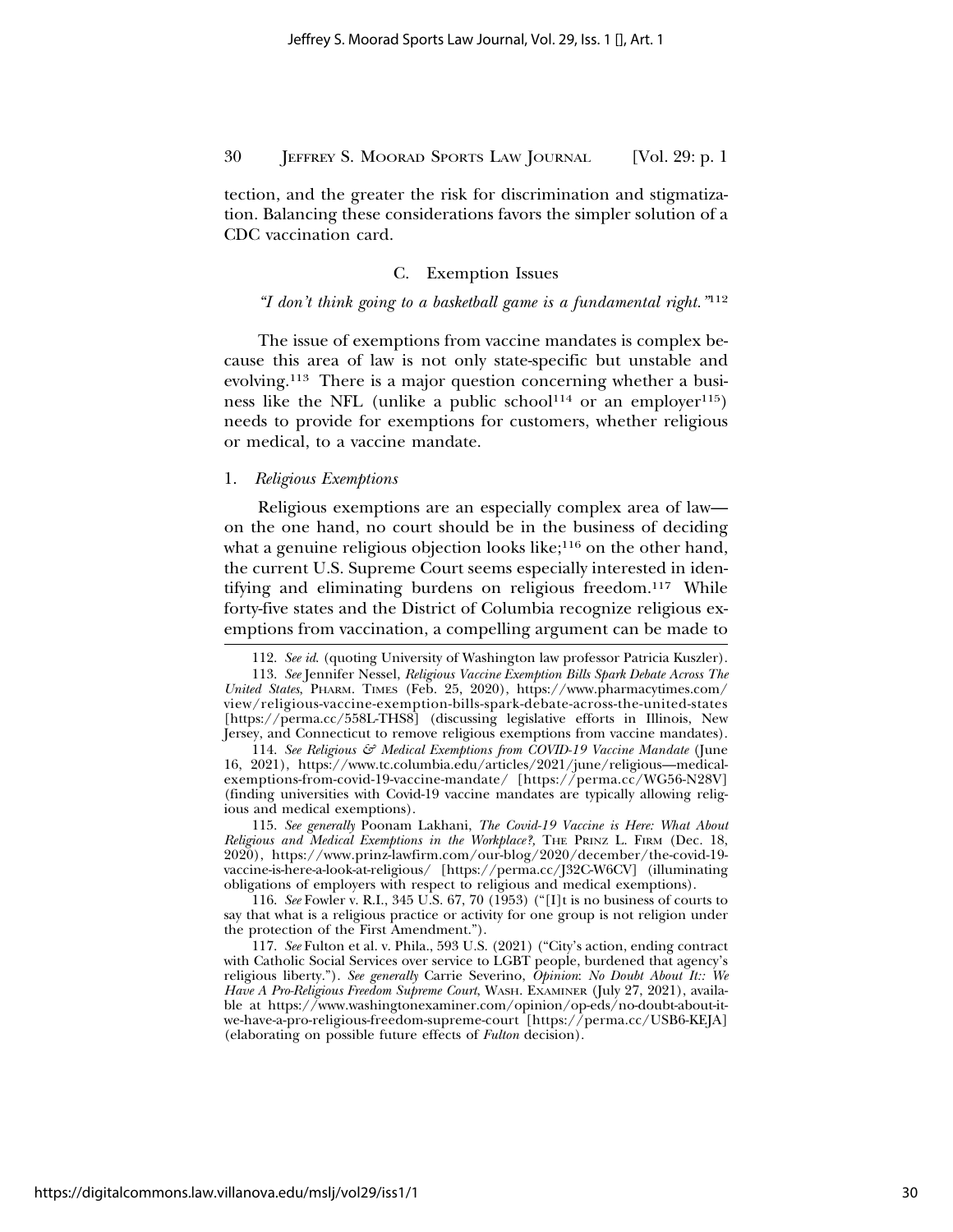eliminate religious exemptions to compulsory vaccination statutes.118 First, what is considered a genuine religious belief in some states is not in others—veganism is not a religious belief in California,119 but it is in Ohio.120 Second, while the "vast majority of states do not allow. . .philosophical exemptions,"121 some do—Pennsylvania, for example, under the heading "Religious Exemption" (from immunization), allows objections based "on religious grounds or on the basis of strong moral or ethical conviction similar to religious belief."122 Finally, the experiences with immunizations of children indicate that "parents are using religious exemptions without really having a religious objection to vaccines."123

Researchers believe some parents use states' religious exemptions even though they don't necessarily have a religious objection, said Peter Hotez, a vaccination proponent and dean of the National School of Tropical Medicine at the Baylor College of Medicine in Houston. "As the antivaccine movement grows in strength and power, they could use the religious exemption loophole," he said.124

In short, a policy allowing religious exemptions was probably too complex for the NFL to consider. It would be difficult for stadium personnel to have made judgments as to genuine religious or philosophical objections to a Covid-19 vaccine mandate. Although pro-

120. *See* Chenzira v. Cin. Child. Hosp. Med. Cent., Case No. 1:11-CV-00917 (U.S. Dist. Ct, S.D. Ohio) (Dec. 27, 2012) (finding it "plausible that Plaintiff could subscribe to veganism with a sincerity equating that of traditional religious views").

121. *See* Tomsick, *supra* note 118, at 140 (highlighting states that "offer philosophical, or personal belief exemptions, employ a variety of procedures for parents to obtain exemption. Exemption rates are significantly [lower] in the states where the exemption is more challenging to obtain. Some states require minimal effort—a parent may simply sign a form to exempt the child. In these states, exemption rates are high").

122. *See* PA CODE § 23.84 (identifying religious exemptions).

123. *See* Tomsick, *supra* note 118, at 138 ("Religious exemptions are becoming a loophole").

124. *See* Sarah Pulliam Bailey, *Some Anti-Vaccination Parents Cite Religious Exemptions. Measles outbreaks Could Change That*, WASH. POST (Feb. 21, 2019), https:// www.washingtonpost.com/religion/2019/02/21/some-anti-vaccination-parentscite-religious-exemptions-measles-outbreaks-could-change-that/ [https:// perma.cc/8JBW-JDQ9] (quoting Peter Hotez).

<sup>118.</sup> *See* Emma Tomsick, *The Public Health Demand for Revoking Non-Medical Exemptions to Compulsory Vaccination Statutes*, 34 J.L. & HEALTH 129, 137, 151-156 (2020) ("In cases where religious beliefs are juxtaposed against the public welfare . . . the public welfare takes precedence.").

<sup>119.</sup> *See* Friedman v. Southern Cal. Permanente Med. Group, 102 Cal. App. 4th 39 (2002) (finding veganism fails to qualify as religious belief given facts presented).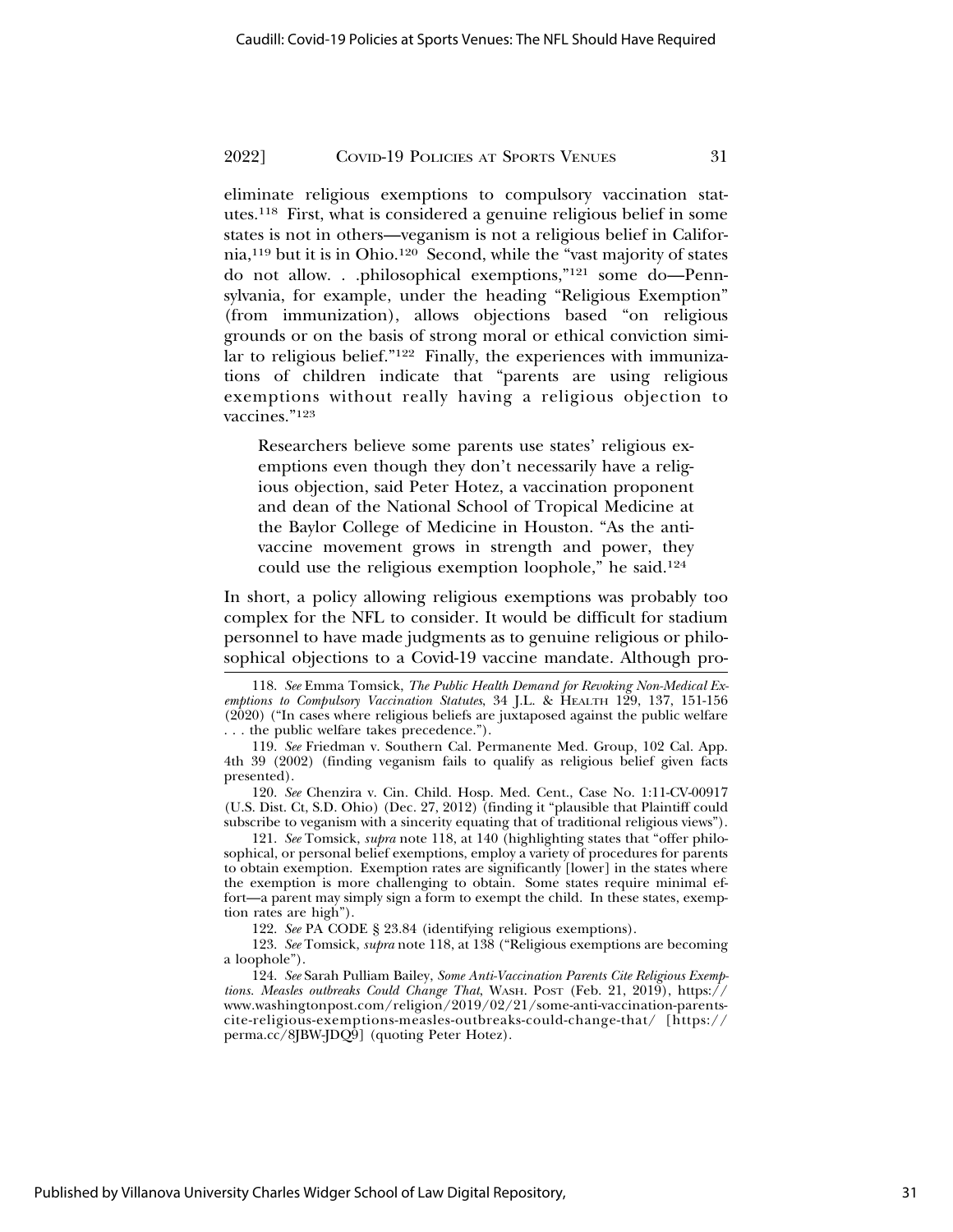viding for religious exemptions made the Indiana University mandate more palatable to courts,<sup>125</sup> it seems obvious that the right to attend an NFL game is not as compelling as a right to attend a public university.

#### 2. *Medical Exemptions*

*"Even people who are medically exempt from vaccination would not have a case against a business that kept them out. . . ."*<sup>126</sup>

Medical exemptions are also important to consider. While most of those with allergies can safely get the Covid-19 vaccine, there are exceptions: those with anaphylaxis (severe allergic reaction) to components of a particular vaccine (e.g., Polyethylene Glycol in Pfizer or Moderna, or Polysorbate in J&J) should find an alternative vaccine, and those with autoimmune disease or who have anaphylaxis "to any vaccine or injectable (intramuscular or intravenous) medication should consult with their health provider to assess risk prior to receiving the COVID-19 vaccine."127 A history of Guillain-Barre syndrome can also provide a basis for a medical ex- ´ ception due to increased risk of vaccination.128 Concerns include myocarditis and pericarditis, discussed above,<sup>129</sup> with respect to the

126. *See* Nguyen, *supra* note 97 (stating "inappropriate medical exemptions could hasten the spread of the virus and threaten public health."'). Professor Mical Raz at the University of Rochester believes that while most people

should be able to wear a mask, there likely are a few legitimate reasons for exemptions. Perhaps someone has a facial deformity that makes it difficult or impossible to wear a mask. In other cases, a person may have sensory or developmental disabilities, such as forms of autism. At the same time, there may be options. A person who's unable to wear a typical mask may be able to wear a different mask or face shield in most situation. . . . But if an exemption is granted . . . patients whose conditions are exacerbated by wearing a mask should evaluate risks they face as well as risks they may pose to others.

*See* Peter Iglinski, *In Time Of Masking Mandates, How To Evaluate Exemptions?*, NEW-SCENTER (July 24, 2020), https://www.rochester.edu/newscenter/in-time-of-masking-mandates-how-to-evaluate-exemptions-446442/. [https://perma.cc/UJ44- 6T6M] (giving more insight why some may be exempted from wearing a mask).

127. *See Information for Special Populations and the COVID-19 Vaccine*, YALE HEALTH (June 19, 2021), https://yalehealth.yale.edu/yale-covid-19-vaccine-program/information-special-populations-and-covid-19-vaccine [https://perma.cc/ 7SUL-GZ9F] (highlighting allergies which would trigger exemption or require weighing options regarding which vaccine).

128. *See* Lakhani, supra note 115 (listing medical exemptions to vaccine mandates).

129. *See* Berkely Lovelace Jr., *CDC Safety Group Says There's A Likely Link Between Rare Heart Inflammation In Young People After Covid Shot*, *Health and Science*, MSNBC (June 23, 2021), https://www.cnbc.com/2021/06/23/cdc-reports-more-than-1200-

<sup>125.</sup> For a discussion of the 7th Circuit decision in *Klaassen*, see *supra* notes 93-97 and accompanying text.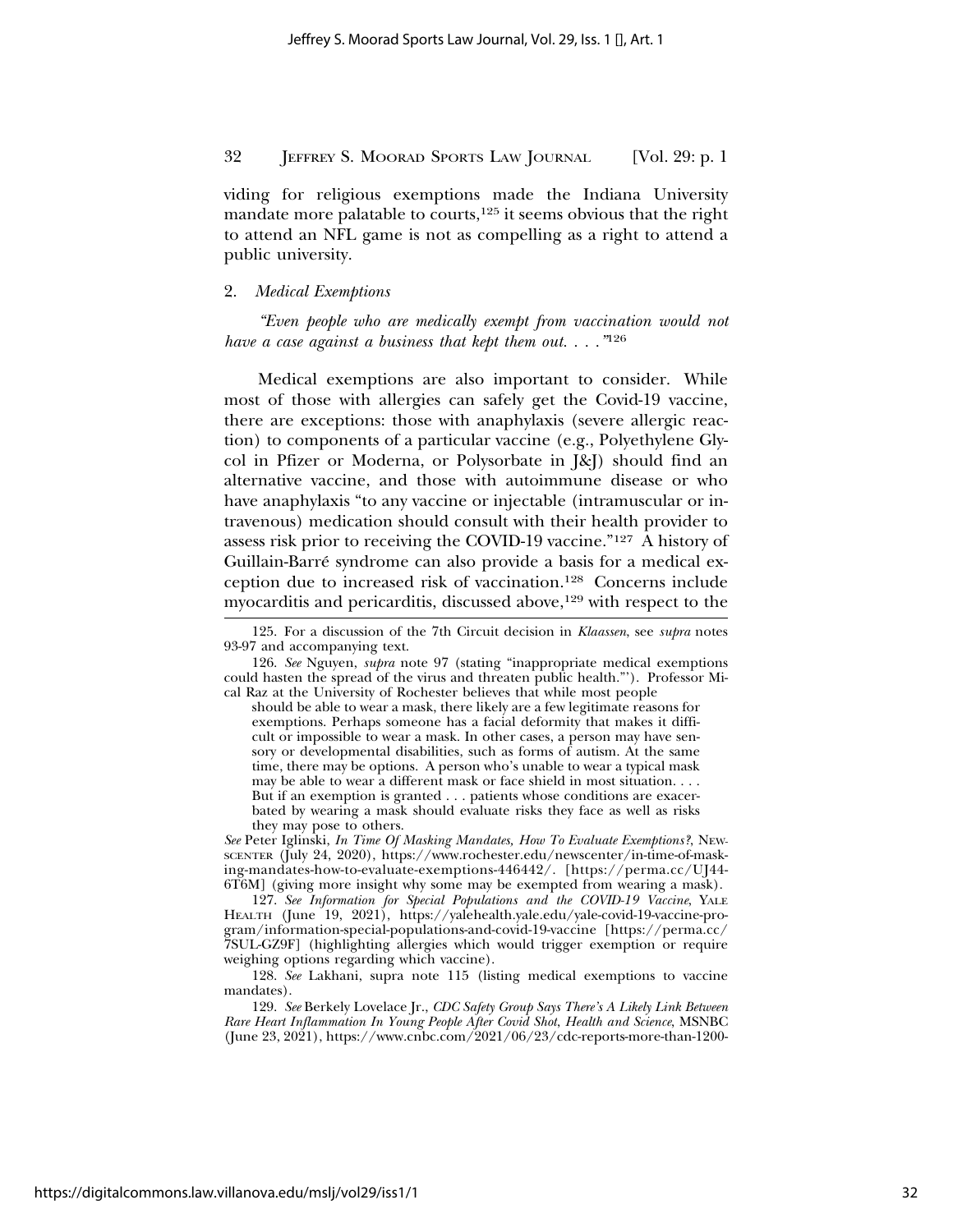Moderna and Pfizer vaccines, and blood clots, with respect to the J&J vaccine.130 Finally, the Indiana University vaccine mandate included, in its medical exemption (or deferral), "active pregnancy or breastfeeding, receiving a hematopoietic or solid organ transplant, receiving treatment with Rituximab within the past 3-6 month, or COVID-specific antibodies in the past 90 days."131

Most of the conversation around medical exemptions concerns employers, thus, there is a question whether the NFL, if it had a vaccination mandate for fans, would even have to recognize medical exemptions. In the UK, the Premier League decided to require vaccination of all fans attending games, and only "those with medical exemption will be permitted to attend games without a vaccine 'passport'."132 The NFL could have followed the lead of the Premier League, as there is a lot of good will surrounding respect for those who cannot safely get a vaccine. If the NFL had chosen not to recognize medical exemptions, however—and even though some fans could challenge that decision—there is no obvious legal obligation to do so.

#### VI. CONCLUSION

*"Over the Noise, One Fact Rings True: Vaccine Mandates Have Saved Lives."*<sup>133</sup>

*The Indiana University policy isn't forced vaccination. The students have options—taking the vaccine, applying for a religious exemption, apply-*

131. *See* Klaassen, *supra* note 82, at 12 (listing accepted medical exemptions).

*Id.*

cases-of-rare-heart-inflammation-after-covid-vaccine-shots.html [https://perma.cc/ 3WD7-APJP] (citing rare but serious side effects of the Covid jab).

<sup>130.</sup> *See* Paola Rosa-Aquino, *What We Know About the Johnson & Johnson Pause and Vaccine Hesitancy, Intelligencer*, N.Y MAG., (Apr. 15, 2021), https://nymag.com/ intelligencer/2021/04/what-we-know-about-the-j-and-j-pause-and-vaccine-hesitancy.html [https://perma.cc/NQ9J-R7G9] (listing rare vaccine side effects which have accompanied specific vaccines).

<sup>132.</sup> *See* Jack Lusby, *Premier League To Require COVID-19 Vaccine For Players, Staff AND Fans*, THIS IS ANFIELD (July 23, 2021), https://www.thisisanfield.com/2021/ 07/premier-league-to-require-covid-19-vaccine-for-players-staff-and-fans/ [https:// perma.cc/BVP8-G5XN] (stating vaccination requirements related to Premier League staff and fans).

<sup>133.</sup> *See* David Leonhardt & Ian Prasad Philbrick, *supra* note 44. [M]andates are not 100 percent effective. Some people will receive exemptions . . . [and a] small number may forge vaccine records. And some vaccinated people will still contract . . . Covid . . . . But . . . mandates can play a major role in . . . saving lives. . . . Supporters of mandates have [argued] that society has a duty to protect its citizens . . . put at risk by people who voluntarily refuse vaccines.